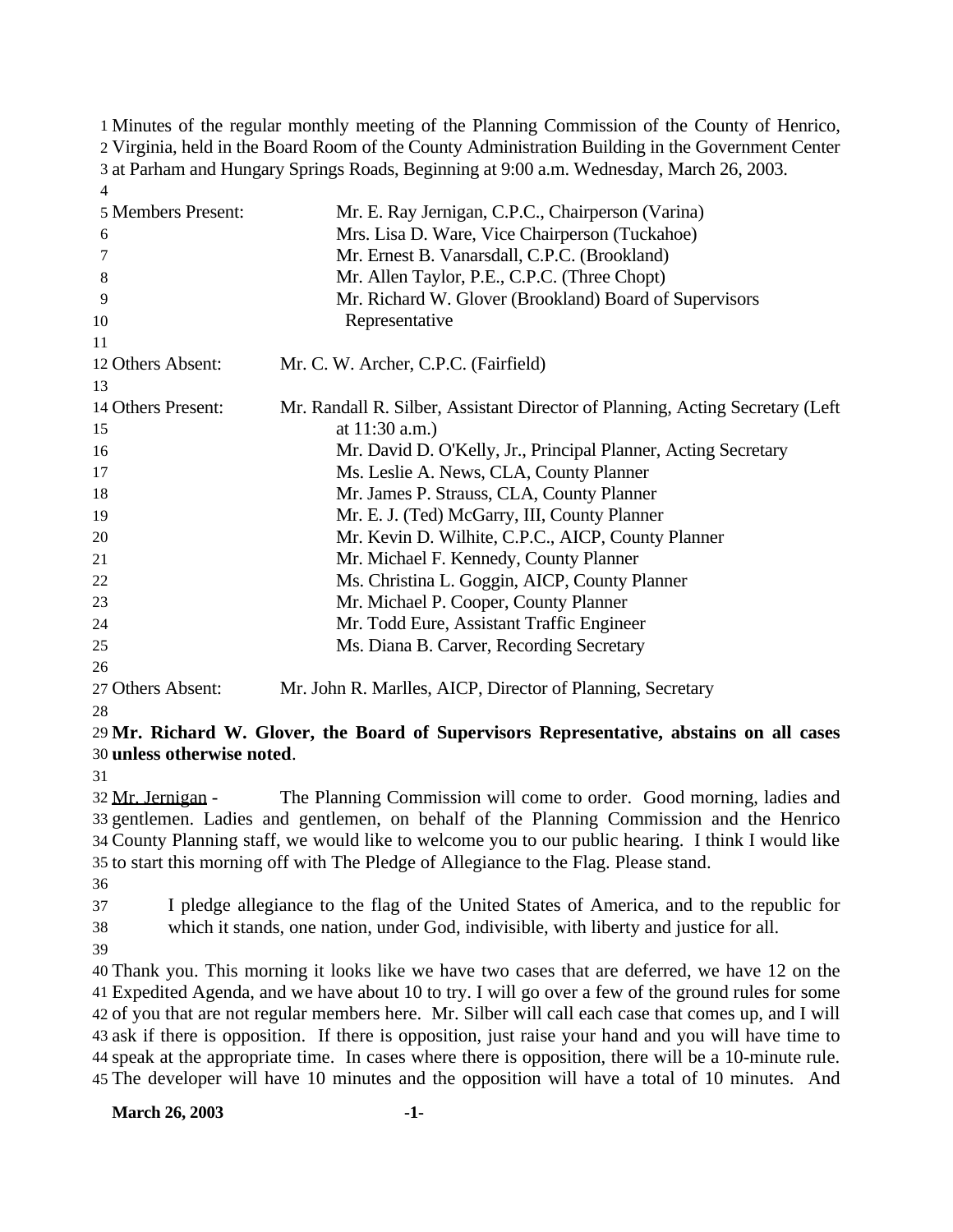when you are speaking, please come to the podium. These hearings are audibly taped. We have to have you at the podium to pick you up for the record. Do we have anybody here from the press? No press. All right, Mr. Silber.

 Mr. Silber - Thank you, Mr. Chairman. We do have a quorum. We do have five members of the Commission present. We are expecting Mr. Glover momentarily. First on the agenda, as the Chairman just indicated, would be the requests for deferrals and withdrawals. Mr. Kennedy.

 Mr. Kennedy -Good morning. We have two items on requests for deferrals and withdrawals. The first item is on Page 16.

## **SUBDIVISION (Deferred from the December 18, 2002, Meeting)**

| Newstead Landing                                                                                                | <b>Engineering Design Associates for Newstead Landing L.C.:</b>                                                                                                                                                                                               |
|-----------------------------------------------------------------------------------------------------------------|---------------------------------------------------------------------------------------------------------------------------------------------------------------------------------------------------------------------------------------------------------------|
| (A Resubdivision of Newstead<br>Landing, Section A and a Portion<br>of Newstead Farms)<br>(September 2002 Plan) | The 52.7-acre site is located on the south line of Kingsland<br>Road 140 feet east of Osborne Landing (private road) on parcels<br>808-670-1962, 3363, 4865, 6169, 1028; 808-668-9806 and 809-<br>668-6715. The zoning is A-1, Agricultural District. Private |
|                                                                                                                 |                                                                                                                                                                                                                                                               |
|                                                                                                                 | central water and central sewer system. (Varina)                                                                                                                                                                                                              |
|                                                                                                                 | 30 Lots                                                                                                                                                                                                                                                       |

 Mr. Kennedy -It is again being deferred at the request of the applicant. The applicant requests deferral until April 23, 2003.

 Mr. Jernigan - Is there any opposition to the deferral of Newstead Landing? I will make a motion to defer Newstead Landing to the April 23, 2003 meeting.

Mr. Vanarsdall - Second.

 Mr. Jernigan - We have a motion by Mr. Jernigan and a second by Mr. Vanarsdall. All in favor say aye. All opposed say no. The motion passes.

 At the request of the applicant, the Planning Commission deferred Subdivision Newstead Landing to its meeting on April 23, 2003.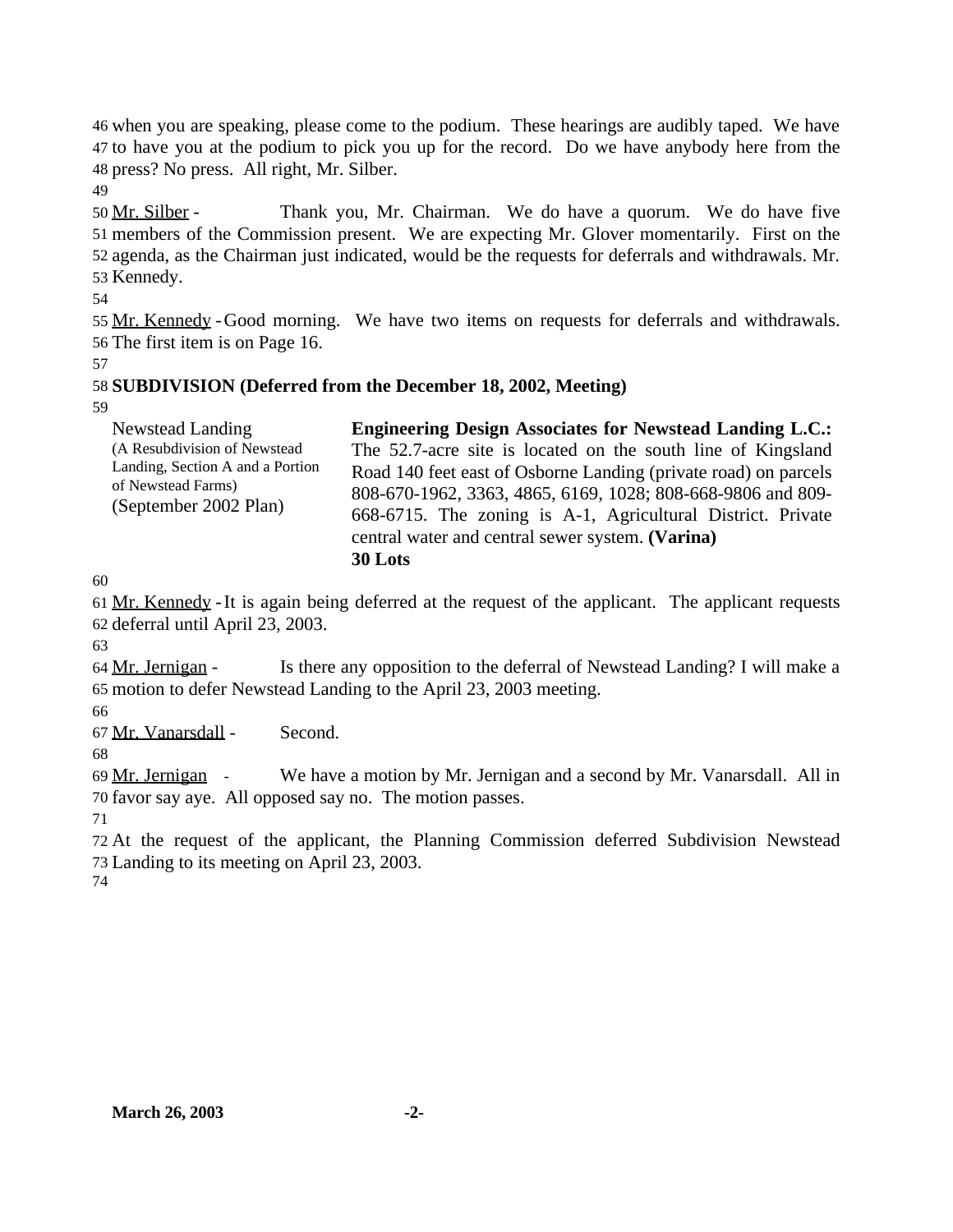#### 74 **PLAN OF DEVELOPMENT**

| 75                           |                                                                     |
|------------------------------|---------------------------------------------------------------------|
| POD-22-03                    | <b>Engineering Design Associates for Hugh W. Owens: Request</b>     |
| <b>Bethlehem Road Office</b> | for approval of a plan of development, as required by Chapter       |
| Building – Bethlehem Road    | 24, Section 24-106 of the Henrico County Code, to construct a       |
|                              | two-story, 6,450 square foot office building. The 2.58-acre site is |
|                              | located at 6501 Old Bethlehem Road on parcels 769-745-9774          |
|                              | and 770-745-1768. The zoning is O-2C, Office District               |
|                              | (Conditional). County water and sewer. (Brookland)                  |
| 76                           |                                                                     |

77 Mr. Kennedy - The applicant requests deferral to April 23, 2003.

78

79 Mr. Jernigan - Is there any opposition to the deferral of POD-22-03? Mr. Vanarsdall.

80

81 Mr. Vanarsdall - Mr. Chairman, I move that POD-22-03, Bethlehem Road Office Building, 82 be deferred until April 23, 2003, at the applicant's request.

83

84 Mr. Taylor - Second.

85

86 Mr. Jernigan - We have a motion by Mr. Vanarsdall and a second by Mr. Taylor. All in 87 favor say aye. All opposed say nay. The motion passes.

88

89 At the request of the applicant, the Planning Commission deferred POD-22-03, Bethlehem Road 90 Office Building, to its meeting on April 23, 2003.

91

92 Mr. Silber - Next on the agenda would be the Expedited Items. These are items that at this point in time there are no known issues. The staff is recommending approval of these. The Planning Commission is generally comfortable with these matters and we know of no opposition. We will handle these in an expedited fashion. If there is opposition, we will ask for the opposition and you will be allowed to come forward and we will pull it off of the Expedited Agenda if necessary. Mr. Kennedy.

98

99 **TRANSFER OF APPROVAL (Deferred from the February 26, 2003, Meeting)** 100

POD-51-99 Gaskins Retirement Center **Matthew Bowe for Meadow Glen of West End, L.P.:** Request for approval of a transfer of approval, as required by Chapter 24, Section 24-106 of the Henrico County Code from South Gaskins Retirement LLC (Dr. Nazir Chauldhary) to Meadow Glen of West End L.P. The 9.955-acre site is located along the west line of Gaskins Road (2400 Gaskins Road), approximately 500 feet south of Three Chopt Road on parcel 749-754-2538. The zoning is R-6C, General Residence District (Conditional). County water and sewer. **(Tuckahoe)**

101

102 Mr. Kennedy -On the Addendum there is a revised recommendation and added conditions and it

**March 26, 2003 -3-**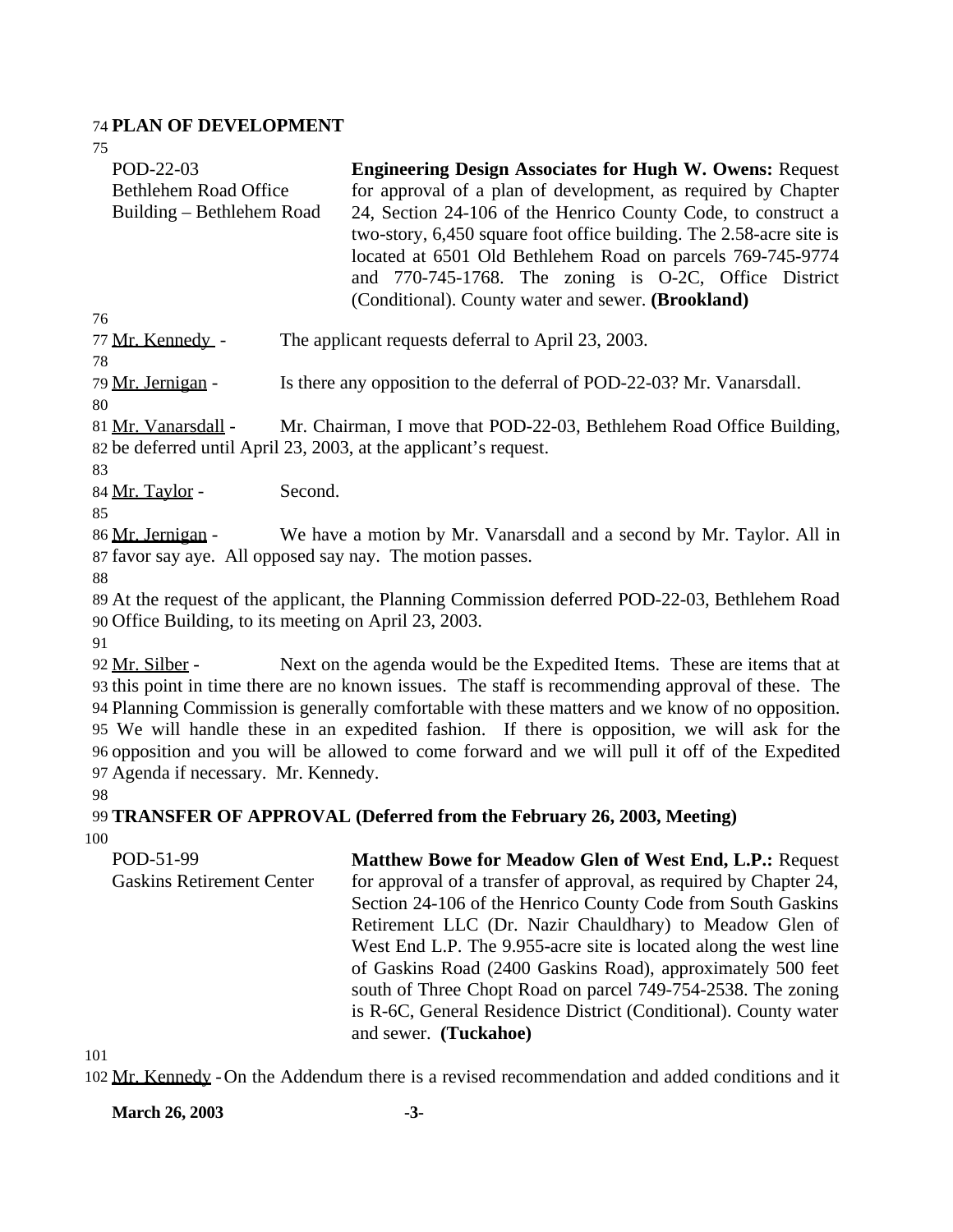also notes revised plan, but that was incorrect. There is no revised plan attached. The two added conditions are:

1. The site deficiencies identified in the inspection report dated **September 12, 2002**, shall

be corrected prior to the release of the posted bond.

 2. The landscaping shown on the revised landscape plan as annotated on **3/21/03** shall be installed prior to the release of the posted bond.

With that, staff recommends approval.

113 Mr. Jernigan - All right. Is there any opposition to the approval of POD-51-99? Mrs. Ware.

116 Mrs. Ware - OK. Thank you, Mr. Kennedy, for all the work you've done with this and I move that Transfer of Approval for POD-51-99, Gaskins Retirement Center, be approved with the following conditions, Nos.1 and 2.

120 Mr. Vanarsdall - Second.

122 Mr. Jernigan - We have a motion by Mrs. Ware and a second by Mr. Vanarsdall. All in favor say aye. All opposed say no. The motion passes.

 The Planning Commission approved Transfer of Approval for POD-51-99, Gaskins Retirement Center, subject to the new owner accepting and agreeing to be responsible for continued compliance with the conditions of the original approval, and the following additional conditions: 

 1. The site deficiencies identified in the inspection report dated **September 12, 2002**, shall be corrected prior to the release of the posted bond.

 2. The landscaping shown on the revised landscape plan as annotated on **3/21/03** shall be installed prior to the release of the posted bond.

## **TRANSFER OF APPROVAL**

POD-54-75 NYW Enterprise (Formerly Beacon Press) 4731 Eubank Road **Juan Q. Lin for NYW Enterprises, LLC:** Request for approval of a transfer of approval, as required by Chapter 24, Section 24- 106 of the Henrico County Code from Media General, Inc. to NYW Enterprises, LLC. The 6.438-acre site is located at 4731 Eubank Road on parcel 815-711-9946. The zoning is M-1, Light Industrial District and ASO (Airport Safety Overlay) District. County water and sewer. **(Varina)**

137 Mr. Kennedy - This also has an added condition in the Addendum.

140 Mr. Jernigan - Is there any opposition to the approval of POD-54-75, NYW Enterprise

**March 26, 2003 -4-**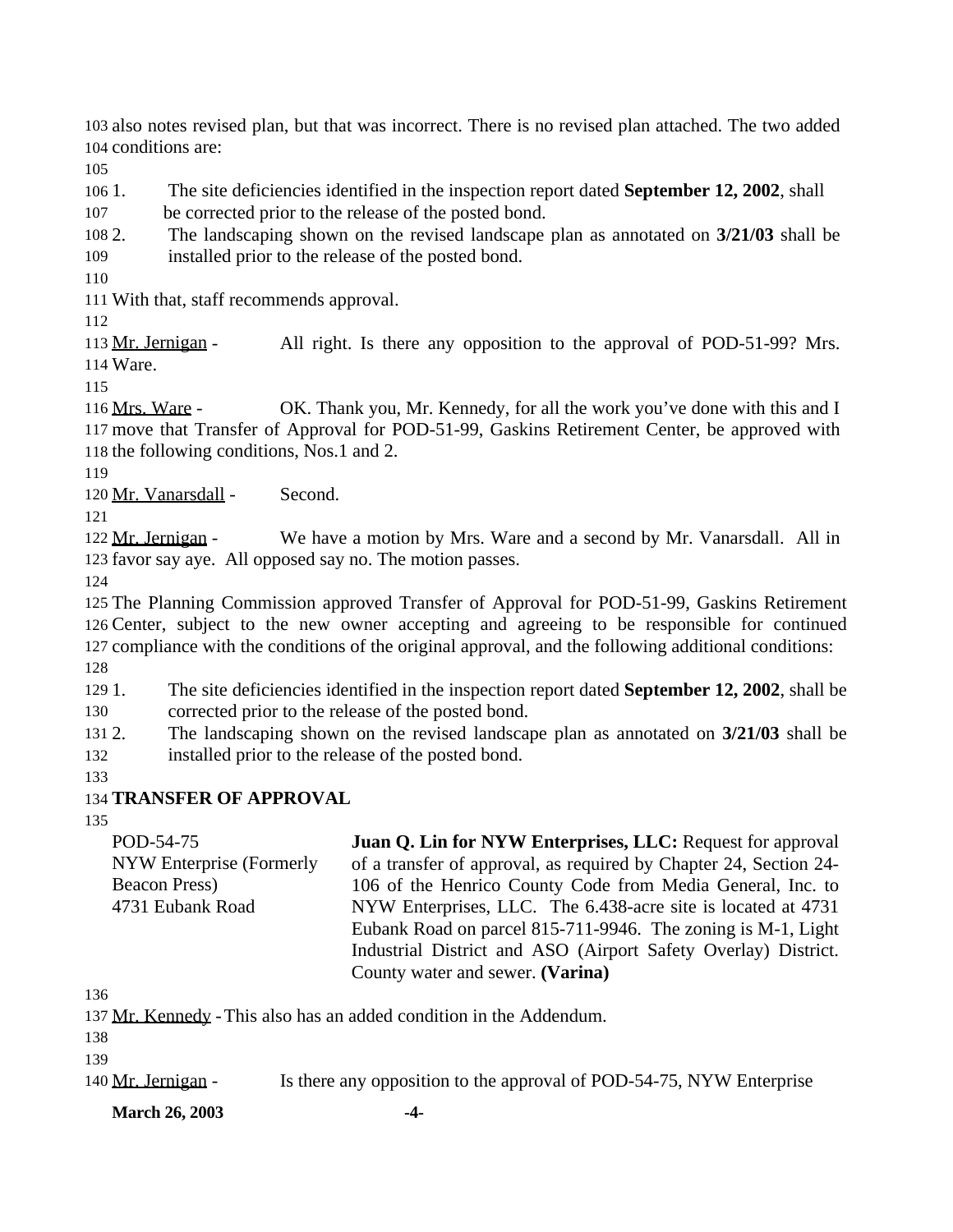141 (Formerly Beacon Press)? No opposition. With that, I will make a motion to approve Transfer 142 of Approval for POD-54-75, NYW Enterprise (Formerly Beacon Press) from Media General on 143 the Expedited Agenda with added Condition No. 1.

144

145 Mr. Taylor - Second.

146

147 Mr. Jernigan - We have a motion by Mr. Jernigan and a second by Mr. Taylor. All in 148 favor say aye. All opposed say no. The ayes have it. The motion is passed.

149

 The Planning Commission approved Transfer of Approval for POD POD-54-75, NYW Enterprise (Formerly Beacon Press) 4731 Eubank Road, subject to the new owner accepting and agreeing to be responsible for continued compliance with the conditions of the original approval and the following additional conditions:

154

155 1. The site deficiencies as identified in the inspection report dated **March 14, 2003**, shall be 156 corrected prior to the issuance of a new certificate of occupancy.

157

# 158 **PLAN OF DEVELOPMENT & MASTER PLAN**

159

| POD-5-02<br>New Bridge Baptist | <b>Robert K. Carter for New Bridge Baptist Church: Request</b><br>for approval of a plan of development and master plan as |
|--------------------------------|----------------------------------------------------------------------------------------------------------------------------|
| Church Addition -              | required by Chapter 24, Section 24-106 of the Henrico County                                                               |
| E. Nine Mile Road              | Code to construct a one-story, 6,020 square foot classroom and                                                             |
|                                | fellowship hall addition to an existing church and a temporary                                                             |
|                                | parking area addition. The 2.265 acre site is located at 5807                                                              |
|                                | Nine Mile Road, 220 feet east of Lowell Street on parcels 817-                                                             |
|                                | 725-5989, 817-726-6010 and 817-725-5989. The zoning is R-                                                                  |
|                                | 2A, One-Family Residence District and ASO (Airport Safety)                                                                 |
|                                | Overlay) District. County water and sewer. (Varina)                                                                        |
|                                |                                                                                                                            |

160

161 Mr. Kennedy - On the Addendum, there is a revised caption and a revised plan. The revised caption was amended to add Master Plan. The plan was revised to eliminate existing entrance on Nine Mile Road in the course of requirements of the Traffic Engineer and provide annotations related to waivers of development standards approved by the Director of Public Works, which defer such improvements to Phase 2 of the Master Plan, which is now attached.

166

167 Mr. Jernigan - Is there any opposition to the approval of POD-5-02, Newbridge Baptist Church Addition? With that I will move for approval of POD-5-02, Newbridge Baptist Church Addition, subject to the annotations on the plans, the standard conditions for developments of this type, and the following conditional conditions Nos. 23 through 34 and the revised plan on the addendum.

172 173 Mr. Vanarsdall - Second.

174

175 Mr. Jernigan - We have a motion by Mr. Jernigan and a second by Mr. Vanarsdall. All in

**March 26, 2003 -5-**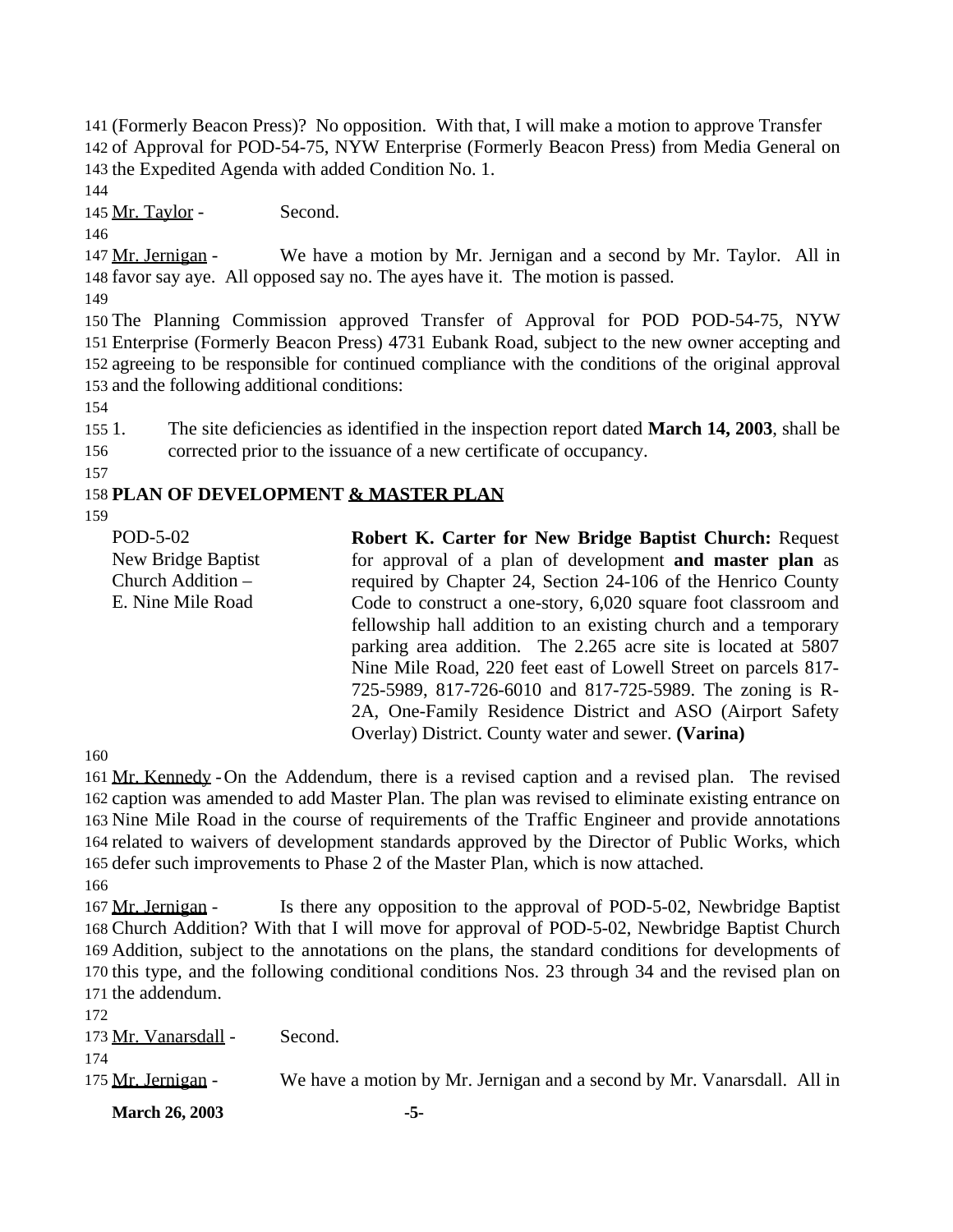favor say aye. All opposed say no. The motion passes.

 The Planning Commission approved POD-5-02, New Bridge Baptist Church Addition– E. Nine Mile Road, subject to approval of the revised plan, the annotations on the plan, the standard conditions attached to these minutes for developments of this type, and the following additional conditions:

 23. The easements for drainage and utilities as shown on approved plans shall be granted to the County in a form acceptable to the County Attorney prior to any occupancy permits being issued. The easement plats and any other required information shall be submitted to the County Real Property Agent at least sixty (60) days prior to requesting occupancy permits.

 24. The entrances and drainage facilities on E. Nine Mile Road (State Route 33) shall be approved by the Virginia Department of Transportation and the County.

 25. A notice of completion form, certifying that the requirements of the Virginia Department of Transportation entrances permit have been completed, shall be submitted to the Planning Office prior to any occupancy permits being issued.

 26. The developer shall provide fire hydrants as required by the Department of Public Utilities and Division of Fire.

 27. Deviations from County standards for pavement, curb or curb and gutter design shall be approved by the County Engineer prior to final approval of the construction plans by the Department of Public Works.

 28. The temporary parking and related improvements shall be removed from the site on or before April 1, 2008.

29. The temporary parking areas shall be properly compacted and maintained at all times.

 30. Insurance Services Office (ISO) calculations must be included with the plans and contracts and must be approved by the Department of Public Utilities prior to the issuance of a building permit.

- 31. Approval of the construction plans by the Department of Public Works does not establish the curb and gutter elevations along the Henrico County maintained right-of way. The elevations will be set by Henrico County.
- 32. Approval of the construction plans by the Department of Public Works does not establish the curb and gutter elevations along the Virginia Department of Transportation maintained right-of-way. The elevations will be set by the contractor and approved by the Virginia Department of Transportation.

 33. The conceptual master plan, as submitted with this application, is for planning and information purposes only. All subsequent detailed plans of development and construction plans needed to implement this conceptual plan shall be approved by the Planning Commission and shall be subject to all regulations in effect at the time such subsequent plans are submitted for review/approval

 34. The location of all existing and proposed utility and mechanical equipment (including HVAC units, electric meters, junction and accessory boxes, transformers, and generators) shall be identified on the landscape plans. All equipment shall be screened by such measures as determined appropriate by the Director of Planning or the Planning Commission at the time of plan approval**.**

**March 26, 2003 -6-**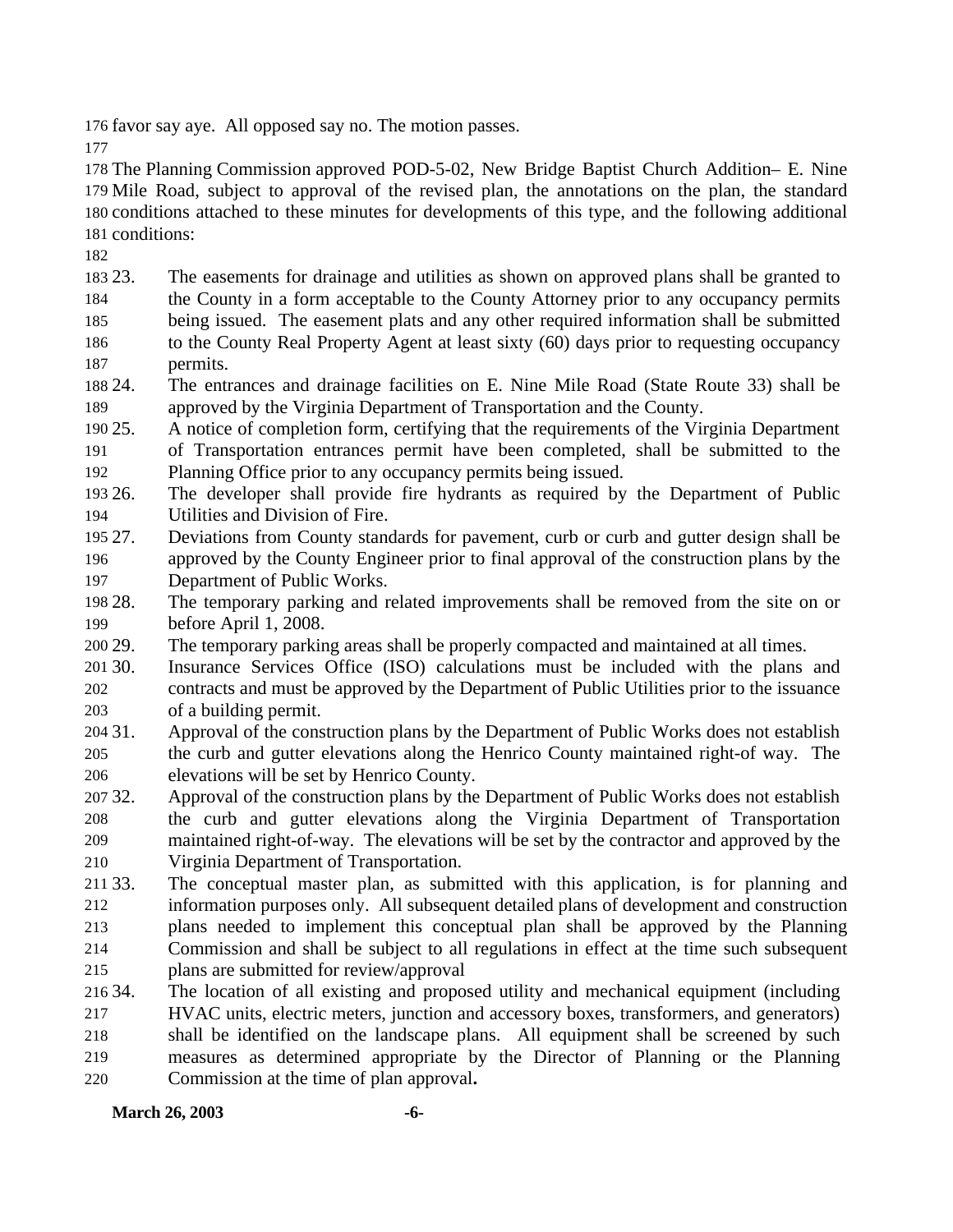#### 221 222 **PLAN OF DEVELOPMENT (Deferred from the February 26, 2003, Meeting)** 223

POD-7-03 Park Commons @ Twin **Hickory Youngblood, Tyler & Associates, P. C. for HHHunt Corporation:** Request for approval of a plan of development, as required by Chapter 24, Section 24-106 of the Henrico County Code, to construct 60 detached condominiums. The 12.99-acre site is located on the west side of Hickory Bend Drive and the south side of Twin Hickory Road on part of parcels 745-770- 0962; 746-770-1492 and 0619; 745-769-6789. The zoning is RTHC, Residential Townhouse District (Conditional). County water and sewer. **(Three Chopt)**

224

225 Mr. Kennedy - I know there are some people in the audience to hear this. I am not sure if they 226 want to hear the case. I just wanted to give you a chance to make sure of that?

227

228 Mr. Jernigan - Do we have opposition to POD-7-03? OK. Ms. Zuercher you can come 229 up. Good morning, Ms. Zuercher.

230

 Ms. Zuercher - Good morning, Mr. Jernigan, and members of the Planning Commission. I am Lucy Zuercher. I live 5109 Doran Hill Court. Thirty days ago we asked the developer of this parcel to increase our amenities to meet the growing demand with the annexation into our HOA. The developer has put a plan to increase our amenities in writing. It addresses the community's concerns and establishes a good working plan to move forward on. I just wonder if they would be gracious enough to share that with us today. And I thank you all and especially Mike Kennedy for facilitating this.

238

239 Mr. Jernigan - Thank you Ms. Zuercher.

240

241 Mr. Vanarsdall - Mr. Chairman, I believe if we are going to go into it in any depth, we 242 should pull it off the Expedited Agenda.

243

244 Mr. Jernigan - OK. We will pull POD-7-03 off the Expedited Agenda and put it in its 245 regular spot on the regular agenda. OK, Mr. Kennedy.

246

## 247 **SUBDIVISION**

248

Jamerson Park @ Twin Hickory – Hickory Bend Dr. (March 2003 Plan) **Youngblood, Tyler & Associates, P.C. for HHHunt Corporation:** The 29.68-acre site is located at the southwest corner of the intersection of Hickory Bend Drive and Twin Hickory Drive on parcel 745-768-7374. The zoning is RTHC, Residential Townhouse District (Conditional). County water and sewer. **(Three Chopt) 113 Lots 124 Lots**

249

250 Mr. Kennedy -The caption was revised to increase it from 113 lots to 124 lots. There is a revised

**March 26, 2003 -7-**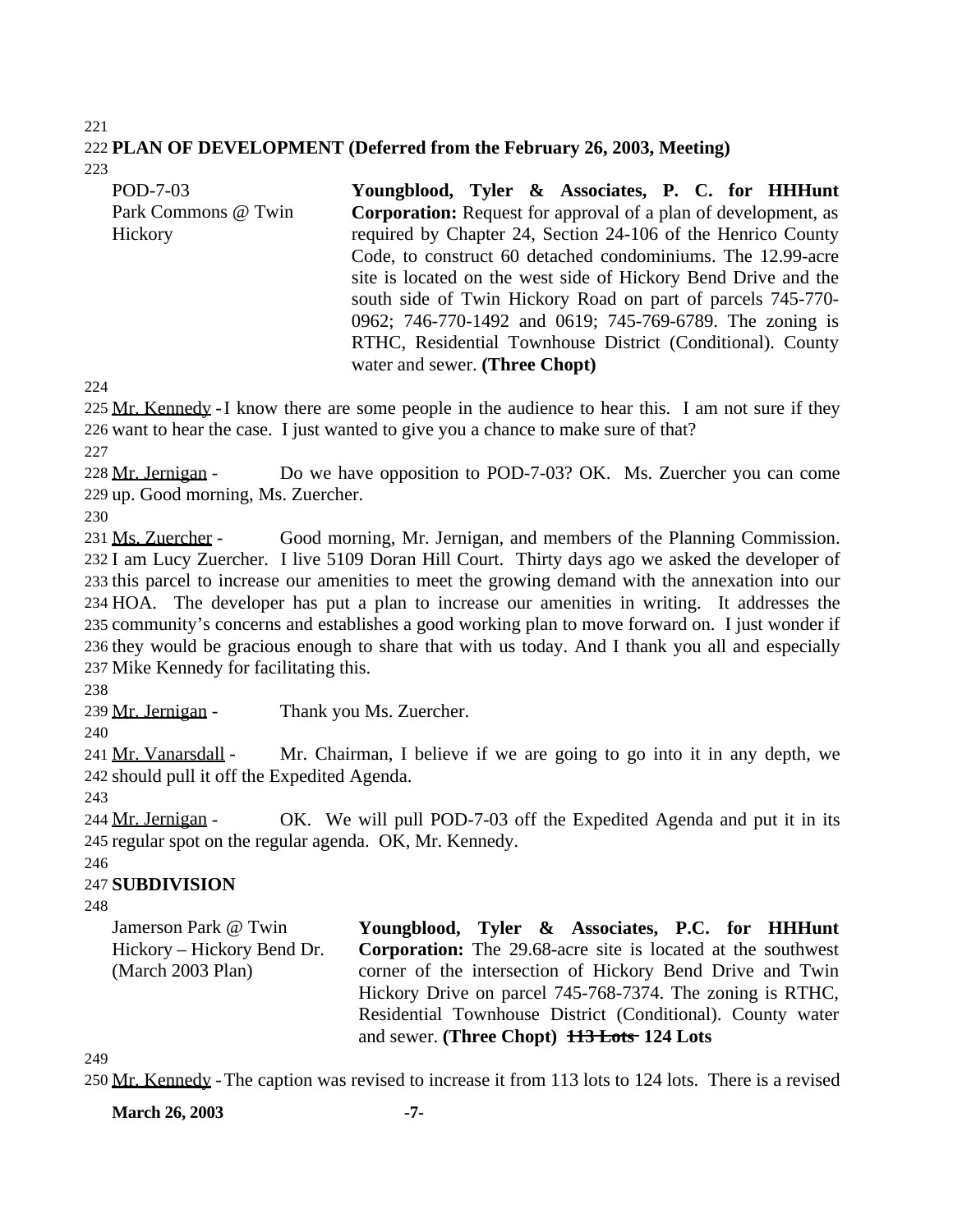plan.

253 Mr. Jernigan - Is there any opposition to subdivision Jamerson Park @ Twin

Hickory – Hickory Bend Dr. (March 2003 Plan)? No opposition.

 Mr. Taylor - No opposition. Mr. Chairman, I move approval of Jamerson Park @ Twin Hickory, subject to the annotations on the plan, standard conditions for subdivisions served by Public Utilities and conditions Nos. 13 and 14.

Mr. Vanarsdall - Second.

262 Mr. Jernigan - We have a motion by Mr. Taylor and a second by Mr. Vanarsdall. All in favor say aye. All opposed say no. The motion passes.

 The Planning Commission granted conditional approval to Subdivision Jamerson Park @ Twin Hickory – Hickory Bend Drive (March 2003 Plan), subject to the annotations on the plan, the standard conditions attached to these minutes for subdivisions served by public utilities, and the following additional conditions:

 13. The limits and elevation of the 100-year frequency flood shall be conspicuously noted on the plat and construction plans and labeled "Limits of 100 year floodplain." Dedicate floodplain as a "Variable Width Drainage & Utilities Easement."

 14. The proffers approved as part of zoning case C-13C-02 shall be incorporated in this approval.

# **LANDSCAPE PLAN (Deferred from the February 26, 2003, Meeting)**

| $LP/POD-54-01$             | Mike Doczi for Magnolia Pointe, LLC: Request for approval       |
|----------------------------|-----------------------------------------------------------------|
| Magnolia Point,            | of a landscape plan, as required by Chapter 24, Sections 24-106 |
| Sections $1-3$ – Virginia  | and 24-106.2 of the Henrico County Code. The 12.141-acre site   |
| Center Parkway and Francis | is located at the intersection of Virginia Center Parkway and   |
| Road                       | Francis Road on parcel 782-767-6816. The zoning is RTHC,        |
|                            | Residential Townhouse District (Conditional). (Fairfield)       |

279 Mr. Kennedy - On the Addendum it notes that there is a revised plan. The plan was revised to address staff's previous annotations and was annotated to require separate individual unit landscape plans to be approved by staff.

283 Mr. Jernigan - Is there any opposition to the approval of Landscape Plan LP/POD-54-01? Mr. Vanarsdall is handling Mr. Archer's cases today.

286 Mr. Vanarsdall - Mr. Chairman, I recommend approval on the Expedited Agenda as recommended by staff of Landscape Plan LP/POD-54-01, with the standard conditions for landscape and lighting plans, and we also have on the addendum that it recommends approval. 

**March 26, 2003 -8-**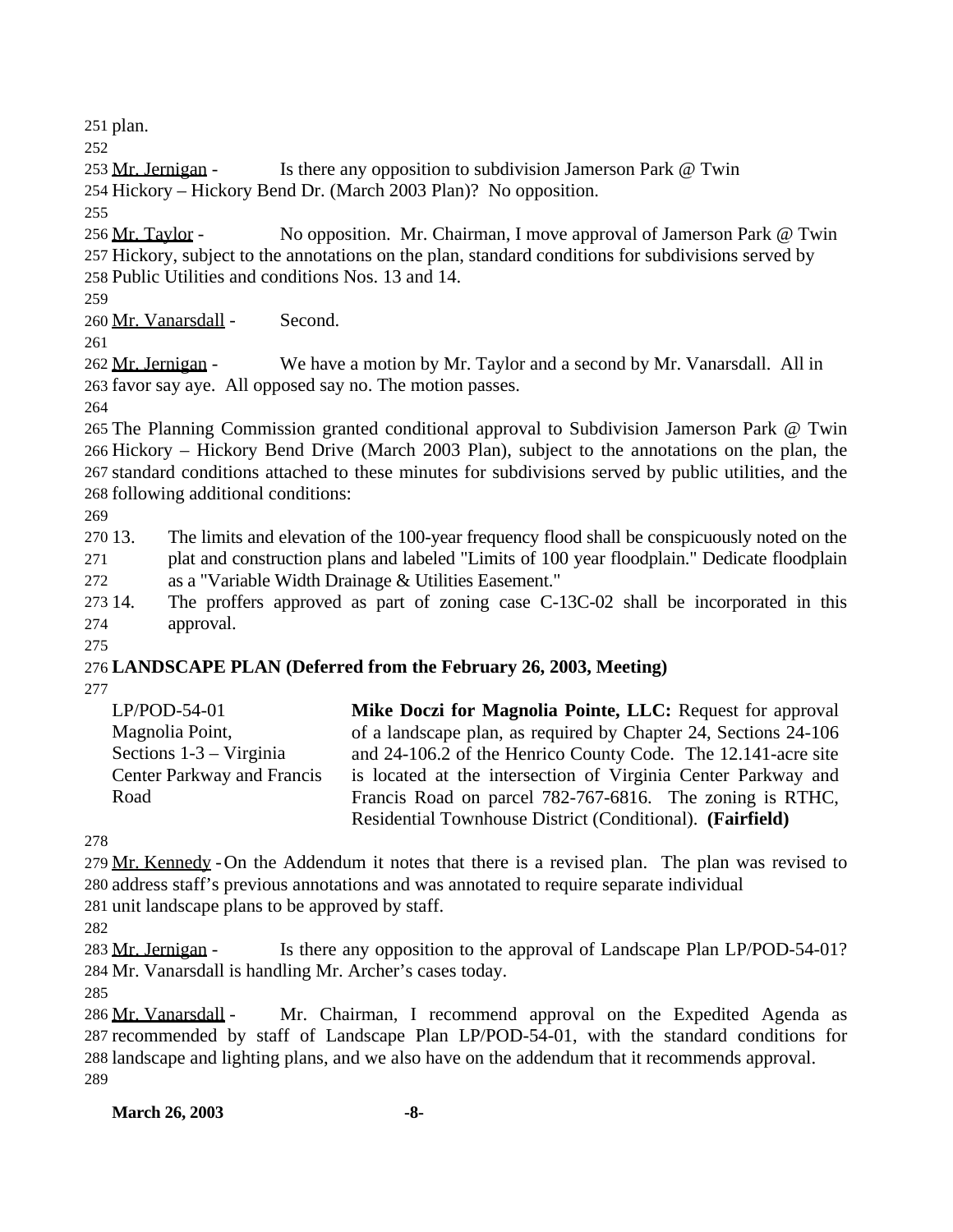Mr. Taylor - Second.

292 Mr. Jernigan - We have a motion by Mr. Vanarsdall and a second by Mr. Taylor. All in favor say aye. All opposed say no. The ayes have it. The motion is passed.

 The Planning Commission approved the landscape plan for LP/POD-54-01, Magnolia Point, Sections 1-3 – Virginia Center Parkway and Francis Road, subject to the annotations on the plans and the standard conditions attached to these minutes for landscape plans.

## **SUBDIVISION**

Casey Meadows (March 2003 Plan) **Koontz-Brant, P.C. for J. Stephan Cametas:** The 37.22-acre site is located on the north line of Meadow Road, approximately 2000 feet east of Hanover Road on parcels 831-720-3959 and 831-721-8011. The zoning is A-1, Agricultural District and Airport Safety Overlay (ASO) District. County water and sewer. **(Varina) 29 Lots**

Mr. Kennedy -On the Addendum there is a revised recommendation of approval.

 Mr. Jernigan - Do we have opposition to Subdivision Casey Meadows? OK. With that, I move for approval Subdivision Casey Meadows, with approval of staff on the Addendum, and on the Expedited Agenda and Conditions Nos. 12 through 17.

Mr. Vanarsdall - Second.

 Mr. Jernigan - We have a motion by Mr. Jernigan and a second by Mr. Vanarsdall. All in favor say aye. All opposed say no. The ayes have it. The motion is passed.

 The Planning Commission granted conditional approval to Subdivision Casey Meadows (March 2003 Plan), subject to the annotations on the plan, the standard conditions attached to these minutes for subdivisions served by public utilities and the following additional conditions:

 12. The limits and elevation of the 100 year frequency flood shall be conspicuously noted on the plat and construction plans and labeled "Limits of 100 year floodplain." Dedicate floodplain as a "Variable Width Drainage & Utilities Easement."

13. The detailed plant list and specifications for the landscaping to be provided within the 25-

 foot-wide planting strip easement along Meadow Road shall be submitted to the Planning Office for review and approval prior to recordation of the plat.

14. Each lot shall contain at least 43,560 square feet, exclusive of the flood plain areas.

15. The applicant shall provide a mortgage survey for the existing dwelling on Parcel C.

 16. The surplus parcel north of Parcel D shall be either conveyed to Parcel D or combined with Lot 1 Block B.

 17. The applicant shall provide a right-of-way dedication for the return for the east side of Meadow Road Place unless a waiver is granted by the Director of Public Works.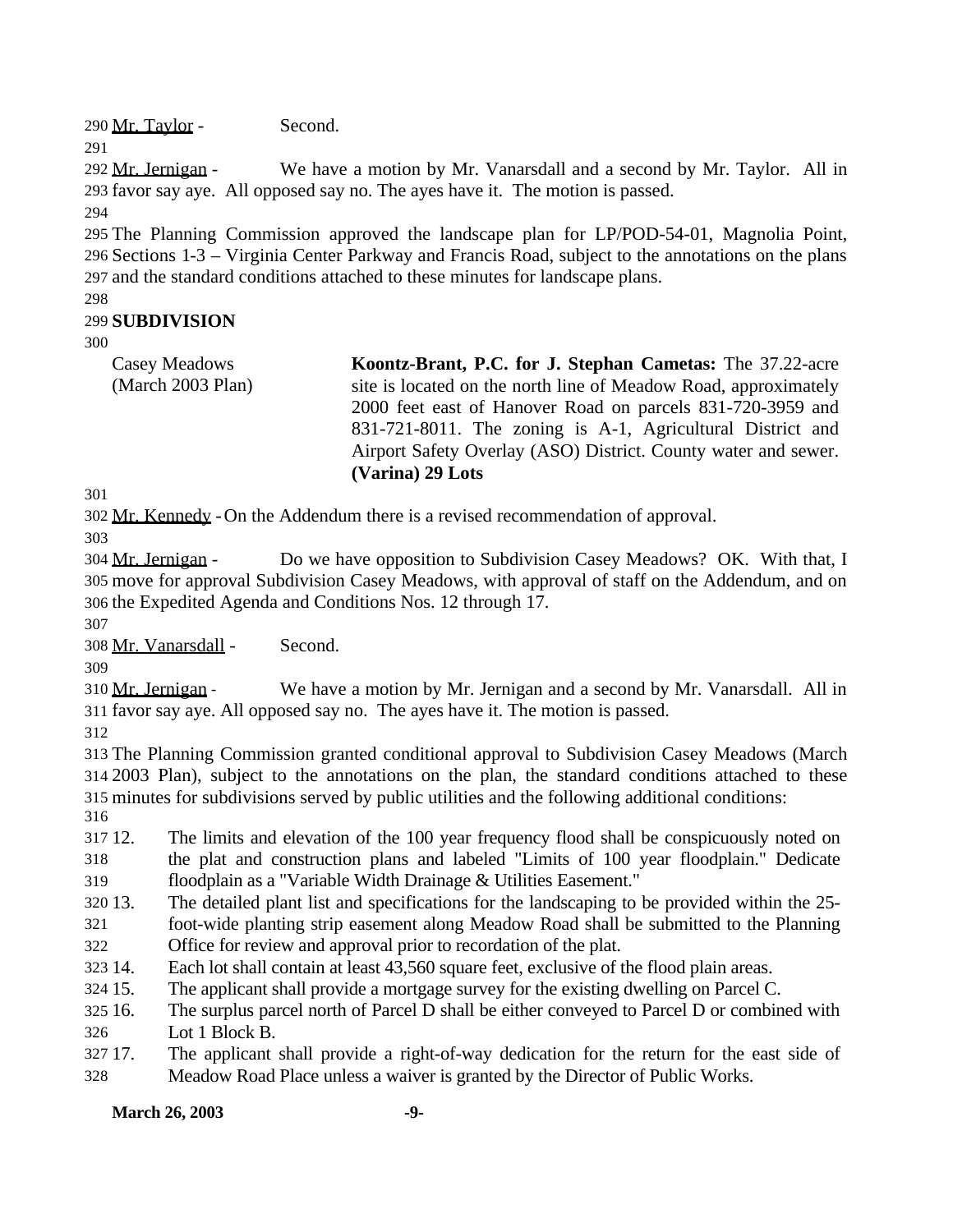#### 

### **TEMPORARY PLAN OF DEVELOPMENT**

| POD-18-03                      | E. D. Lewis & Associates, P.C. for Grace Community Baptist         |
|--------------------------------|--------------------------------------------------------------------|
| <b>Grace Community Baptist</b> | <b>Church:</b> Request for approval of a temporary plan of         |
| Church – Pump Road and         | development, as required by Chapter 24, Section 24-106 of the      |
| <b>Burnside Lane</b>           | Henrico County Code, to allow an existing classroom trailer to     |
|                                | remain for a period of one year. The 7.199-acre site is located on |
|                                | the northwest corner of Pump Road and Burnside Road on parcel      |
|                                | 740-753-6225. The zoning is A-1, Agricultural District. County     |
|                                | water and sewer. (Tuckahoe)                                        |

 Mr. Kennedy- On the addendum is a revised recommendation and an added condition. The recommendation is for approval. The added condition is regarding removal of dead or missing landscaping, replacement of that.

337 Mr. Jernigan - All right. Do we have opposition to POD-18-03? No opposition. Mrs. Ware.

 Mrs. Ware - OK. I move for the approval of POD-18-03, Grace Community Baptist Church, subject to the annotations on the plans, standard conditions for developments of this type and additional condition No. 25.

Mr. Vanarsdall - Second.

346 Mr. Jernigan - We have a motion by Mrs. Ware and a second by Mr. Vanarsdall. All in favor say aye. All opposed say no. The ayes have it. The motion is passed.

 The Planning Commission approved POD-18-03, Grace Community Baptist Church – Pump Road and Burnside Lane, subject to the annotations on the plans, the standard conditions attached to these minutes for developments of this type and additional conditions shown below:

23. Outside storage shall not be permitted.

- 24. The temporary use and related improvements shall be removed from the site on or before **March 26, 2004**.
- 25. Any dead or missing landscaping, approved as a condition of case UP-7-2001, shall be replaced by **May 31, 2003**.
- 
-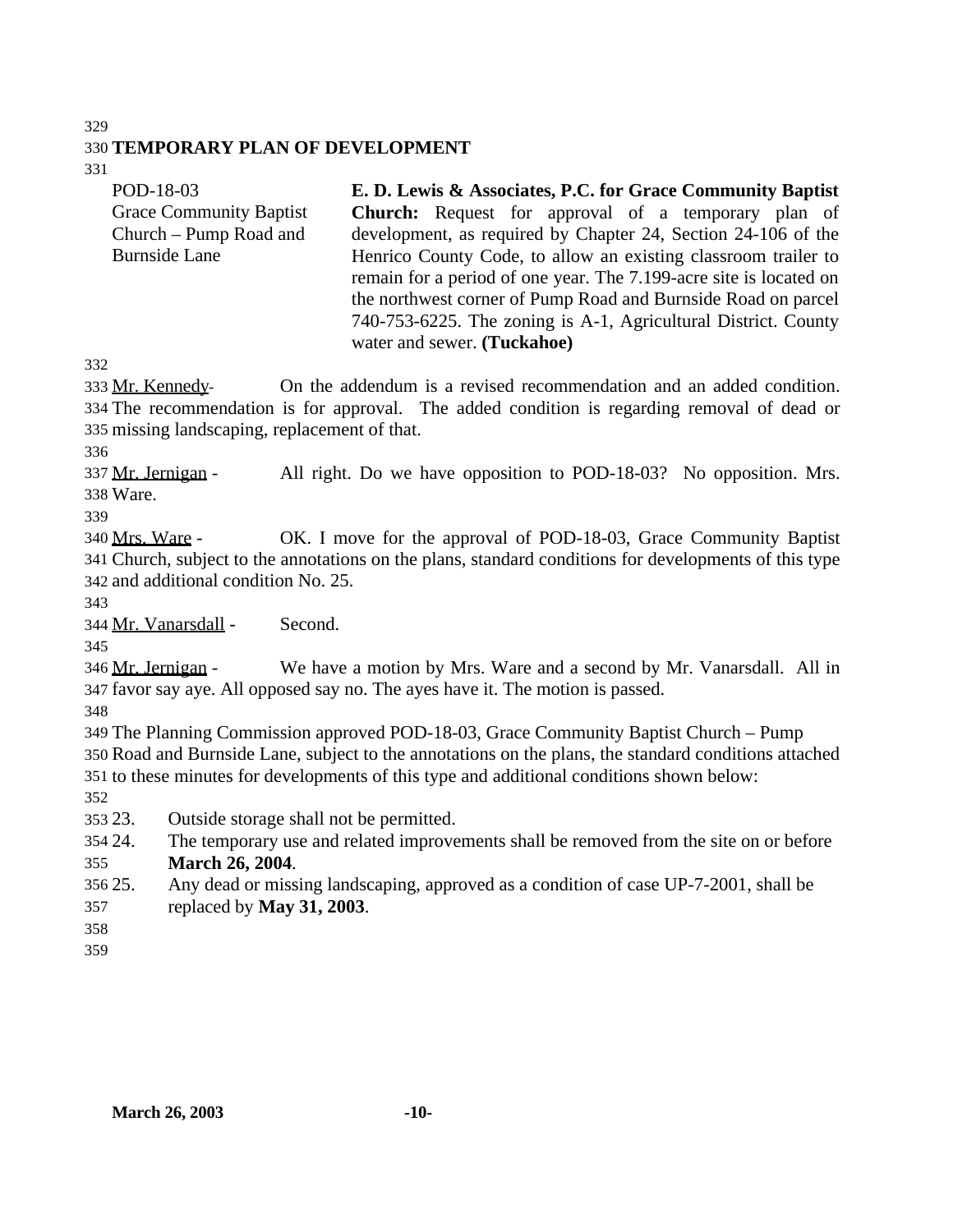Wellington Woods (March 2003 Plan) **Barthol Design Associates, P.C. for Rosemary Blitz and Virginia Land Resources, Inc.:** The 59.00-acre site is located at the terminus of Hawkshead Road, approximately 1,700 feet to intersection of Banstead and Charles City Roads on parcel 842-693-3378. The zoning is A-1, Agricultural District. Individual well and septic tank/drainfield. **(Varina) 34 32 Lots**

 Mr. Kennedy -In the Addendum there is a revised caption and a revised recommendation and a revised plan. The plan was revised to reduce the total number of homes on one point of access to 50 per County Code. The revision also includes two stub roads to adjacent parcels and redesigned lots to meet District regulations.

Mr. Silber - Mr. Kennedy, the number of lots is now 32?

Mr. Kennedy -Yes, 32. That is right. It was 34.

371 Mr. Jernigan - Is anyone in the audience in opposition to Subdivision Wellington Woods? Mr. Kennedy, do we have to waive the time limits on this?

Mr. Kennedy -No, sir. We do not.

 Mr. Jernigan - I make a motion to approve Subdivision Wellington Woods, March 2003 Plan, with the Addendum, and approval of staff on the Expedited Agenda and Conditions Nos. 11 through 15.

Mr. Vanarsdall - Second.

 Mr. Jernigan - I have a motion by Mr. Jernigan and a second by Mr. Vanarsdall. All in favor say aye. All opposed say no. The motion passes.

 The Planning Commission granted conditional approval to Subdivision Wellington Woods, March 2003 Plan, subject to the annotations on the plans, the standard conditions attached to these minutes for subdivisions not served by public utilities, and the following additional conditions:

11. Each lot shall contain at least 43,560 square feet, exclusive of the flood plain areas.

12. The limits and elevation of the 100 year frequency flood shall be conspicuously noted on the

 plat and construction plans and labeled "Limits of 100 year floodplain." Dedicate floodplain as a "Variable Width Drainage & Utilities Easement."

 13. Any necessary offsite drainage easements must be obtained prior to approval of the construction plan by the Department of Public Works.

 14. Prior to requesting the final approval, a draft of the covenants and deed restrictions for the maintenance of the common area by a homeowners association shall be submitted to the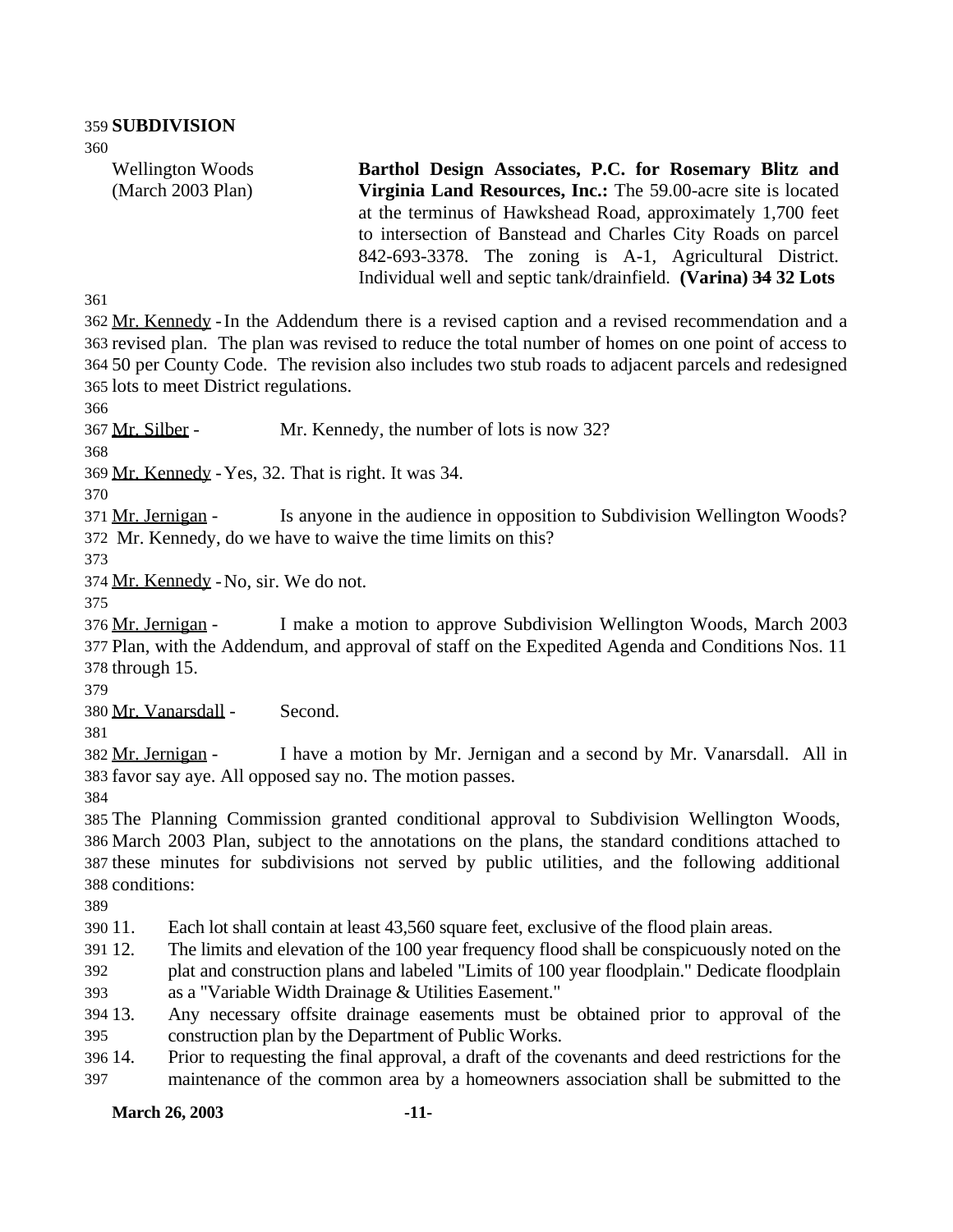Planning Office for review. Such covenants and restrictions shall be in form and substance satisfactory to the County Attorney and shall be recorded prior to recordation of the subdivision plat.

 15. Any future building lot containing a BMP, sediment basin or trap and located within the buildable area for a principal structure or accessory structure, may be developed with engineered fill. All material shall be deposited and compacted in accordance with the Virginia Uniform Statewide Building Code and geotechnical guidelines established by a professional engineer. A detailed engineering report shall be submitted for the review and approval by the Building Official prior to the issuance of a building permit on the affected lot. A copy of the report and recommendations shall be furnished to the Directors of Planning and Public Works.

### **SUBDIVISION**

| Shady Grove Road (A        | <b>TIMMONS</b> for The County of Henrico and Henrico County          |
|----------------------------|----------------------------------------------------------------------|
| Dedication of a Portion of | <b>School Board:</b> The 1.19-acre site is located on along the east |
| <b>Shady Grove Road)</b>   | line of existing Shady Grove Road from its intersection with         |
| (March 2003 Plan)          | Twin Hickory Roads to approximately 250 feet south of Old            |
|                            | Millrace Terrace on parcels 743-770-4669 and 744-771-3182.           |
|                            | The zoning is A-1, Agricultural District. (Three Chopt) 0 Lots       |

413 Mr. Jernigan - Is there any opposition in the audience to Subdivision Shady Grove Road? No opposition. Mr. Taylor.

 Mr. Taylor - Mr. Chairman, I move approval of Shady Grove (Dedication of a Portion of Shady Grove Road) March 2003 Plan, subject to the annotations on the plan and the standard conditions for subdivisions served by public utilities.

Mr. Vanarsdall - Second.

422 Mr. Jernigan - We have a motion by Mr. Taylor and a second by Mr. Vanarsdall. All in favor say aye. All opposed say no. The ayes have it. The motion passes.

 The Planning Commission granted conditional approval to Subdivision Shady Grove Road (A Dedication of a Portion of Shady Grove Road) (March 2003 Plan), subject to the annotations on the plans and the standard conditions attached to these minutes for subdivisions served by public utilities.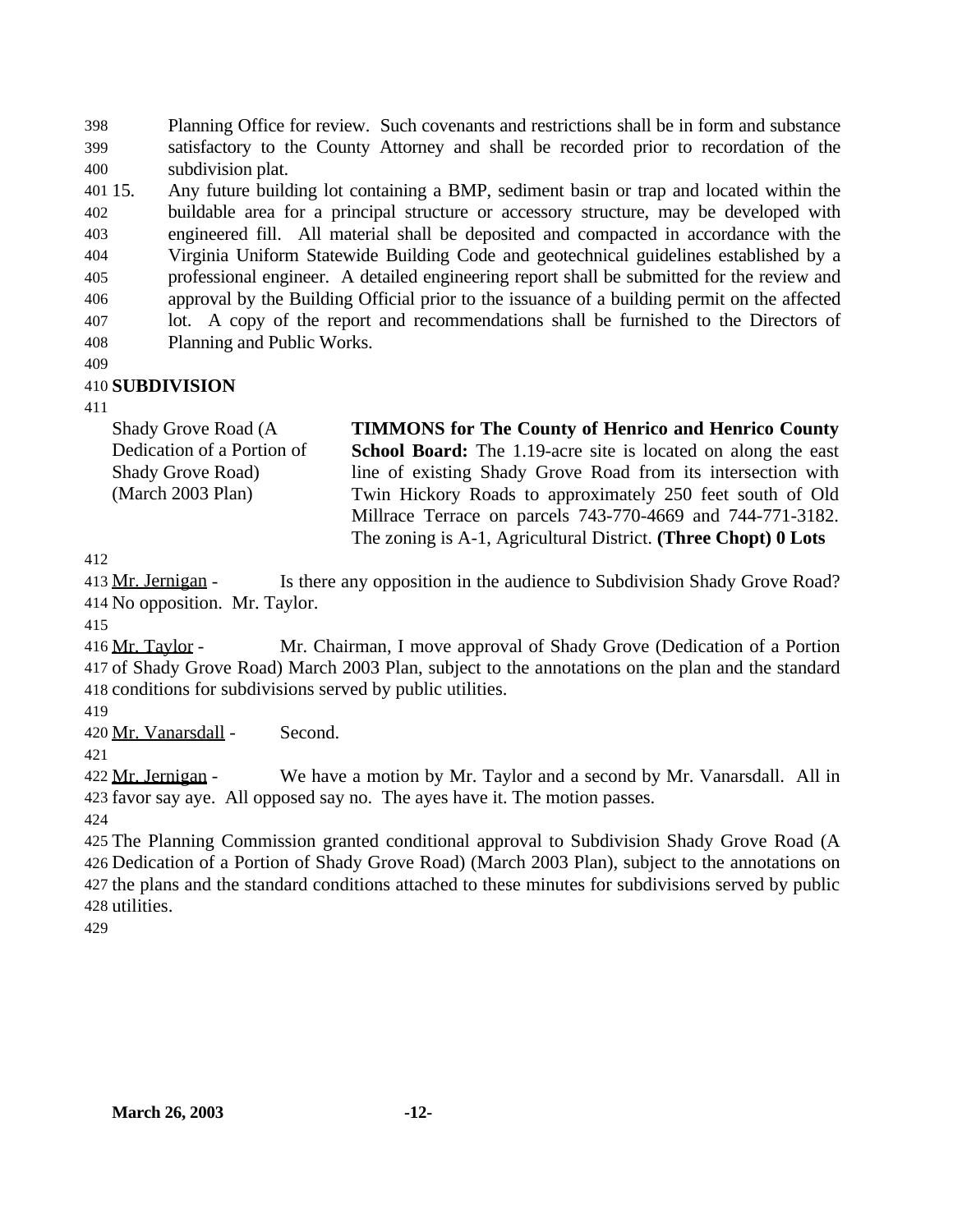#### **PLAN OF DEVELOPMENT**

| POD-24-03                   | Balzer & Associates, Inc. for Emerywood, LLC and Sheetz,               |
|-----------------------------|------------------------------------------------------------------------|
| Sheetz $-7035$ W. Broad St. | <b>Inc.</b> Request for approval of a plan of development, as required |
|                             | by Chapter 24, Section 24-106 of the Henrico County Code, to           |
|                             | construct a one-story, 5,369 square foot convenience store with        |
|                             | fuel pumps, a 672 square foot car wash, and a 1,600 square foot        |
|                             | outdoor dining area. The 2.376-acre site is located at the             |
|                             | southwest corner of the intersection of Emerywood Parkway and          |
|                             | W. Broad Street (U.S. Route 250) on parcel 766-747-7212. The           |
|                             | zoning is M-1, Light Industrial District. County water and             |
|                             | sewer. (Three Chopt)                                                   |

 Mr. Kennedy -On the Addendum, there is a revised recommendation and an added condition. 

434 Mr. Jernigan - Is there any opposition to POD-24-03, Sheetz? No opposition. Mr. Taylor. 

436 Mr. Taylor - If you wait just a second, I move approval of POD-24-03, Sheetz, subject to standard conditions for developments of this type, annotations on the plan, and added Conditions Nos. 9 and 11 Amended and Nos. 23 through 35.

Mr. Vanarsdall - Second.

442 Mr. Jernigan - We have a motion by Mr. Taylor and a second by Mr. Vanarsdall. All in favor say aye. All opposed say no. The motion passes.

 The Planning Commission approved POD-24-03, Sheetz – 7035 West Broad Street, subject to the annotations on the plans, the standard conditions attached to these minutes for developments of this type, and the following additional conditions:

 **9. AMENDED** - A detailed landscaping plan shall be submitted to the Planning Office for review and Planning Commission approval prior to the issuance of any occupancy permits.

 **11. AMENDED** - Prior to the installation of the site lighting equipment, a plan including depictions of light spread and intensity diagrams, and fixture and specifications and mounting height details shall be submitted for Planning Office review and Planning Commission approval.

 23. The easements for drainage and utilities as shown on approved plans shall be granted to the County in a form acceptable to the County Attorney prior to any occupancy permits being issued. The easement plats and any other required information shall be submitted

 to the County Real Property Agent at least sixty (60) days prior to requesting occupancy permits.

24. The entrances and drainage facilities on W. Broad Street (U.S. Route 250) shall be

approved by the Virginia Department of Transportation and the County.

25. A notice of completion form, certifying that the requirements of the Virginia Department

**March 26, 2003 -13-**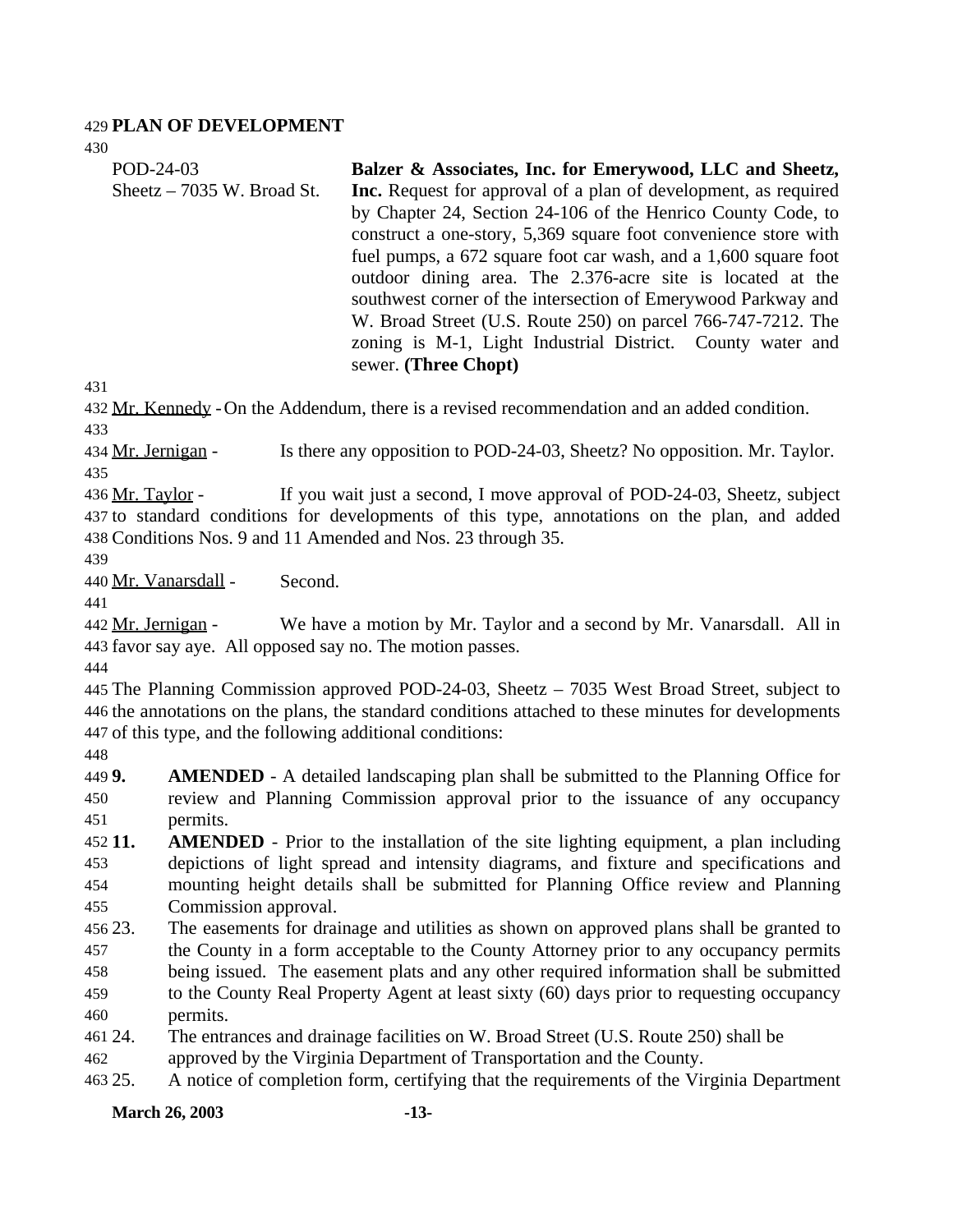of Transportation entrances permit have been completed, shall be submitted to the Planning Office prior to any occupancy permits being issued.

 26. The developer shall provide fire hydrants as required by the Department of Public Utilities and Division of Fire.

 27. Any necessary off-site drainage and/or water and sewer easements must be obtained in a form acceptable to the County Attorney prior to final approval of the construction plans.

 28. Deviations from County standards for pavement, curb or curb and gutter design shall be approved by the County Engineer prior to final approval of the construction plans by the Department of Public Works.

 29. The owner or manager on duty shall be responsible for temporarily closing the car facility when the on-site stacking space is inadequate to serve customer demand to prevent a backup of vehicles onto the public right-of-way. The owner shall arrange with the Traffic Engineer to provide standard traffic control signs to notify customers that stopping or standing on the public right-of-way shall not be permitted near the entrances to the car wash facility.

 30. Storm water retention, based on the 50-10 concept, shall be incorporated into the drainage plans.

 31. Insurance Services Office (ISO) calculations must be included with the plans and contracts and must be approved by the Department of Public Utilities prior to the issuance of a building permit.

 32. Approval of the construction plans by the Department of Public Works does not establish the curb and gutter elevations along the Henrico County maintained right-of-way. The elevations will be set by Henrico County.

 33. Approval of the construction plans by the Department of Public Works does not establish the curb and gutter elevations along the Virginia Department of Transportation maintained right-of-way. The elevations will be set by the contractor and approved by the Virginia Department of Transportation.

34. The location of all existing and proposed utility and mechanical equipment (including

 HVAC units, electric meters, junction and accessory boxes, transformers, and generators) shall be identified on the landscape plans. All equipment shall be screened by such measures as determined appropriate by the Director of Planning or the Planning Commission at the time of plan approval**.**

35. Light fixtures for the gas canopy shall be flat lens, recessed, or surface-mounted.

#### 

**LIGHTING PLAN**

LP/POD-86-02 Carmax – Richmond

Expansion

**Jeff Loman for Carmax Auto Super Stores:** Request for approval of a lighting plan, as required by Chapter 24, Section 24-106 of the Henrico County. The 3.8-acre site is located on the southeast corner of Sadler and Old Sadler Roads on part of parcel 746-761-5525. The zoning is B-3C, Business District (Conditional). **(Three Chopt)**

 Mr. Jernigan - Is there any opposition to Lighting Plan LP/POD-86-02? No opposition. Mr. Taylor.

**March 26, 2003 -14-**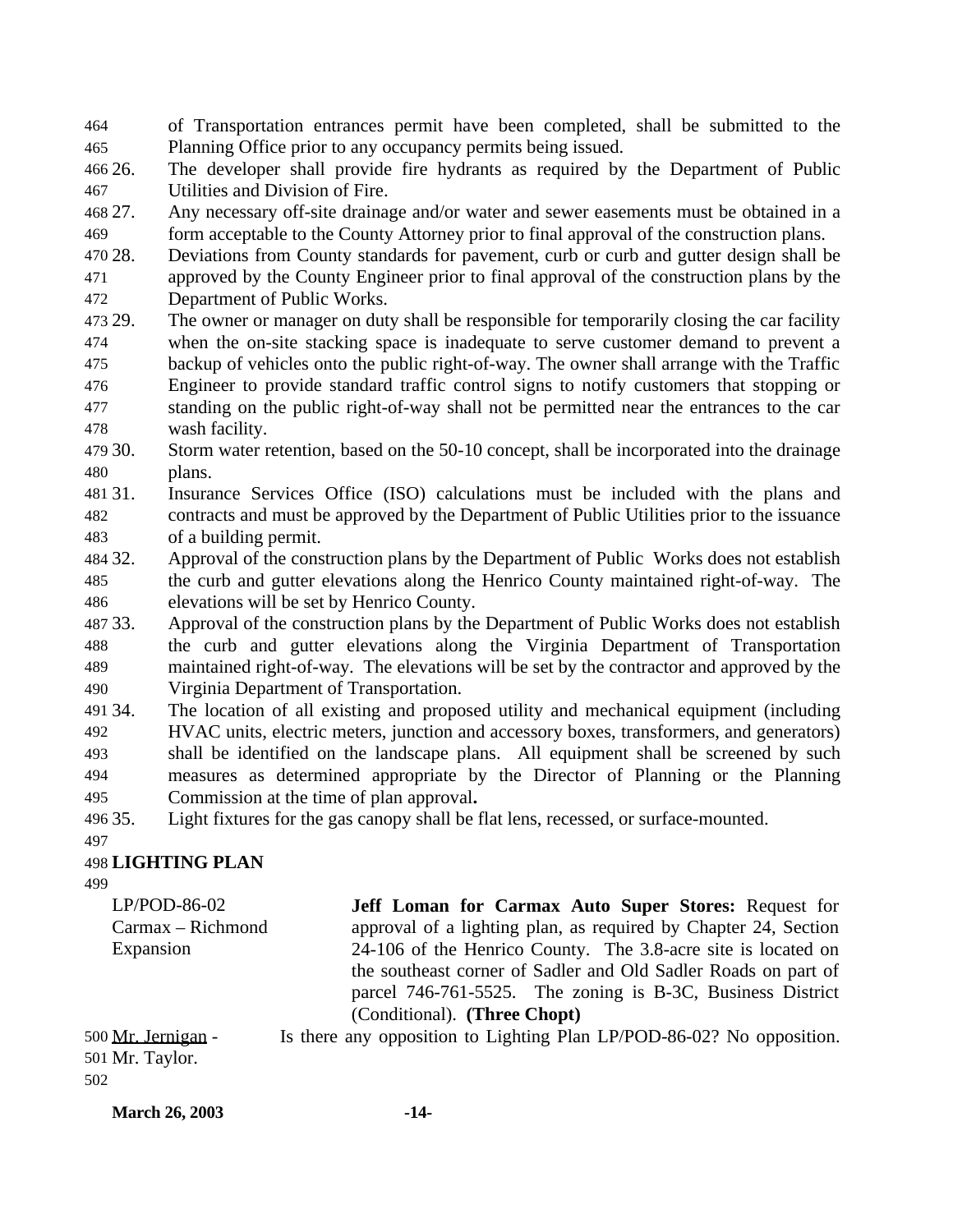503 Mr. Taylor - I move approval of LP/POD-86-02, Carmax – Richmond Expansion, 504 subject to the annotations on the plans and standard conditions for lighting plans.

505

506 Mr. Vanarsdall - Second.

507

508 Mr. Jernigan - We have a motion by Mr. Taylor and a second by Mr. Vanarsdall. All in 509 favor say aye. All opposed say no. The motion passes.

510

511 The Planning Commission approved the lighting plan for LP/POD-86-02, Carmax – Richmond 512 Expansion, subject to the annotations on the plans and standard conditions attached to these 513 minutes for lighting plans.

514

# 515 **SUBDIVISION EXTENSIONS OF CONDITIONAL APPROVAL**

516

517 FOR INFORMATIONAL PURPOSE ONLY

518

| <b>Subdivision</b>                                                                           | <b>Magisterial</b><br><b>District</b> | Original No.<br>of Lots | <b>Remaining</b><br>Lots | <b>Previous</b><br><b>Extensions</b> | Year(s)<br><b>Extended</b> |
|----------------------------------------------------------------------------------------------|---------------------------------------|-------------------------|--------------------------|--------------------------------------|----------------------------|
| <b>Effinger Drive</b><br>(A Ded. of a Portion of<br><b>Effinger Dr.</b> )<br>(June 1998Plan) | Fairfield                             | $\bf{0}$                | $\bf{0}$                 | 3                                    | 1 Year<br>03/24/04         |
| <b>Oak Hill Manor</b><br>(March 1999 Plan)                                                   | Fairfield                             | 40                      | 23                       | 3                                    | 1 Year<br>03/24/04         |

519

520 Mr. Silber - Mr.Wilhite, do you want to discuss these two?

521

 Mr. Wilhite - Thank you, Mr. Secretary. Both of the subdivisions up for one-year extension are in the Fairfield District, both being done administratively by the Director of Planning. The first one is Effinger Drive (June 1998 Plan) and the other one is Oak Hill Manor (March 1999 Plan). I will be happy to answer any questions that you may have.

526

527 Mr. Jernigan - Any questions for Mr. Wilhite from the Commission? Thank you, Mr. 528 Wilhite. Next case.

529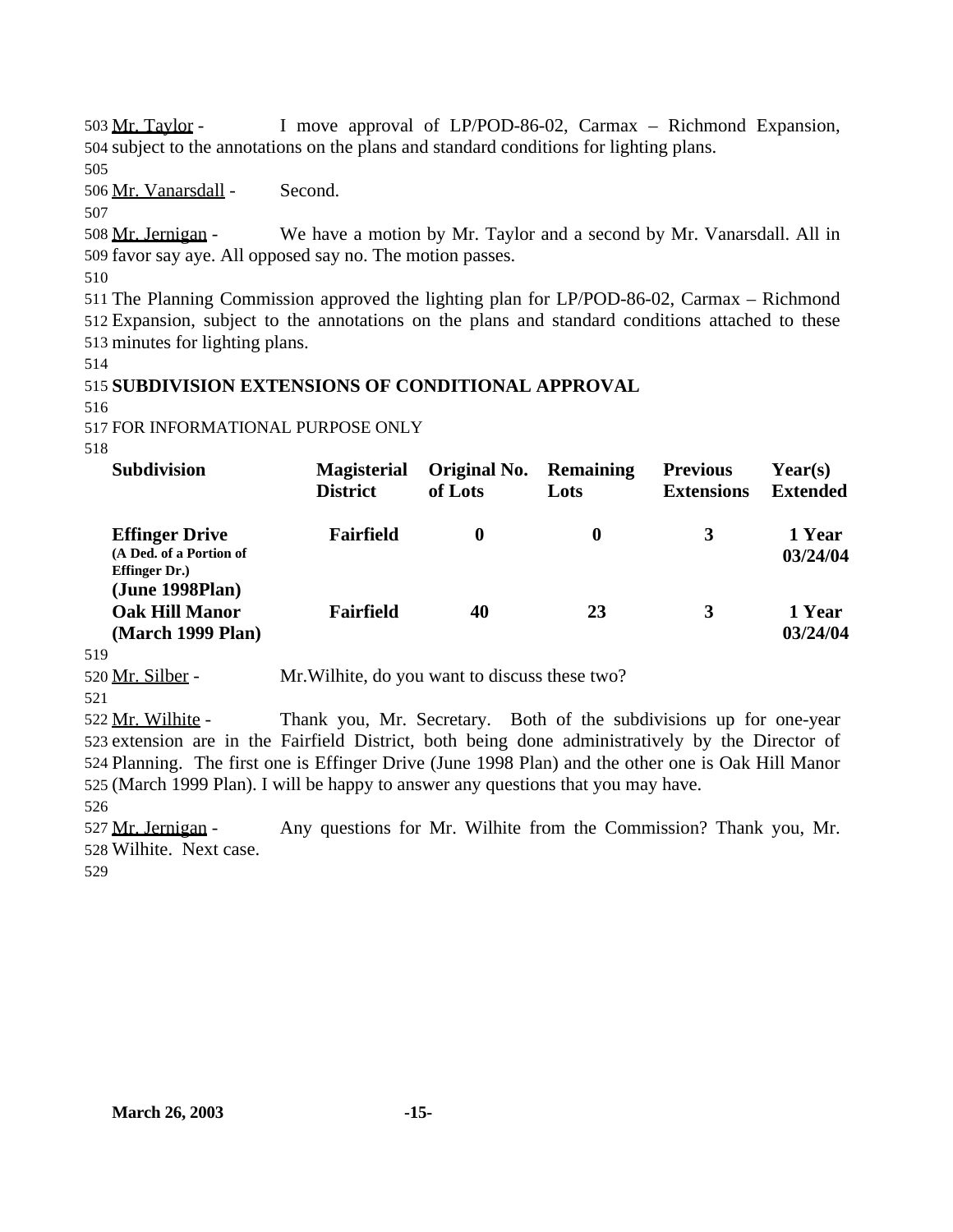## **TRANSFER OF APPROVAL**

| JJU<br>POD-10-86<br>Triangle Park Retail Shops -<br>7110 Patterson Avenue<br>(State Route 6) | Grubb & Ellis for Moudilos Family, LLC: Request for<br>approval of a transfer of approval, as required by Chapter 24,<br>Section 24-106 of the Henrico County Code from 7110 Patterson<br>LLC & Russell Malone III to Moudilos Family, LLC. The 1.15-<br>acre site is located on the north side of Patterson Avenue (U.S.<br>Route 6) approximately 400 feet west of Three Chopt Road on<br>parcels 763-740-1061 and 1271. The zoning is B-1, Business<br>District and B-2C, Business District (Conditional).<br>County<br>water and sewer. (Tuckahoe)                                                                                                                           |
|----------------------------------------------------------------------------------------------|----------------------------------------------------------------------------------------------------------------------------------------------------------------------------------------------------------------------------------------------------------------------------------------------------------------------------------------------------------------------------------------------------------------------------------------------------------------------------------------------------------------------------------------------------------------------------------------------------------------------------------------------------------------------------------|
| 531                                                                                          |                                                                                                                                                                                                                                                                                                                                                                                                                                                                                                                                                                                                                                                                                  |
| 532 Mr. Jernigan -<br>533 Goggin.<br>534                                                     | Is there any opposition to the Transfer of Approval of POD-10-86? Ms.                                                                                                                                                                                                                                                                                                                                                                                                                                                                                                                                                                                                            |
| 535 Ms. Goggin -<br>536 questions for a citizen on another case.<br>537                      | Good morning. I would like to apologize for my absence. I was answering                                                                                                                                                                                                                                                                                                                                                                                                                                                                                                                                                                                                          |
| 538 Mr. Vanarsdall -<br>539                                                                  | We accept that apology. Thank you.                                                                                                                                                                                                                                                                                                                                                                                                                                                                                                                                                                                                                                               |
| 540 Ms. Goggin -<br>547                                                                      | The applicant has not corrected or bonded the deficiencies as outlined in<br>541 the inspection report and the property manager cited the need to meet with several vendors to<br>542 correct these issues as one reason for the delay. As of this morning, staff has not received a<br>543 formal request for deferral but I did receive an e-mail from the property manager indicating that<br>544 they would probably defer. At this time, staff cannot recommend approval of the transfer and<br>545 suggest that this transfer be deferred until the April agenda to allow the applicant time to correct<br>546 or bond the deficiencies as noted in the inspection report. |
| 548 Mr. Jernigan -<br>549                                                                    | But they did not give you a deferral?                                                                                                                                                                                                                                                                                                                                                                                                                                                                                                                                                                                                                                            |
| 550 Ms. Goggin -<br>551 one, but I never received the formal request.<br>552                 | I received an e-mail indicating that they were probably going to ask for                                                                                                                                                                                                                                                                                                                                                                                                                                                                                                                                                                                                         |
| 553 Mr. Jernigan -<br>554 Ware.<br>555                                                       | Is there anyone in the audience from Triangle Park Retail Shops? Mrs.                                                                                                                                                                                                                                                                                                                                                                                                                                                                                                                                                                                                            |
| <u>556 Ms. Silber</u> -<br>558 Commission should go ahead and grant it.<br>559               | Mrs. Ware, I think there still are some outstanding issues that we are aware<br>557 of and I think there is some indication the applicant is willing to defer it, and I think the                                                                                                                                                                                                                                                                                                                                                                                                                                                                                                |
| 560 Mrs. Ware -<br>561                                                                       | So, it would be at my request.                                                                                                                                                                                                                                                                                                                                                                                                                                                                                                                                                                                                                                                   |
| <u>562 Mr. Silber</u> -<br>563                                                               | Yes, you can request it.                                                                                                                                                                                                                                                                                                                                                                                                                                                                                                                                                                                                                                                         |
| 564 Mrs. Ware -                                                                              | All right. I move that the Transfer of Approval for POD-10-86, Triangle                                                                                                                                                                                                                                                                                                                                                                                                                                                                                                                                                                                                          |
| <b>March 26, 2003</b>                                                                        | $-16-$                                                                                                                                                                                                                                                                                                                                                                                                                                                                                                                                                                                                                                                                           |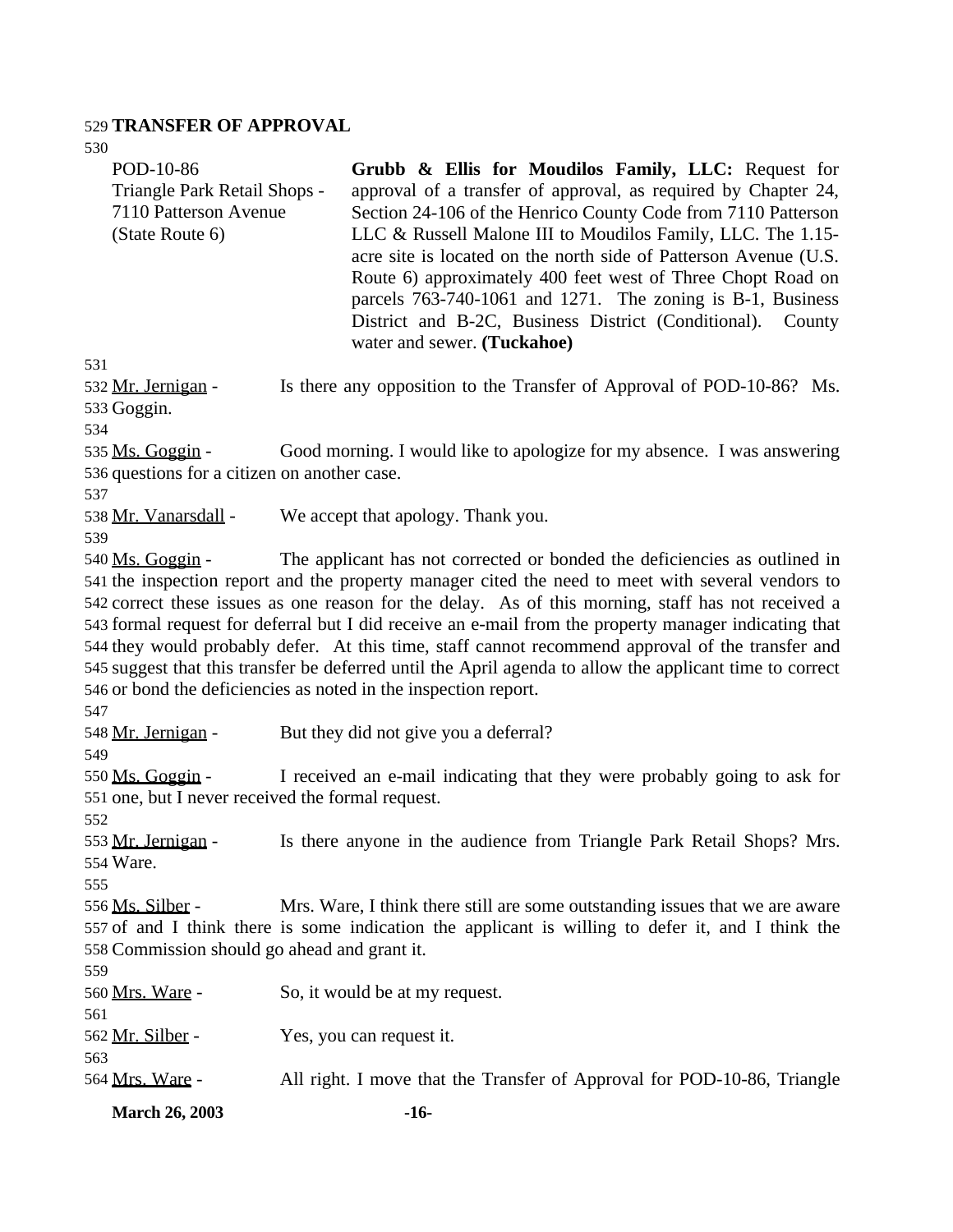Park Retail Shops be deferred at the Commission's request to April 23, 2003.

Mr. Vanarsdall - Second.

569 Mr. Jernigan - We have a motion by Mrs. Ware and a second by Mr. Vanarsdall. All in favor say aye. All opposed say no. The motion passes.

 The Planning Commission deferred Transfer of Approval, POD-10-86, Triangle Park Retail Shops – 7110 Patterson Avenue (State Route 6) to its meeting on April 23, 2003.

## **TRANSFER OF APPROVAL**

| J I U                                                           |                                                                                                                                                                                                                                                                                                                                                                                                                                |  |
|-----------------------------------------------------------------|--------------------------------------------------------------------------------------------------------------------------------------------------------------------------------------------------------------------------------------------------------------------------------------------------------------------------------------------------------------------------------------------------------------------------------|--|
| POD-138-85<br>Progressive Concierge<br>(Formerly Costen Floors) | Marc A. Allocca/Carolina Browder for McKenney Land<br><b>Company, LLC:</b> Request for approval of a transfer of approval,<br>as required by Chapter 24, Section 24-106 of the Henrico County<br>Code from Ralph Costen Jr. to McKenney Land Company. The<br>1.37-acre site is located at 8611 Telegraph Road on parcel 784-<br>758-6933. The zoning is M-1, Light Industrial District. County<br>water and sewer. (Fairfield) |  |
| 577                                                             |                                                                                                                                                                                                                                                                                                                                                                                                                                |  |
| 578 Mr. Jernigan -                                              | Do we have any opposition to POD-138-85? OK. Mr. Strauss.                                                                                                                                                                                                                                                                                                                                                                      |  |
| 579                                                             |                                                                                                                                                                                                                                                                                                                                                                                                                                |  |
| 580 Mr. Strauss -                                               | Thank you, Mr. Chairman. The staff can now recommend approval of this<br>581 transfer. We had two outstanding issues from the POD from 1985 dealing with right of way and<br>582 landscaping. So, staff is recommending approval in accordance with the Addendum on Page 1.                                                                                                                                                    |  |
| 583                                                             |                                                                                                                                                                                                                                                                                                                                                                                                                                |  |
| 584 Mr. Silber -                                                | Mr. Strauss, the Addendum includes one condition that has three parts to                                                                                                                                                                                                                                                                                                                                                       |  |
| 585 it.                                                         |                                                                                                                                                                                                                                                                                                                                                                                                                                |  |
| 586                                                             |                                                                                                                                                                                                                                                                                                                                                                                                                                |  |
| 587 Mr. Strauss -                                               | Correct, A, B and C.                                                                                                                                                                                                                                                                                                                                                                                                           |  |
| 588                                                             |                                                                                                                                                                                                                                                                                                                                                                                                                                |  |
| 589 Mr. Vanarsdall -                                            | No opposition was it, Mr. Chairman?                                                                                                                                                                                                                                                                                                                                                                                            |  |
| 590                                                             |                                                                                                                                                                                                                                                                                                                                                                                                                                |  |
| 591 Mr. Jernigan -                                              | No, sir.                                                                                                                                                                                                                                                                                                                                                                                                                       |  |
| 592                                                             |                                                                                                                                                                                                                                                                                                                                                                                                                                |  |
| 593 Mr. Vanarsdall -                                            | I am ready for a motion. I move that POD-138-85, Progressive Concierge                                                                                                                                                                                                                                                                                                                                                         |  |
|                                                                 | 594 (Formerly Costen Floors) be approved with the standard conditions of the original approval, the                                                                                                                                                                                                                                                                                                                            |  |
|                                                                 | 595 annotations on the plan, and Condition No. 1 on the Addendum.                                                                                                                                                                                                                                                                                                                                                              |  |
| 596                                                             |                                                                                                                                                                                                                                                                                                                                                                                                                                |  |
| 597 Mr. Jernigan -                                              | Condition No. 1, with A, B and C?                                                                                                                                                                                                                                                                                                                                                                                              |  |
| 598                                                             |                                                                                                                                                                                                                                                                                                                                                                                                                                |  |
| 599 Mr. Vanarsdall -                                            | Right.                                                                                                                                                                                                                                                                                                                                                                                                                         |  |
| 600                                                             |                                                                                                                                                                                                                                                                                                                                                                                                                                |  |
| 601 Mr. Taylor -                                                | Second.                                                                                                                                                                                                                                                                                                                                                                                                                        |  |

Mr. Jernigan - We have a motion by Mr. Vanarsdall and a second by Mr. Taylor. All in

**March 26, 2003 -17-**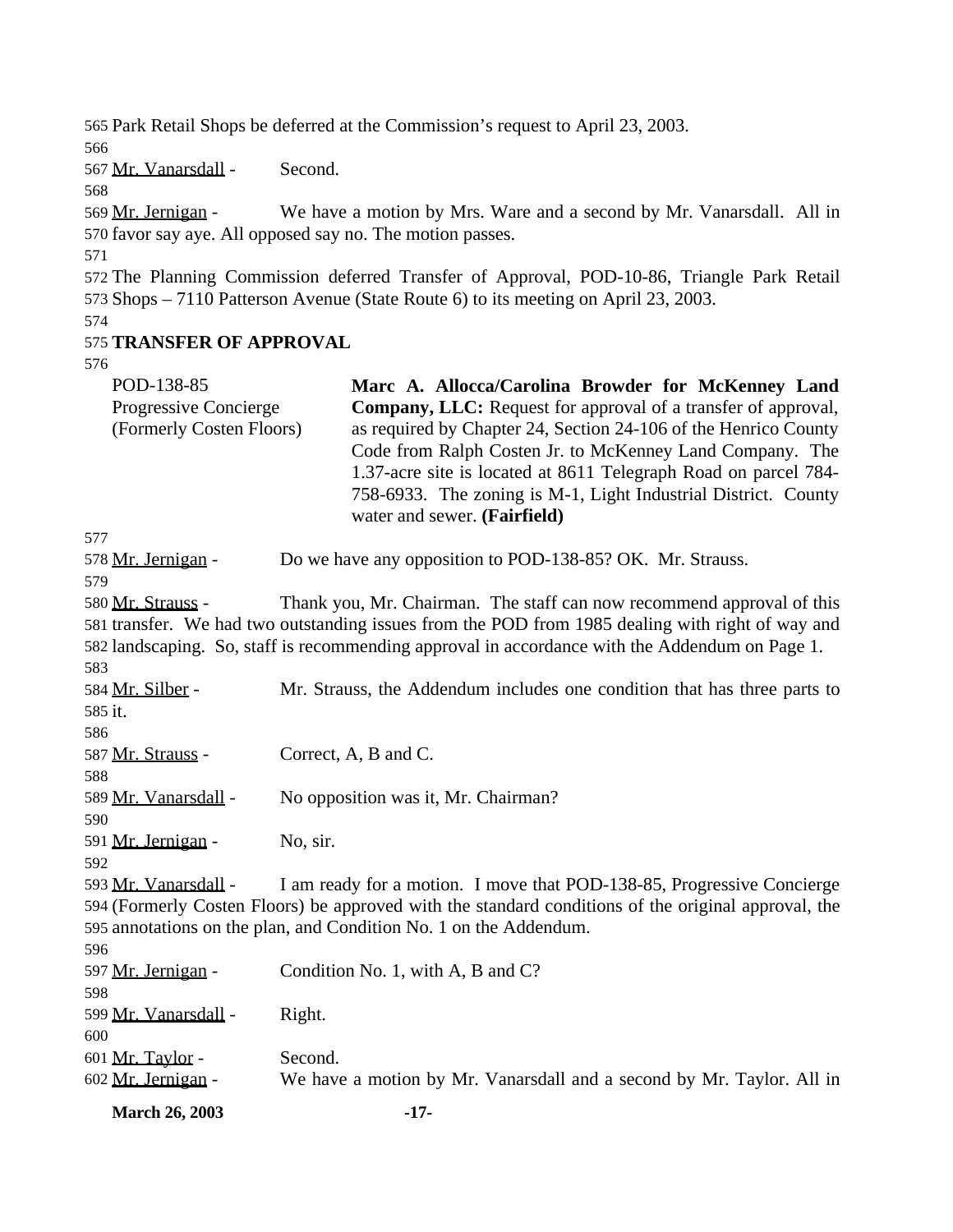favor say aye. All opposed say no. The motion passes.

 The Planning Commission approved Transfer of Approval for POD-138-85, Progressive Concierge (Formerly Costen Floors), subject to continued compliance with the conditions of the original approval and the following additional condition:

 1. The owner shall submit a revised site plan for administrative review and approval of the proposed Progressive Concierge facility. The revised site plan shall: 

- a. Show all improvements to the site since the construction of the building addition approved with POD-135-85.
- b. Show the improvements for Telegraph Road, including all proposed curb and gutter, paving, and include a landscape plan for staff review and approval.
- c. Indicate the right-of-way to be dedicated along Telegraph Road, and dedicate the right-of-way prior to final inspection of building renovations.
- 

**TRANSFER OF APPROVAL (Deferred from the February 26, 2003, Meeting)**

| POD-117-98<br>Courtland @ Wyndham | Anthony P. Renaldi, Vice President and Chief Financial<br><b>Officer for Prospect Homes of Richmond, Inc.: Request for</b> |
|-----------------------------------|----------------------------------------------------------------------------------------------------------------------------|
| $(POD-116-96$ Revised)            | approval of a transfer of approval, as required by Chapter 24,                                                             |
|                                   | Section 24-106 of the Henrico County Code from C. Richard                                                                  |
|                                   | Dobson Builders, Inc. to Prospect Homes of Richmond, Inc. The                                                              |
|                                   | 4.9-acre site is located on the west line of Wyndham Park Drive                                                            |
|                                   | at its intersection with Dominion Club Drive on parcel 740-776-                                                            |
|                                   | 1890. The zoning is RTHC, Residential Townhouse District                                                                   |
|                                   | (Conditional). County water and sewer. (Three Chopt)                                                                       |

 Mr. Jernigan - Is there any opposition to POD-117-98, Courtland at Wyndham? Good morning again, Mr. Kennedy.

 Mr. Kennedy -Staff can recommend approval of the transfer of this POD. This been carried on the Planning Commission's agenda for approximately six months now. The staff resolved their issues with the new developer. Primarily, the issue was development issues and construction plan problems that originated with the original developer and the new developer was having problems with getting responsibility by the former developer to take responsibility for those things. The new developer is willing to take responsibility for those site development issues. Any building issues with the buildings have already been CO'd are the responsibility of the old developer, and that is basically what we need to put into the record so everyone knows what is going on and where the responsibility lies. With regard to the one outstanding development issue, just for the record, there is a wetlands that needs to be removed as part of the construction plans, and the developer has agreed to remove that as part of the approval process. Mr. Renaldi is here to represent Prospect Homes if anyone has any questions.

 Mr. Jernigan - Are there any questions for Mr. Kennedy from the Commission? 

**March 26, 2003 -18-**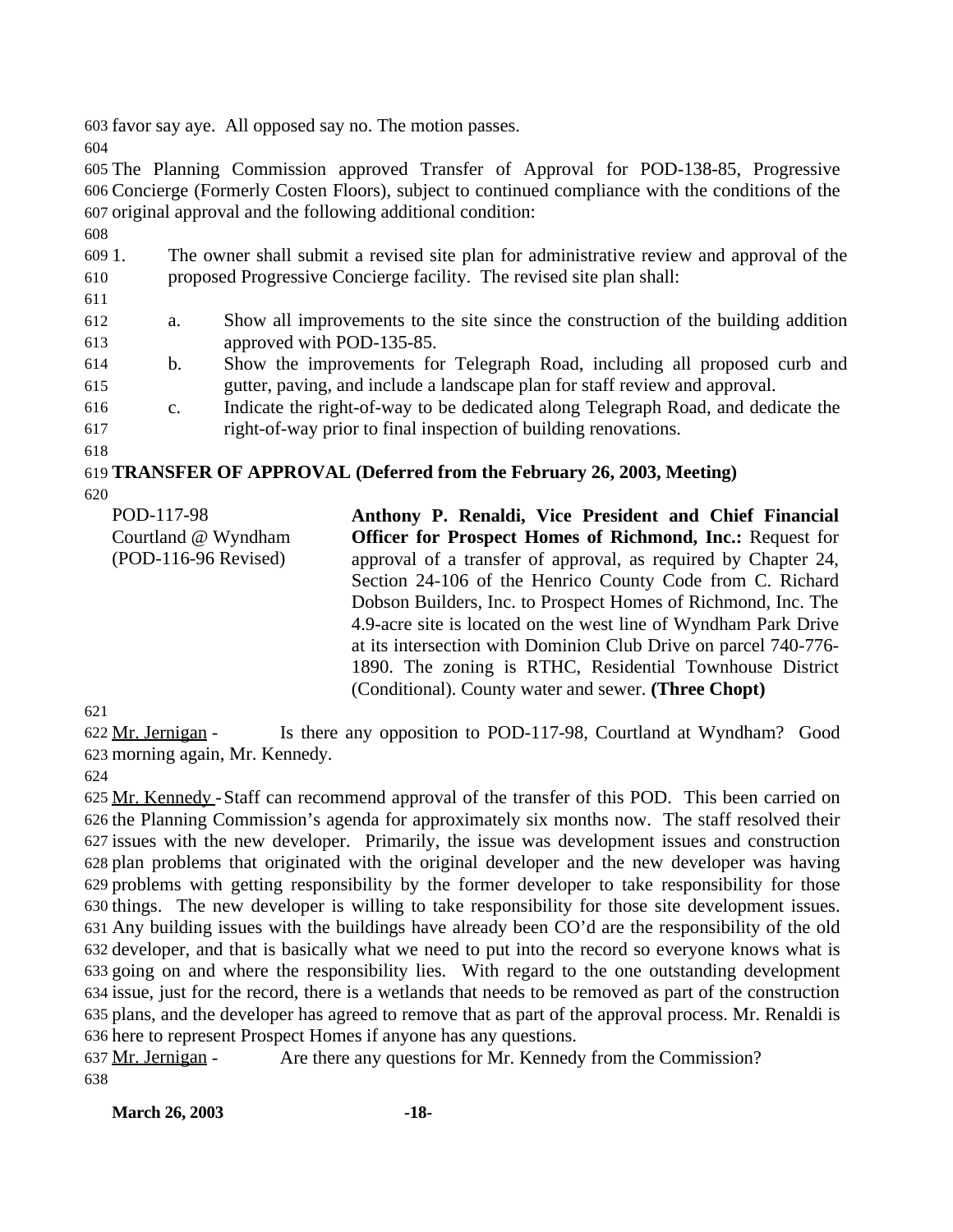639 Mr. Taylor - The only question I have, Mr. Chairman, is with regard to the issue on the wetlands. I presume that all of the issues have been resolved by the staff and everything is satisfactory.

Mr. Kennedy -Yes, sir.

645 Mr. Jernigan - Mr. Taylor.

 Mr. Taylor - All right. Thank you. Mr. Chairman, I will go ahead and I don't have any further questions.

Mr. Jernigan - OK. Would you like to hear from the applicant?

 Mr. Taylor - No, sir. With that, I will move approval of POD-117-98, Courtland @ Wyndham (POD-116-96 Revised), with the following conditions: Nos. 1, 2 and 3, and standard conditions for developments of this type.

Mr. Vanarsdall - Second.

658 Mr. Jernigan - We have a motion by Mr. Taylor and a second by Mr. Vanarsdall. All in favor say aye. All opposed say no. The ayes have it. The motion is passed.

 The Planning Commission approved Transfer of Approval for POD-117-98, Courtland at Wyndham (POD-116-96 Revised) subject to the following conditions:

 1. The new developer accepts and agrees to be responsible for continued compliance with the conditions of the original approval.

 2. The new developer agrees to correct all site deficiencies, as identified in the inspection report dated **June 12, 2002**, prior to the issuance of the final Certificate of Occupancy.

3. The new developer agrees to post a defect bond for the construction of roads, driveways,

and parking areas upon the transfer of the Homeowners Association to homeowners'

 control as required by Section 24-30.2(a) of the Henrico County Code. The defect bond shall remain in effect for a period to three years from the date of the issuance of the final

- Certificate of Occupancy.
- 
-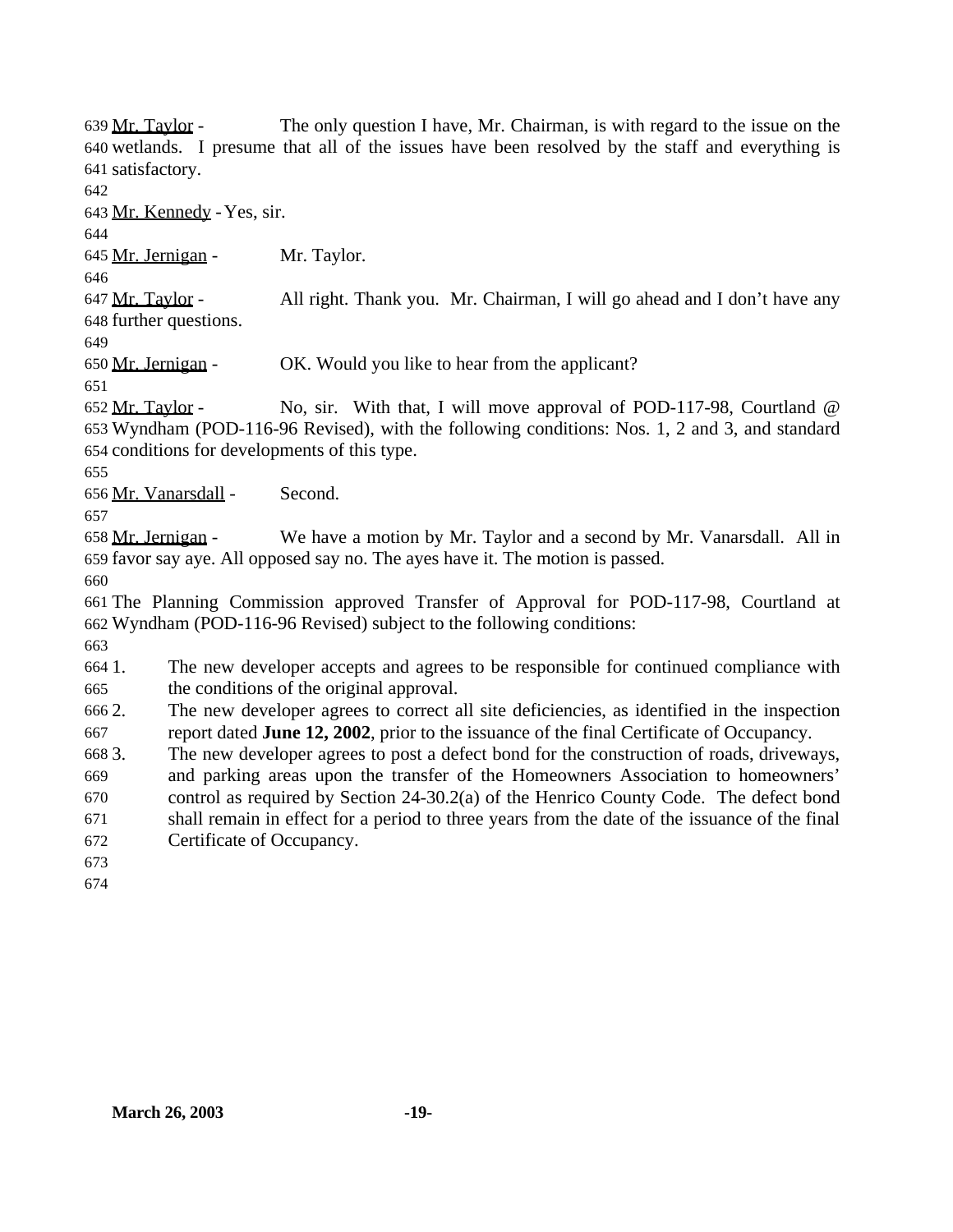#### **PLAN OF DEVELOPMENT (Deferred from the February 26, 2003, Meeting)**

| POD-7-03            | Youngblood, Tyler & Associates, P. C. for HHHunt                      |
|---------------------|-----------------------------------------------------------------------|
| Park Commons @ Twin | <b>Corporation:</b> Request for approval of a plan of development, as |
| Hickory             | required by Chapter 24, Section 24-106 of the Henrico County          |
|                     | Code, to construct 60 detached condominiums. The 12.99-acre           |
|                     | site is located on the west side of Hickory Bend Drive and the        |
|                     | south side of Twin Hickory Road on part of parcels 745-770-           |
|                     | 0962; 746-770-1492 and 0619; 745-769-6789. The zoning is              |
|                     | RTHC, Residential Townhouse District (Conditional). County            |
|                     | water and sewer. (Three Chopt)                                        |

 Mr. Jernigan - We don't have opposition, but we will have people speak, though, so, Mr. Kennedy, whenever you are ready.

 Mr. Kennedy -I will make a brief statement. The plan was revised since the last Planning Commission meeting. It was deferred. At that time the Planning Commission expressed concern about the width of right of way, private right of ways within the development. The plan has been revised to provide 30 foot right of ways within the entire development, which addresses the Planning Commission's concerns. In addition, the developer was able to provide a larger common area within the center, which is called Park Commons, and that also addresses a staff concern about providing appropriate and adequate recreational area. I believe the developer does have a plan that shows that. Lastly, another issue that came up at that meeting which was not a staff concern, because it had to do with the homeowner's association separate from anything that was proffered had to do with the pool and recreational facilities. We understand the developer has presented a plan to expand the pool facilities in the Twin Hickory community, and they are willing to present something to that effect. My understanding about the pool facilities is that since Twin Hickory was originally adopted, the size of the community has increased with numbers of units by 44%, and this new plan provides a pool that is increased by 45%, so it is commensurate with that increase in the size of the community. And with that I will give the representative from HHHunt an opportunity to make a presentation.

697 Mr. Jernigan - Are there any questions for Mr. Kennedy from the Commission? Thank you, Mr. Kennedy.

700 Mr. Tyler - For the record my name is Webb Tyler. I am the engineer if you have any questions on the site plan, you are welcome to ask me. As far as the revised site plan, Mr. Dan Schmidt, the Vice President and Director of HHHunt would like to make a brief presentation relative to the community facilities, which was also the subject of some concern. As far as site plan, I will be glad to answer any questions. Otherwise, I am going to turn this over to Mr. Schmidt.

| <b>March 26, 2003</b> | $-20-$                                                                     |
|-----------------------|----------------------------------------------------------------------------|
| 709 Mr. Tavlor -      | Mr. Chairman, I really have a question, because the last time we were here |
| 708                   |                                                                            |
| 707 Mr. Jernigan -    | Are there any questions?                                                   |
| 706                   |                                                                            |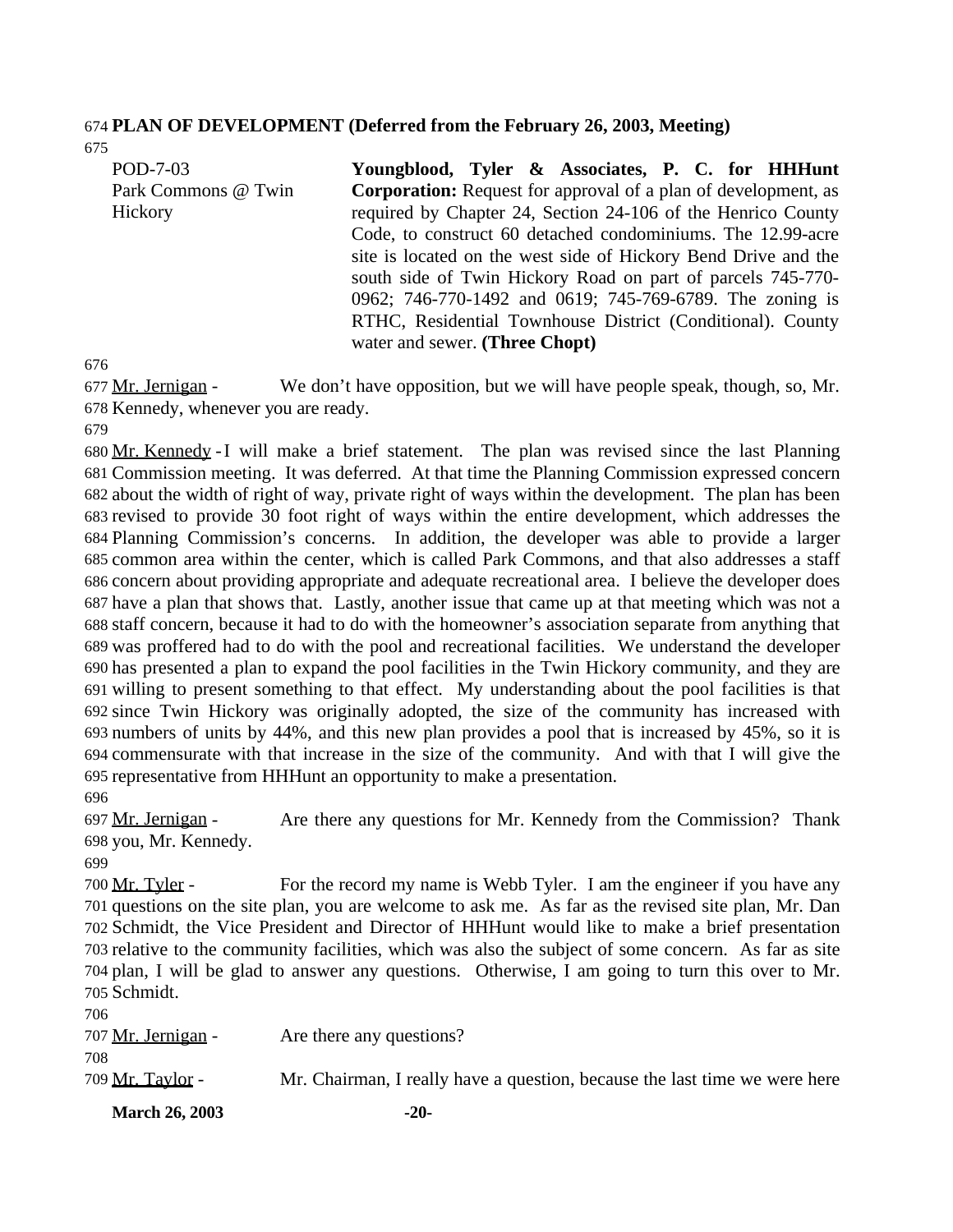we were concerned about a feature within the circulation of the 22 foot right of way and a concern about emergency vehicles, and I know that that has been addressed, and I would appreciate it if Mr. Tyler, who had a hand in resolving the issue, could describe the changes to the plan that were made from the previous version to this version, that will alleviate the conditions that we cited in the last report.

 Mr. Tyler- Mr. Taylor, essentially what we did is we met the County's new standards in its entirety, including the roadway widths of these private roads to 32 feet. We met the Fire Marshall's desires for a complete looping of an asphalt road system in our driveways. We met staff's ultimate desires relative to parking and available parking and we created a commons area in the center. I believe we have the standards, which were in transition, which was the cause of some of this concern. We have met the standards in their entirety to the best of my knowledge. 

 Mr. Taylor - And these new standards will really guide development from this moment on? We won't see the 22-foot issue anymore? It will all be 32?

 Mr. Tyler - That is correct, Mr. Taylor. On this particular project was commenced before those standards were changed. There was some confusion as to the issuance of those standards. They were then issued, but this project was in the middle of its design, and had been submitted and then it was an effort to try to find some compromise between the various parties. That was accomplished with staff but there are still some concerns with Commission members, and that is what resulted in this project being deferred from last month's hearing to this. During that time, we went back to the drawing board, revised the plan and the plan you see on the screen is the current plan that I hope has the overwhelming support of staff this time.

 Mr. Glover - Mr. Tyler, to use your words, you mentioned something about losing some lots. With this redesign, have you lost any lots from the previous design?

738 Mr. Tyler - Mr. Glover, I am smart enough to realize that I don't have any lots until this Commission gives me those lots.

| <b>March 26, 2003</b> | $-21-$                                                                    |
|-----------------------|---------------------------------------------------------------------------|
| 754 Mr. Glover -      | We appreciate that. You take a little more time, you get it right.        |
| 753                   |                                                                           |
| 752 Mr. Tyler -       | Yes, sir.                                                                 |
| 751                   |                                                                           |
| 750 Mr. Glover -      | In other words, your redesigning taxed your ability as a professional?    |
| 749                   |                                                                           |
| 748 Mr. Tyler -       | No, sir. I'd like to think we are very good at                            |
| 747                   |                                                                           |
| 746 lots?             |                                                                           |
| 745 Mr. Glover -      | But you were using that terminology at the last meeting. Did you lose any |
| 744                   |                                                                           |
| 743 Mr. Tyler -       | I learned that from Mr. Kaechele about 15 years ago, sir.                 |
| 742                   |                                                                           |
| 741 Mr. Glover -      | Well, you are now, but you did use that term before, so                   |
| 740                   |                                                                           |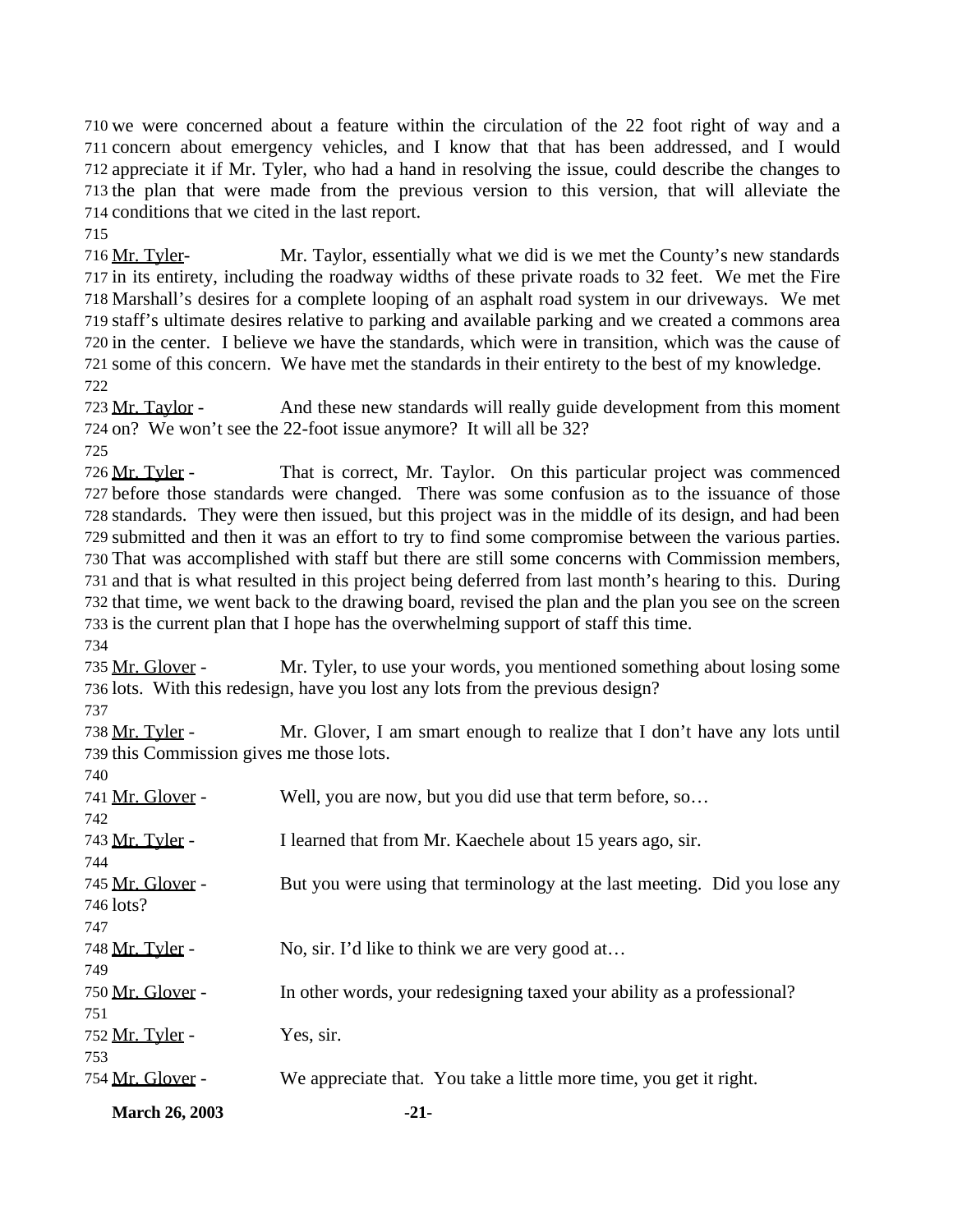Mr. Tyler- Yes, sir.

 Mr. Taylor - Mr. Tyler, we do appreciate that. I look at that design and I really think it is a considerable improvement from what you had before, so thank you very much for your efforts.

 Mr. Tyler - My pleasure. Mr. Jernigan - Thank you, Mr. Tyler. Good morning, sir. 

 Mr. Schmidt - Good morning, Mr. Chairman, and members of the Planning Commission. My name is Dan Schmidt. I am the Vice President and General Manager for HHHunt. I would like to address the pool and recreation issues that Ms. Zuercher brought up a few moments ago. We began this discussion with the implementation of the rezoning case of an additional 120 acres last summer. At that time, there was considerable resident concern about the adequacy of the recreational facilities, specifically the pool facilities, if this new property would be annexed. At that time, we were not sure what our intentions were. We weren't sure what the feasibility was of expanding the lake house – swim complex, and so we met with residents and we said at the zoning case, "It is not a condition of zoning, but I pledge to this podium that if we did annex any of those units into Twin Hickory that we would revisit that and we would make adjustments to the pool facilities. In the interim, we have spent a great deal of time. We have hired an aquatics consultant out of Norfolk. They specialize in pool consulting and we brought them up here and they looked at our facilities. They determined that we could expand them in a very practical way that would benefit the community, so we decided to annex those units, which will total about 272 units, and we have, if I could get this plan…(referring to rendering) what we have proposed for the financial gain of the community and the facilities improvement for the community, we have proposed an additional swimming pool within the existing structure for the existing site of the community, and you can see it on the bottom there. It is called a recreation pool, and we see this as more of an adult pool. We have got our 25 meter standards swim pool for the swim meets and so forth, and we have got a diving well and a deep well. We are proposing about a 2,300 sq. ft. adult pool that has got under water benches, it has hot a water gazebo, a racing lane. It has got volley ball, net opportunities and it fits within our existing facility. Likewise, to complement that and to really make this what we believe would be one of the finest swim complexes in Richmond, we are proposing a spray park that is adjacent to the kiddies pool. You can see the existing kiddies pool, a small square there, and what we are going to try to achieve in that location is a real nice upscale spray park with rubber mats, spray facilities of all sorts for the small children. We believe that these swim facilities when completed will be some of the finest in Richmond. Obviously, we've got to look at and improve the parking facilities, but in our analysis we are increasing the number of users by 20% and we are increasing the pool facilities by almost 45%. So, it is a big benefit to the Twin Hickory Homeowners Association. Not only that, but it will bring in – with these annexed units – it will bring into the HOA \$172,000 per year and \$168,000 one-time builder contribution. That money goes directly to the HOA. We have committed that HHHunt will build, will fund and build these facilities, and that these improvements will be in place by the summer of 2005. So, we have, we met recently with a joint

**March 26, 2003 -22-**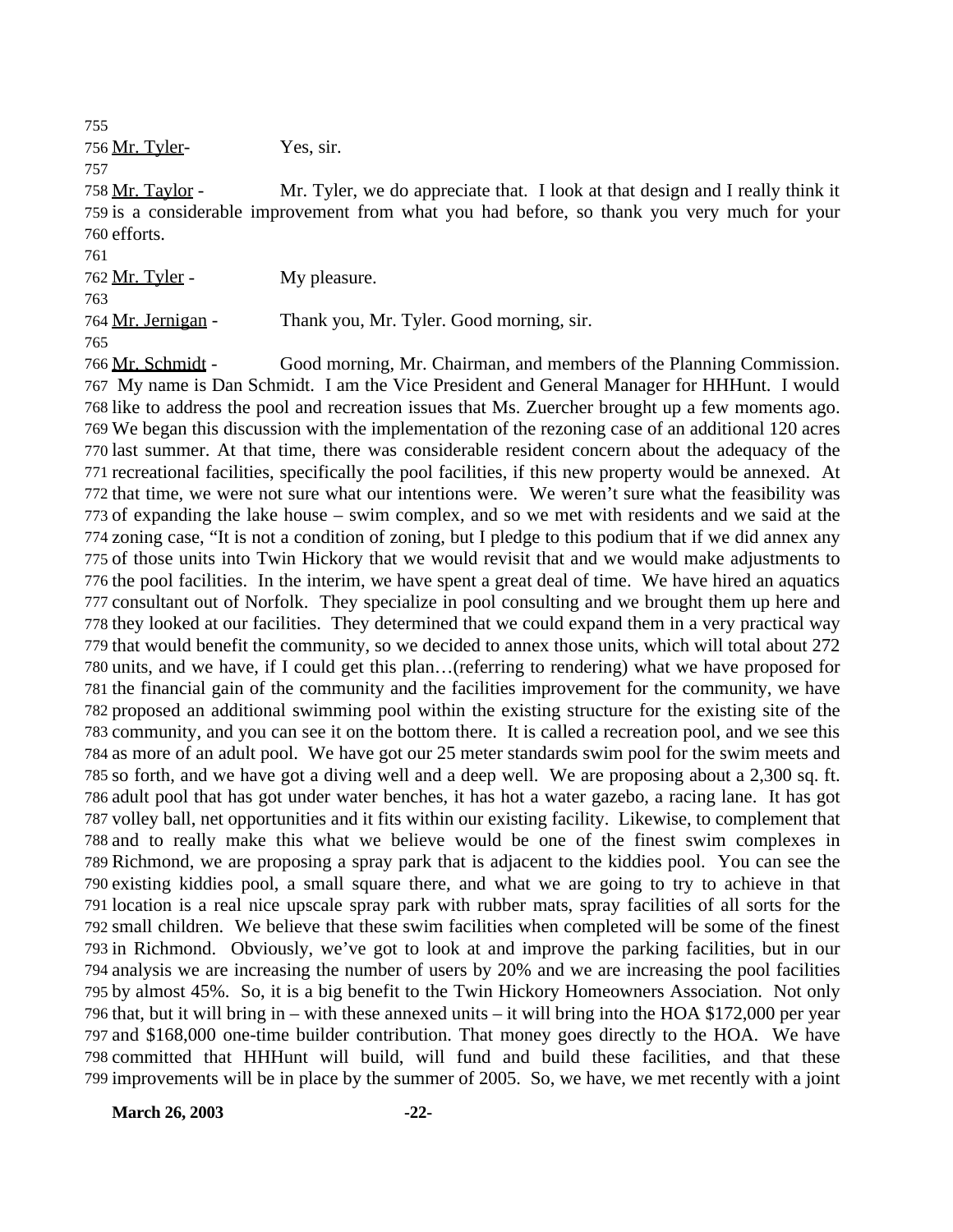meeting of the budget and finance committee, the community affairs committee and the pool committee of Twin Hickory. We showed them this plan that we have been working on for quite some time. The pool committee is now critiquing that and giving us specific comments, but I think it is fair to say that the group overwhelmingly endorsed our plan, are very excited, and we have provided written assurances to the pool committee that this is our direction and commitment. I think it is, we started out not knowing exactly where we'd end up. We believe that the best course of action was to make this an inclusive community for a lot of reasons, and that is where it is going to end up. The Twin Hickory community will just get a little larger and the amenities will get even larger than that, so that is where we stand, and I think it has turned out real well and we are proceeding forward. I'd be happy to answer any questions. 811 Mr. Jernigan - Are there any questions for Mr. Schmidt from the Commission? 813 Mr. Glover - Mr. Schmidt, I had a question. Mr. Tyler did this for HHHunt. Is that correct? Did the engineering? Mr. Schmidt - This? 818 Mr. Glover - No, the Park Commons. Is that what you are talking about bringing into the Twin Hickory? 821 Mr. Schmidt - Yes. 823 Mr. Glover - He did the design of this for HHHunt? 825 Mr. Schmidt - He did the design for Park Commons. 827 Mr. Glover - I just want to know, do you like this design better than the one he presented last month? Mr. Schmidt - Yes, sir. I do. 832 Mr. Glover - Thank you. 834 Mr. Jernigan - Any other questions for Mr. Schmidt? 836 Mr. Taylor - Mr. Schmidt, I think your cooperation from last time is excellent and I want to thank you for the community support. 839 Mr. Jernigan - Thank you, Mr. Schmidt. Ms. Zuercher, did you want to come back now? There was nobody else to speak. 842 Mr. Vanarsdall-<br>Why don't you come down to the mike and give us the OK so we can get it on the record if you want to. 

**March 26, 2003 -23-**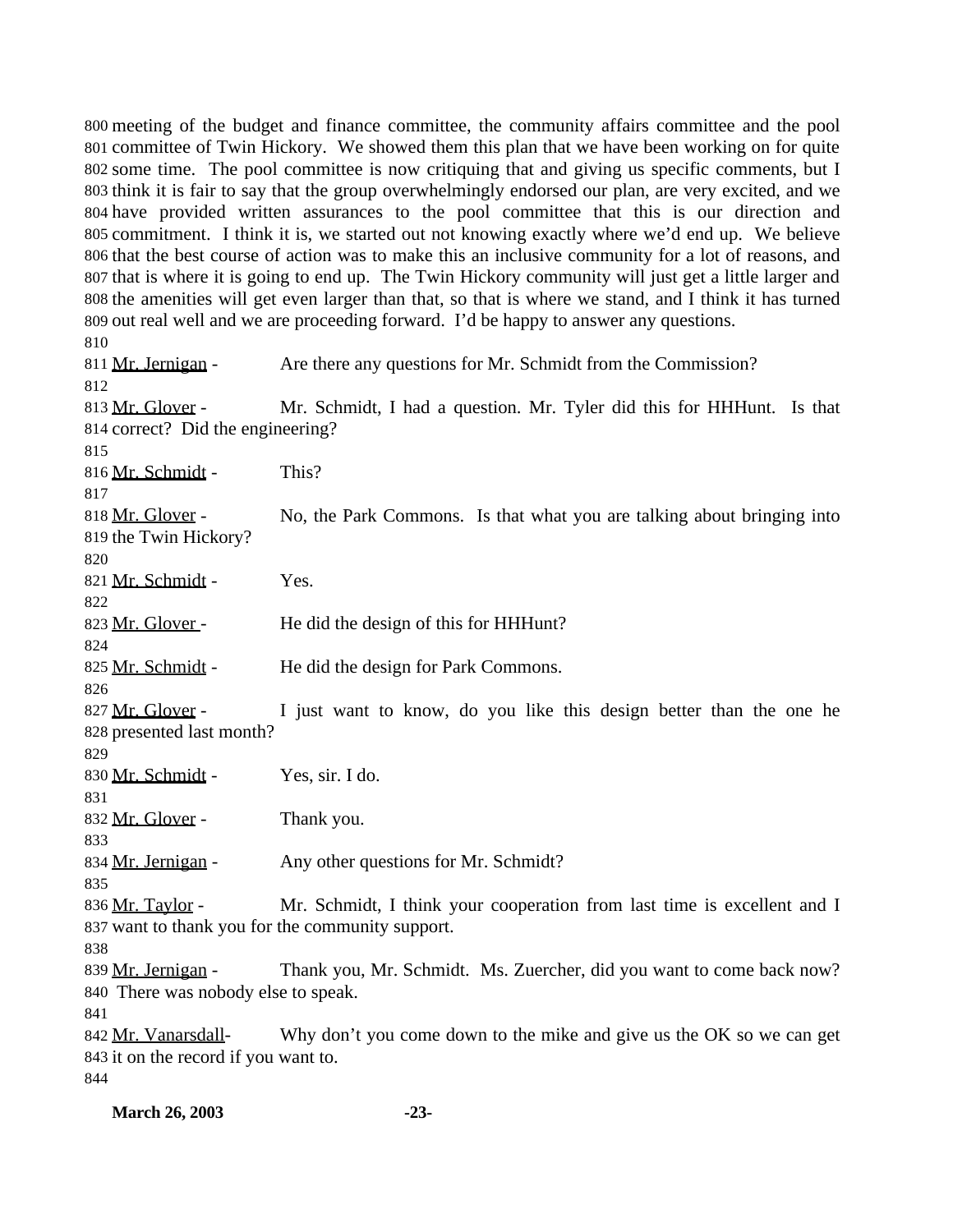**March 26, 2003 -24-** 845 Ms. Zuercher - Ladies and gentlemen, I think it is a wonderful plan and we very much appreciate it in the community and again appreciate all you've done to facilitate this and Mr. Kennedy's hours on this, and thank you for the opportunity to say so. 849 Mr. Vanarsdall - Would you say your name again? Ms. Zuercher - I am sorry. Lucy Zuercher, 5109 Doran Hill Court. Have you not memorized it by now? 854 Mr. Taylor - Just one more time. You are satisfied with it? Ms. Zuercher - Yes, Mr. Taylor, yes, Mr. Taylor! I am satisfied. You still may call me anytime you wish. Mr. Taylor - Thank you, ma'am. And likewise. 861 Mr. Jernigan - Mr. Taylor. Mr. Taylor - Mr. Chairman, I will move with pleasure to approve POD-7-03, Park Commons @ Twin Hickory, subject to the standard conditions for developments of this type, additional conditions Nos. 23 through 37, and the annotations on the plans. Mr. Vanarsdall - Second. 869 Mr. Jernigan - We have a motion by Mr. Taylor and a second by Mr. Vanarsdall. All in favor say aye. All opposed say no. The motion passes. 872 Mr. Vanarsdall - I would like to thank my colleagues here, Ms. Ware, for catching this last time, and bringing it back with a better design. The Planning Commission approved POD-7-03, Park Commons @ Twin Hickory, subject to the annotations on the plans, the standard conditions for developments of this type, and the following additional conditions: 23. The unit house numbers shall be visible from the parking areas and drives. 24. The names of streets, drives, courts and parking areas shall be approved by the Richmond Regional Planning District Commission and such names shall be included on the construction plans prior to their approval. The standard street name signs shall be ordered from the County and installed prior to any occupancy permit approval. 25. The easements for drainage and utilities as shown on approved plans shall be granted to the County in a form acceptable to the County Attorney prior to any occupancy permits being issued. The easement plats and any other required information shall be submitted to the County Real Property Agent at least sixty (60) days prior to requesting occupancy permits. 26. The limits and elevations of the 100-year frequency flood shall be conspicuously noted on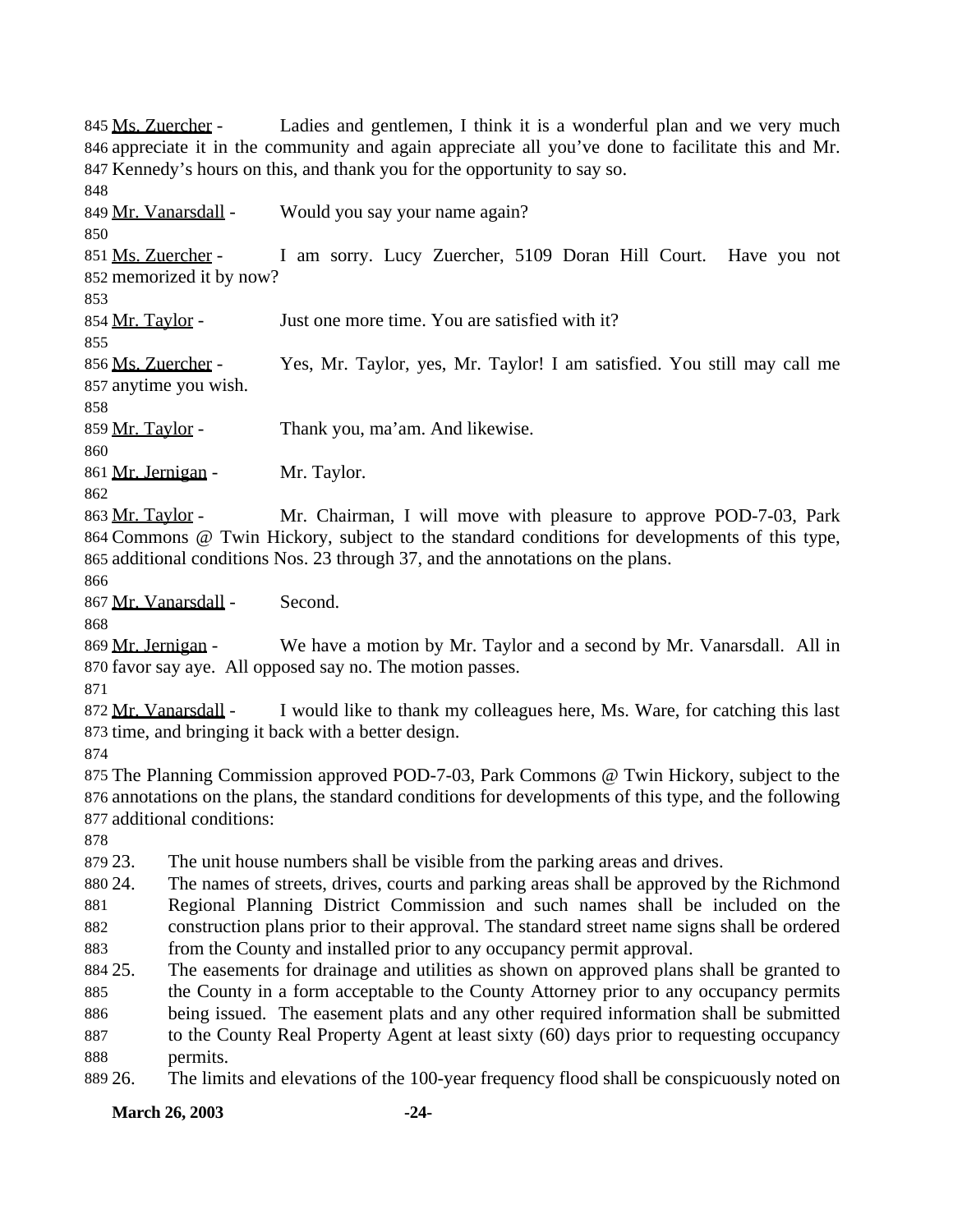- the plan "Limits of 100 Year Floodplain." In addition, the delineated 100-year floodplain must be labeled "Variable Width Drainage and Utility Easement." The easement shall be granted to the County prior to the issuance of any occupancy permits.
- 27. The developer shall provide fire hydrants as required by the Department of Public Utilities and Division of Fire.
- 28. A standard concrete sidewalk shall be provided along the west side of Hickory Bend Drive and south side of Twin Hickory Road.
- 29. The proffers approved as a part of zoning case **C-13C-02** shall be incorporated in this approval.
- 30. Any necessary off-site drainage and/or water and sewer easements must be obtained in a form acceptable to the County Attorney prior to final approval of the construction plans.
- 31. Deviations from County standards for pavement, curb or curb and gutter design shall be approved by the County Engineer prior to final approval of the construction plans by the Department of Public Works.
- 32. The pavement shall be of an SM-2A type and shall be constructed in accordance with County standard and specifications. The developer shall post a defect bond for all pavement with the Planning Office - the exact type, amount and implementation shall be determined by the Director of Planning, to protect the interest of the members of the Homeowners Association. The bond shall become effective as of the date that the Homeowners Association assumes responsibility for the common areas.
- 33. Insurance Services Office (ISO) calculations must be included with the plans and contracts and must be approved by the Department of Public Utilities prior to the issuance of a building permit.
- 34. Approval of the construction plans by the Department of Public Works does not establish the curb and gutter elevations along the Henrico County maintained right-of-way. The elevations will be set by Henrico County.
- 35. The location of all existing and proposed utility and mechanical equipment (including HVAC units, electric meters, junction and accessory boxes, transformers, and generators) shall be identified on the landscape plans. All equipment shall be screened by such measures as determined appropriate by the Director of Planning or the Planning Commission at the time of plan approval**.**
- 36. Any future building lot containing a BMP, sediment basin or trap and located within the buildable area for a principal structure or accessory structure, must be developed with engineered fill. All material shall be deposited and compacted in accordance with the uniformed Statewide Building Code and geotechnical guidelines established by a professional engineer. A detailed engineering report shall be submitted for review and approval by the Director of Public Works and the Building Official prior to the issuance of a building permit on the affected lot. A copy of the report shall be furnished to the Planning Office.
- 37. Prior to requesting the final approval, a draft of the covenants and deed restrictions for the maintenance of the common area by a homeowners association shall be submitted to the Planning Office for review. Such covenants and restrictions shall be in form and substance satisfactory to the County Attorney and shall be recorded prior to recordation of the subdivision plat.
	- **March 26, 2003 -25-**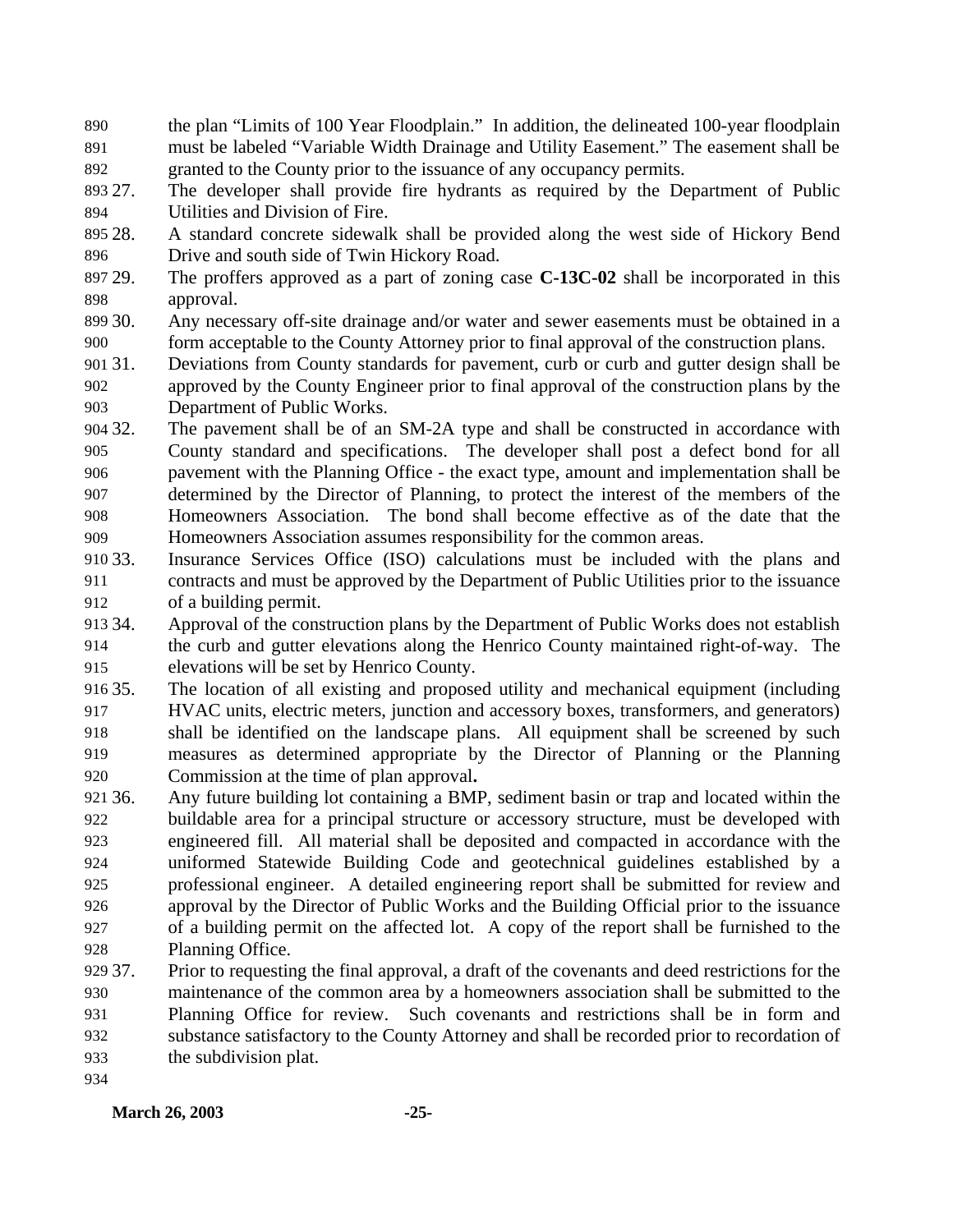935 Mr. Jernigan - Thank you. Mr. Silber, before you bring the next case in, we did want to 936 welcome Mr. Glover, our sitting Board member. He had a meeting earlier and could not be here 937 right at opening time, but it is a pleasure having you with us, Mr. Glover.

938

939 Mr. Glover - I had a meeting over at Hardee's.

940

941 **PLAN OF DEVELOPMENT, SPECIAL EXCEPTION AND MASTER PLAN**

942

POD-26-03 Shady Grove YMCA Expansion – Twin Hickory Road

**Draper Aden Associates for YMCA of Greater Richmond:** Request for approval of a plan of development and special exception to permit expansion of a private non-commercial recreation center, as required by Chapter 24, Sections 24-2, 24-  $12(b)$ ,  $24-51(a)$ , and  $24-106$  of the Henrico County Code, to construct phase III, which consists of two, one-story building additions totaling 25,700 square feet to an existing YMCA and 241 new parking spaces, and to approve a master plan for future improvements including additional parking, building expansion and aquatic center, and camp pavilion and a playfield. The 22.56-acre site is located at 11255 Nuckols Road on parcel 746- 771-2682. The zoning A-1, Agricultural District. County water and sewer. **(Three Chopt)**

943

944 Mr. Jernigan - Is there any opposition to POD-26-03, Shady Grove YMCA Expansion? 945 OK. Mr. Kennedy.

946

 Mr. Kennedy -Good morning, members of the Commission, once again. This is my last presentation. The special exception is required for expansion of private non-commercial recreation center in a residential district which also it carries over to the Agricultural District, in which the Shady Grove YMCA is located. That is the reason why this is not on the Expedited Agenda. Staff can recommend approval of the plan as proposed. The master plan will be approved as part of the special exception that will permit it to go forward without further special exceptions in the future. The master plan contemplates the proposed Phase III expansion, which is before you today. It also has two further phases, which would require further Planning Commission approval. Phase IV, which is basically a doubling of the size of their existing facility and Phase V, which would be an aquatic center. This would set the parameters for that development, would describe what those features would be, how the storm water would be treated, and basically the buffering around the site. With that, we can recommend approval.

959

960 Mr. Jernigan - Are there any questions for Mr. Kennedy from the Commission? Thank 961 you, Mr. Kennedy.

963 Mr. Silber - Let me point out, Mr. Chairman, that there were, I mean to do this earlier. There were on Conditions 40, 41 and 42, I think there was a language change. You will note that it says, in each of those conditions it mentions, it starts out saying "A minimum 10-foot transitional buffer should be maintained, and we'd like to change that to "shall be maintained"

**March 26, 2003 -26-**

<sup>962</sup>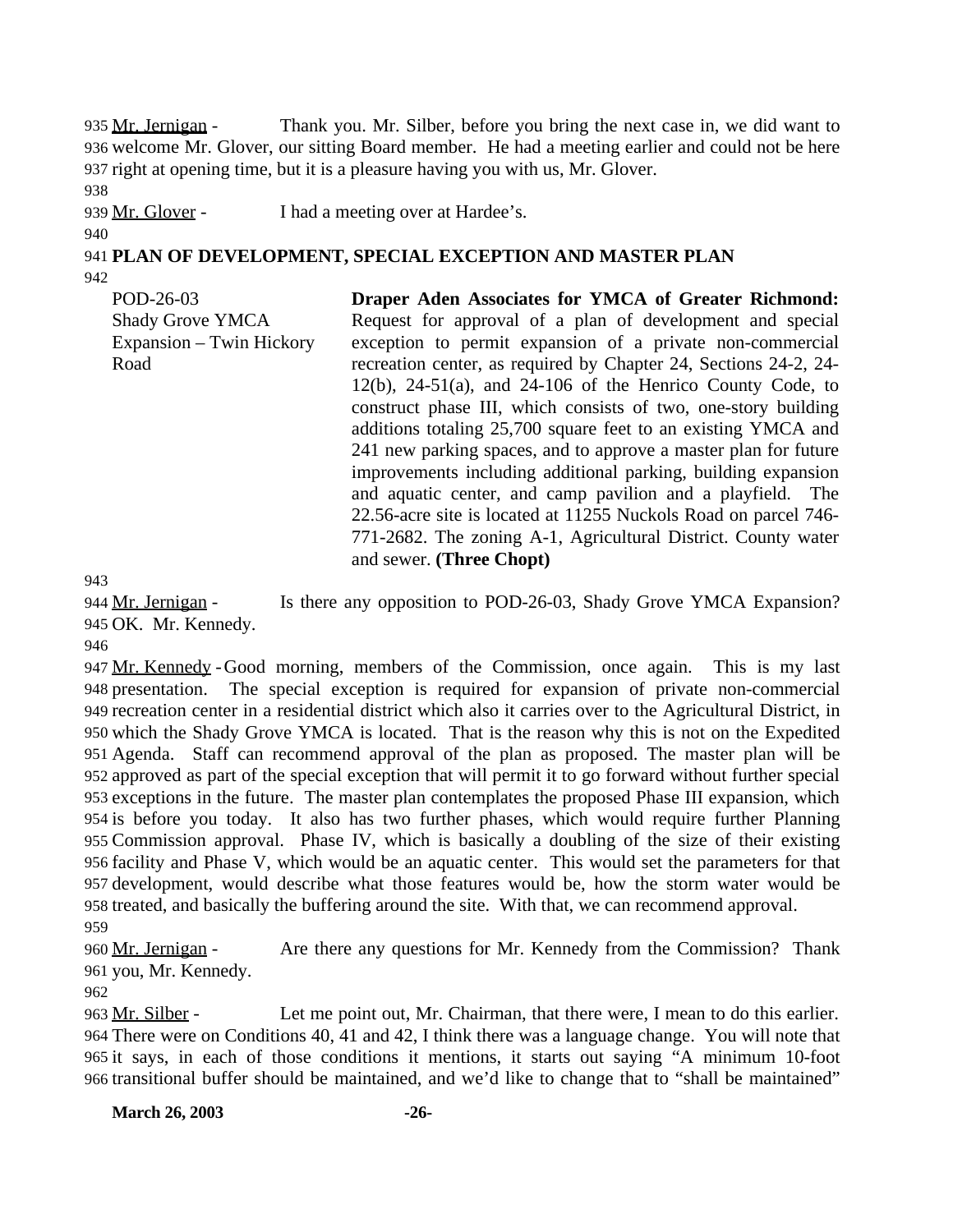and in 41, "shall be maintained," and 42, "shall be maintained." Change "should to shall" in those three conditions, if you would, please.

970 Mr. Jernigan - OK. Mr. Taylor, do we need to hear from the applicant or are we OK? 

972 Mr. Taylor - Well, I think that probably it would be good, I know the representatives for the applicants are here. I think this project, just on the basis of it, extends and improves, Mr. Chairman, the facility that the YMCA that has really notably served the public in the Twin Hickory area and this is a plan that will extend those facilities, and increase them, and I think that it is a good plan. We may want to hear from the applicant if he would like to describe his plan or characterize his plan, but unless he is willing, I think I am ready to proceed.

979 Mr. Jernigan - Well, he is not standing up.

981 Mr. Taylor - He is not standing up; he is not volunteering. So what I will do, Mr. Chairman, is move for approval of POD-26-03, Shady Grove YMCA Expansion – Twin Hickory Road, subject to the annotations on the plans, the standard conditions for developments of this type and the following additional conditions, Nos. 9 and 11 Amended and Nos. 23 through 43, and the annotations on the plans.

Ms. Ware - Second.

989 Mr. Jernigan - We have a motion by Mr. Taylor and a second by Ms. Ware. All in favor say aye. All opposed say no. The ayes have it. The motion is passed.

Mr. Kennedy -Sir, we need an additional motion for the special exception.

994 Mr. Silber - That is a good point. That does need a separate motion, Mr. Taylor, if we can have a motion for the special exception.

997 Mr. Taylor - I move approval of the special exception for the non-commercial recreation center itself.

1000 Ms. Ware - Second.

 Mr. Jernigan - We have a motion by Mr. Taylor and a second by Ms. Ware for the special exception. All in favor say aye. All opposed say no. The ayes have it. The motion passes.

 The Planning Commission approved POD-26-03, Special Exception and Master Plan for POD- 26-03, Shady Grove YMCA Expansion – Twin Hickory Road, subject to the annotations on the plans, the standard conditions for developments of this type, and the following additional conditions:

 **9. AMENDED** - A detailed landscaping plan shall be submitted to the Planning Office for review and Planning Commission approval prior to the issuance of any occupancy

**March 26, 2003 -27-**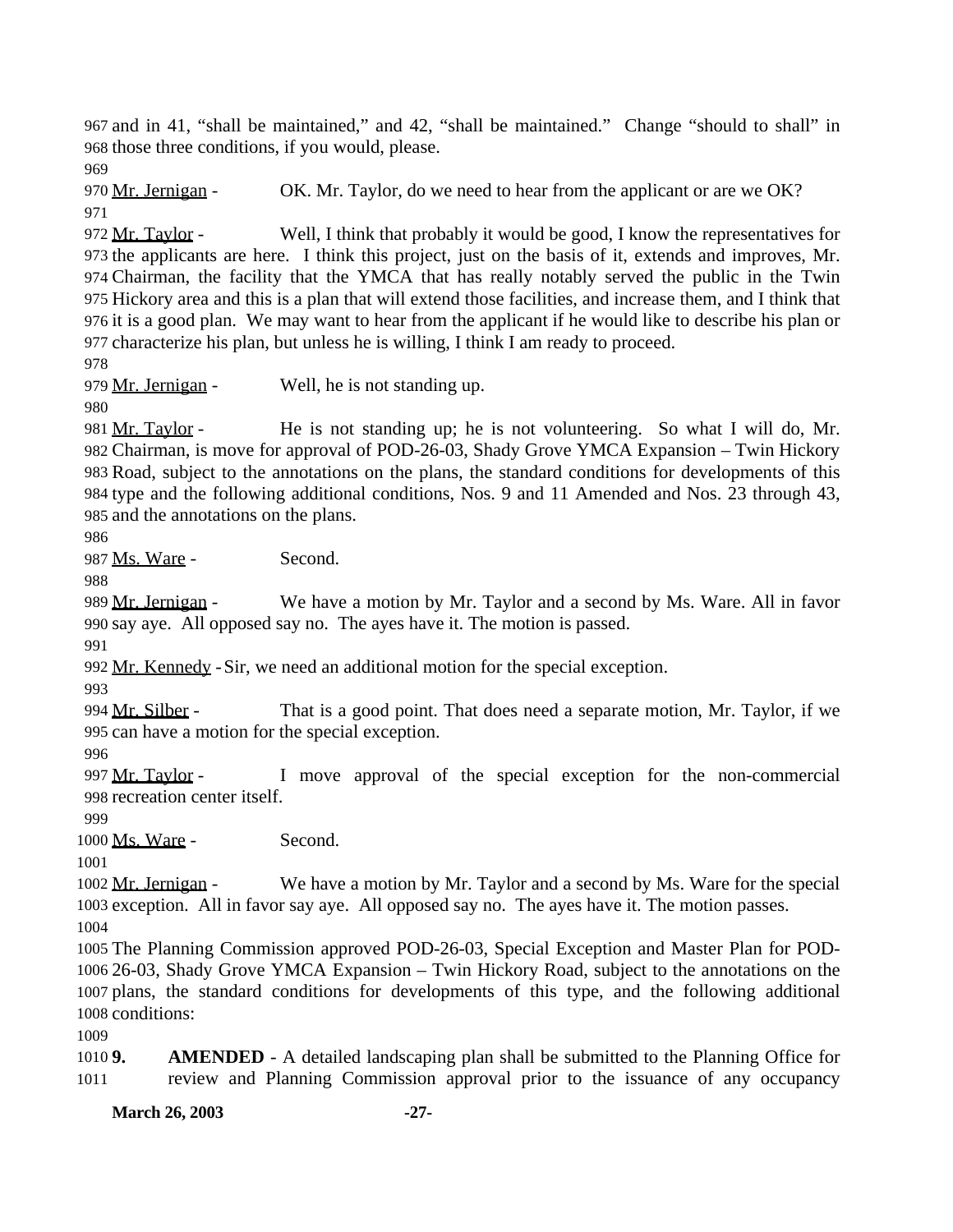permits.

- 11. **AMENDED** Prior to the installation of the site lighting equipment, a plan including depictions of light spread and intensity diagrams, and fixture and specifications and mounting height details shall be submitted for Planning Office review and Planning Commission approval.
- 23. The right-of-way for widening of Twin Hickory Road as shown on approved plans shall be dedicated to the County prior to any occupancy permits being issued. The right-of- way dedication plat and any other required information shall be submitted to the County Real Property Agent at least sixty (60) days prior to requesting occupancy permits.
- 24. The easements for drainage and utilities as shown on approved plans shall be granted to the County in a form acceptable to the County Attorney prior to any occupancy permits being issued. The easement plats and any other required information shall be submitted to the County Real Property Agent at least sixty (60) days prior to requesting occupancy permits.

 25. The developer shall provide fire hydrants as required by the Department of Public Utilities and Division of Fire.

 26. Deviations from County standards for pavement, curb or curb and gutter design shall be approved by the County Engineer prior to final approval of the construction plans by the Department of Public Works.

- 27. Insurance Services Office (ISO) calculations must be included with the plans and contracts and must be approved by the Department of Public Utilities prior to the issuance of a building permit.
- 28. Approval of the construction plans by the Department of Public Works does not establish the curb and gutter elevations along the Henrico County maintained right-of-way. The elevations will be set by Henrico County.
- 29. The owners shall not begin clearing of the site until the following conditions have been met:
- (a) The site engineer shall conspicuously illustrate on the plan of development or subdivision construction plan and the Erosion and Sediment Control Plan, the limits of the areas to be cleared and the methods of protecting the required buffer areas. The location of utility lines, drainage structures and easements shall be shown.
- (b) After the Erosion and Sediment Control Plan has been approved but prior to any clearing or grading operations of the site, the owner shall have the limits of clearing delineated with approved methods such as flagging, silt fencing or 1048 temporary fencing.
- (c) The site engineer shall certify in writing to the owner that the limits of clearing have been staked in accordance with the approved plans. A copy of this letter shall be sent to the Planning Office and the Department of Public Works.
- (d) The owner shall be responsible for the protection of the buffer areas and for replanting and/or supplemental planting and other necessary improvements to the buffer as may be appropriate or required to correct problems. The details shall be included on the landscape plans for approval.

30. The conceptual master plan, as submitted with this application, is for planning and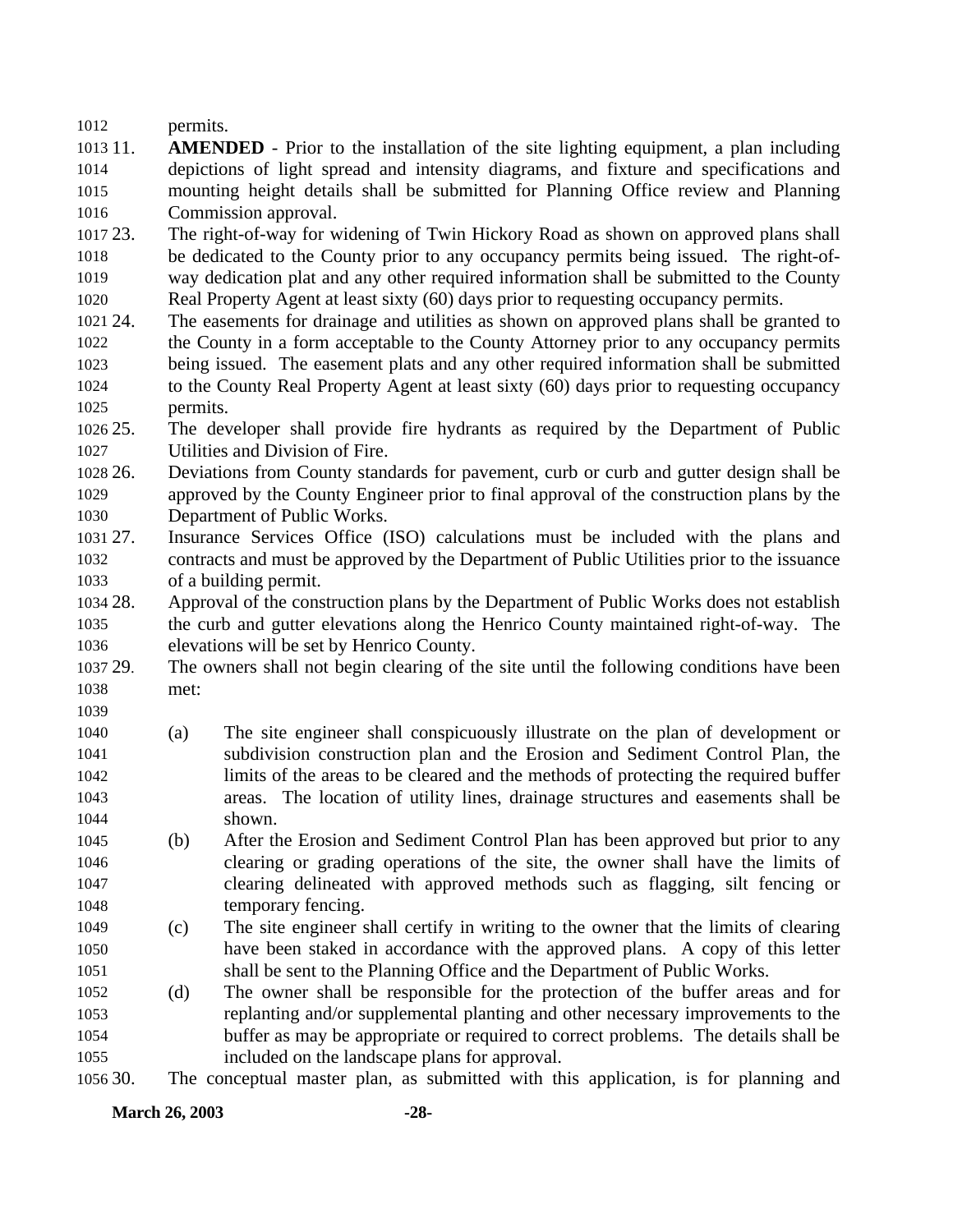information purposes only. All subsequent detailed plans of development and construction plans needed to implement this conceptual plan may be administratively reviewed and approved and shall be subject to all regulations in effect at the time such subsequent plans are submitted for review/approval, except that future phases involving buildings over 2500 square feet require approval by the Planning Commission.

- 31. The location of all existing and proposed utility and mechanical equipment (including HVAC units, electric meters, junction and accessory boxes, transformers, and generators) shall be identified on the landscape plans. All equipment shall be screened by such measures as determined appropriate by the Director of Planning or the Planning Commission at the time of plan approval**.**
- 32. A parking study shall be provided with each major phase of the construction plan, unless waived by the Director of Planning, to ensure adequate on-site parking is provided.

 33. No parking is permitted in the minimum 40-foot street side yard along Twin Hickory Road or in the minimum 50-foot front yard along Nuckols Road, unless a variance is granted by the Board of Zoning Appeals.

 34. Parking shall be improved in accordance with the requirements of the Department of Public Works unless otherwised waived by the Director of Public Works. The existing temporary parking area constructed with Phase 2 should be improved with Phase 3. All parking needed to satisfy minimum zoning parking requirements must be improved.

 35. A construction staging plan should be provided with each phase of the construction plans. The staging plan should address parking stockpiles, construction trailers, porta-johns, fire lanes and BOCA egress requirements.

 36. A public sidewalk or private pedestrian walk shall be provided along the east side of Twin Hickory Road from the southern property line to the pedestrian tunnel walk with Phase 3 improvements.

 37. A public sidewalk or private pedestrian walk shall be provided along the east side of Twin Hickory Road from Nuckols Road to the northern most entrance along Twin Hickory Road with Phase 4 improvements.

- 38. A public sidewalk or private pedestrian walk shall be provided along the east side of Twin Hickory Road from the northern most entrance along Twin Hickory Road to pedestrian tunnel walk with Phase 5 improvements.
- 39. Provide or maintain landscaping equal to 10-foot transitional buffer landscaping between BMP and adjoining properties at the time of landscape plan review for BMP.
- 40. A minimum 10-foot transitional buffer shall be maintained or provided between parking located within a side yard and a street or propertyline.
- 41. A minimum 10-foot transitional buffer shall be maintained or provided between the
- proposed aquatics center and the western property line.
- 42. A minimum 10-foot transitional buffer shall be maintained or provided between the future play field and both the southern and western property line.
- 43. Lighting fixtures on the future playing field and aquatics center shall not exceed a
- height of 25 feet.

# **SUBDIVISION**

Covington **Koontz-Brant, P.C. for Wilton Development Corporation:**

**March 26, 2003 -29-**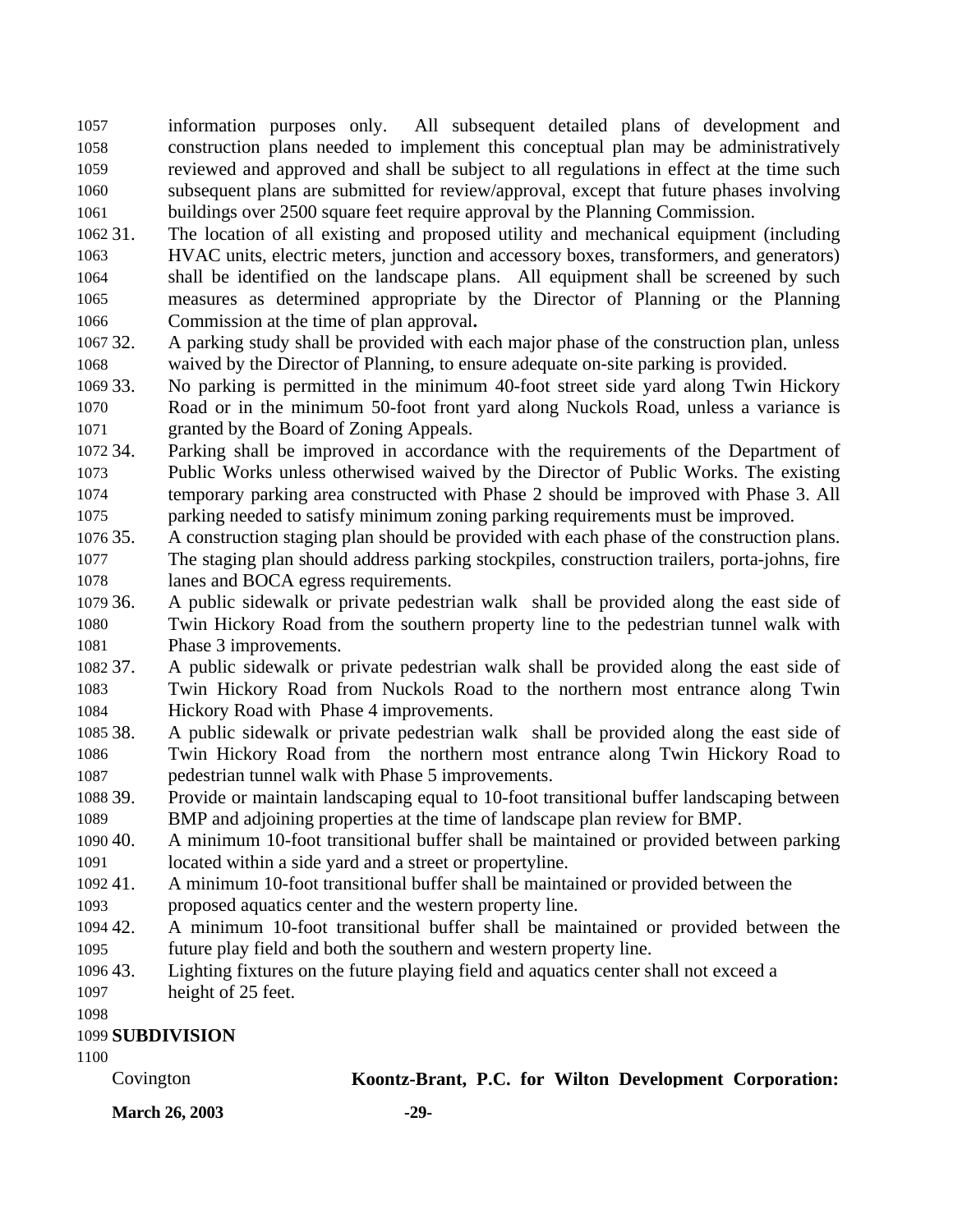(March 2003 Plan) The 36.42-acre site is located at the northwest intersection of Nuckols Road and Shady Grove Road on parcel 742-777-9115. The zoning is R-2AC, One-Family Residence District (Conditional). County water and sewer. **(Three Chopt) 73 Lots**

1102 Mr. Jernigan - Is there any opposition to Covington Subdivision (March 2003 Plan)? No opposition. Mr. Wilhite. You may proceed.

 Mr. Wilhite - Thank you, Mr. Chairman. At the time the agenda was prepared, staff did have some issues involving water quality and also design of the cul-de-sac located closest to Shady Grove Road. Since that time, we have received additional information from the applicant and we have been able to recommend approval of this subdivision. There will be no substantial change to the cul-de-sac or the lots immediately adjacent to Shady Grove Road. Staff recommends approval.

1112 Mr. Jernigan - Are there any questions for Mr. Wilhite from the Commission?

 Mr. Taylor - Mr. Wilhite, I have one question, because yesterday we were working with the developer on the entrance feature or what was characteristically called the "Hinson Bubble" and I understand we have resolved that now.

 Mr. Wilhite - Yes, sir. The substantial location of that cul-de-sac and its design will not change. There won't be an island in the middle of the cul-de-sac. We have received more information on the lot layout. There will still be four lots around the cul-de-sac there, and the dimensions will not change substantially.

 Mr. Taylor - OK. Thank you. With that completed, the roadway system is acceptable? 

Mr. Wilhite - Yes. Staff can recommend approval.

 Mr. Taylor - Then, Mr. Chairman, I would move approval of the subdivision at Covington (March 2003), subject to the standard conditions for developments of this type and additional conditions Nos. 12 through 18, and any annotations on the plan.

Mr. Vanarsdall - Second.

 Mr. Jernigan - We have a motion by Mr. Taylor and a second by Mr. Vanarsdall. All in favor say aye. All opposed say no. The ayes have it. The motion passes.

 The Planning Commission granted conditional approval Subdivision Covington (March 2003 Plan), subject to the annotations on the plan, the standard conditions for subdivisions served by public utilities and the following additional conditions:

12. Each lot shall contain at least 13,500 square feet, exclusive of the flood plain areas.

 13. Prior to requesting final approval, the engineer shall furnish the Planning Staff a plan showing a dwelling situated on Lot 16 to determine if the lot design is adequate to meet the

**March 26, 2003 -30-**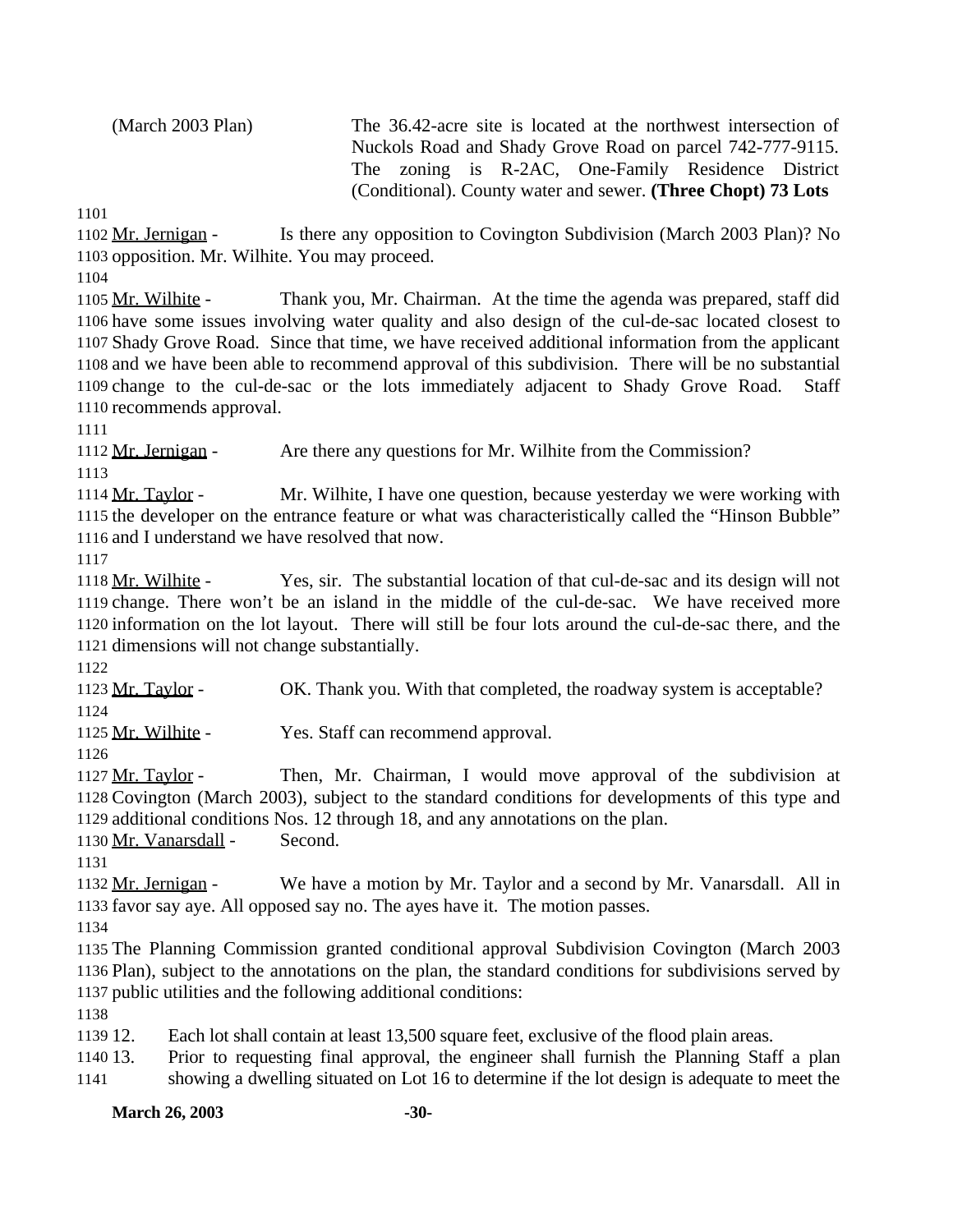requirements of Chapter 24, of the Henrico County Code.

 14. The limits and elevation of the 100 year frequency flood shall be conspicuously noted on the plat and construction plans and labeled "Limits of 100 year floodplain." Dedicate floodplain as a "Variable Width Drainage & Utilities Easement."

 15. The detailed plant list and specifications for the landscaping to be provided within the 30- foot-wide planting strip easement along Nuckols Road and Shady Grove Road shall be submitted to the Planning Office for review and approval prior to recordation of the plat.

 16. The proffers approved as part of zoning case C-1C-03 shall be incorporated in this approval. 17. Prior to requesting final approval, a draft of the covenants and deed restrictions for the maintenance of the common area by a homeowners association shall be submitted to the

 Planning Office for review. Such covenants and restrictions shall be in form and substance satisfactory to the County Attorney and shall be recorded prior to recordation of the subdivision plat.

 18. Any future building lot containing a BMP, sediment basin or trap and located within the buildable area for a principal structure or accessory structure, may be developed with engineered fill. All material shall be deposited and compacted in accordance with the Virginia Uniform Statewide Building Code and geotechnical guidelines established by a professional engineer. A detailed engineering report shall be submitted for the review and approval by the Building Official prior to the issuance of a building permit on the affected lot. A copy of the report and recommendations shall be furnished to the Directors of Planning and Public Works.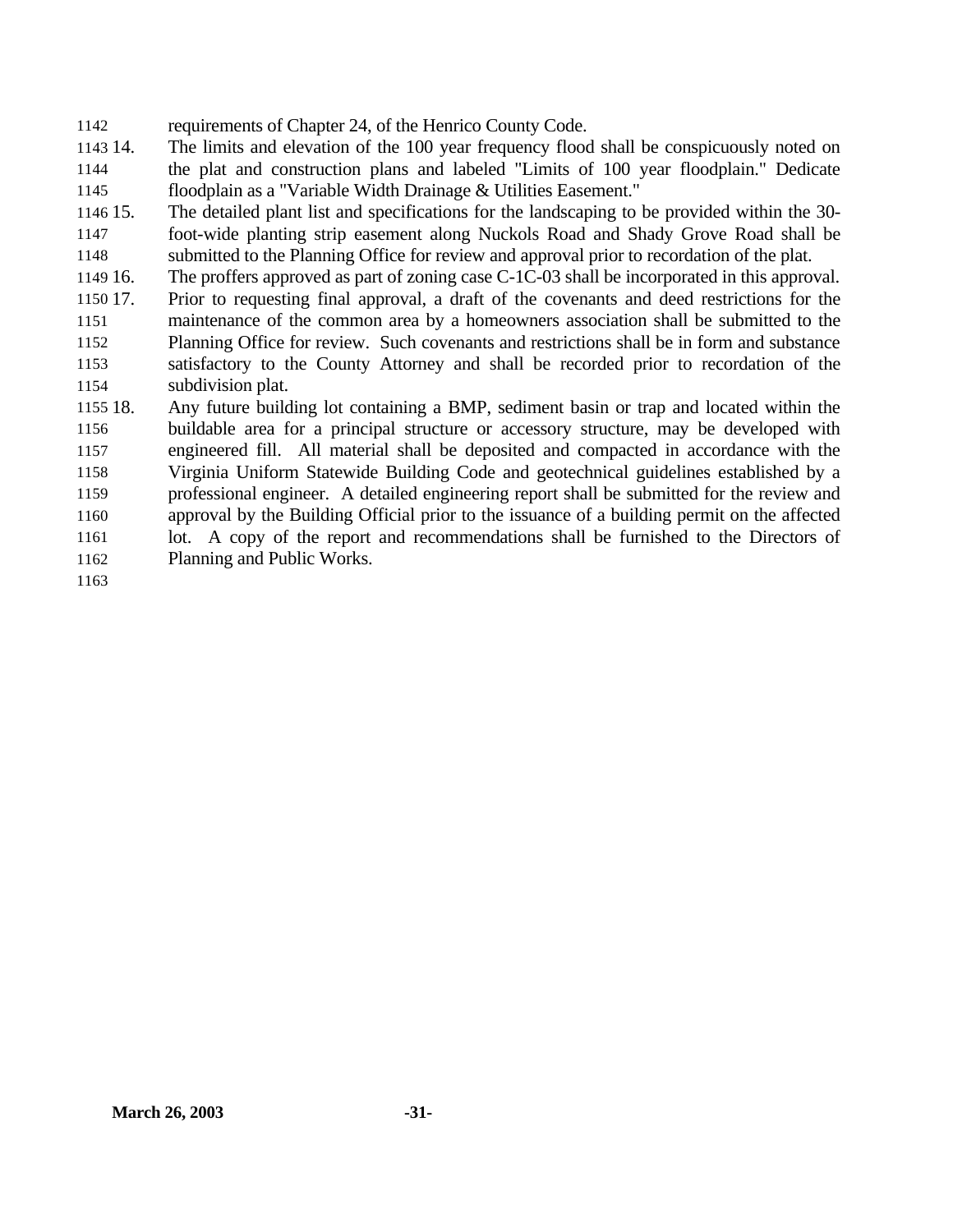#### **PLAN OF DEVELOPMENT & LIGHTING PLAN**

 POD-19-03 First Citizens Bank– Short Pump Town Center **Kimley-Horn & Associates for First Citizens Bank and Forest City Commercial Group:** Request for approval of a plan of development and lighting plan as required by Chapter 24, Section 24-106 of the Henrico County Code, to construct a twostory, 12,147 square foot bank building with drive-thru facilities. The 2.42-acre site is located on the north line of W. Broad Street (U. S. Route 250), approximately 1,350 feet west of the intersection with Lauderdale Drive on parcel 736-763-0263. The zoning B-3C, Business District (Conditional) and WBSO (West Broad Street Overlay) District. Private water and sewer. **(Three Chopt)**

 Mr. Jernigan - In the audience is there any opposition to POD-19-03, First Citizens Bank? No opposition. Mr. Wilhite.

 Mr. Wilhite - The remaining issues that staff had on this had to do with the lighting plan itself, the location of some of the poles in landscape islands, and also the use of some flood lights mounted on top of the light poles. Staff cannot recommend approval. We were expecting a revised plan to be submitted. We did not receive that. In talking to the applicant yesterday, he wishes to withdraw the approval of the lighting plan from consideration today. He will resubmit at time of landscape plan approval. As far as the site plan is concerned, staff can recommend approval of the site plan.

 Mr. Silber - So this would not be for the approval of the lighting plan, only the plan of development?

1180 Mr. Wilhite - Yes, sir.

1182 Mr. Jernigan - So we will amend 11?

 Mr. Wilhite - No, 11B would have to be changed. Standard 11 unless the Planning Commission asked for it to come back for approval. Standard condition No. 11.

 Mr. Jernigan - All right. Any questions for Mr. Wilhite from the Commission? Mr. Taylor, did you get that?

1190 Mr. Taylor - Yes, I did.

1192 Mr. Jernigan - Are you ready for a motion?

 Mr. Taylor - Yes, sir. I am. I am ready to move for approval of POD-19-03, First Citizens Bank – Short Pump Town Center, subject to the annotations on the plan, standard conditions for developments of this type, and additional conditions Nos. 11, 23, 24, 25, 26 and

**March 26, 2003 -32-**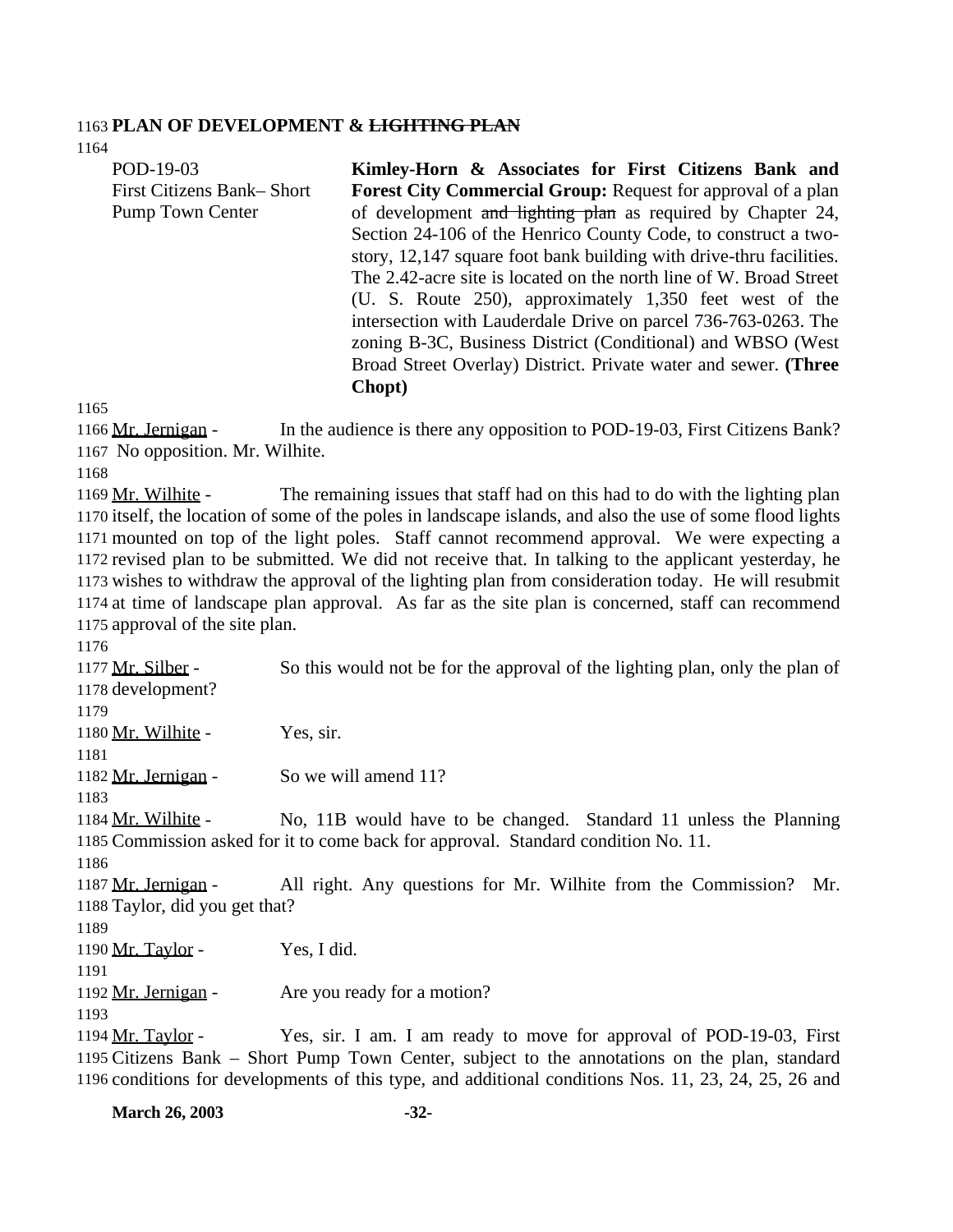1197 27.

1198

1199 Mr. Vanarsdall - Second.

1200

1201 Mr. Jernigan - We have a motion by Mr. Taylor and a second by Mr. Vanarsdall. All in 1202 favor say aye. All opposed say no. The ayes have it. The motion is passed.

1203

1204 The Planning Commission approved PO-19-03, First Citizens Bank – Short Pump Town Center, 1205 subject to the annotations on the plans, the standard conditions for developments of this site, and 1206 the following additional conditions:

1207

1208 23. The developer shall provide fire hydrants as required by the Department of Public 1209 Utilities and Division of Fire.

1210 24. Outside storage shall not be permitted.

1211 25. The proffers approved as a part of zoning case C-29C-98 shall be incorporated in this 1212 approval.

1213 26. Deviations from County standards for pavement, curb or curb and gutter design shall be 1214 approved by the County Engineer prior to final approval of the construction plans by the 1215 Department of Public Works.

- 1216 27. The location of all existing and proposed utility and mechanical equipment (including 1217 HVAC units, electric meters, junction and accessory boxes, transformers, and generators) 1218 shall be identified on the landscape plans. All equipment shall be screened by such 1219 measures as determined appropriate by the Director of Planning or the Planning 1220 Commission at the time of plan approval**.**
- 1221

# 1222 **PLAN OF DEVELOPMENT**

1223

POD-05-03 St. Mary's MOB West – 5601 Bremo Road **Balzer & Associates, Inc. and Dean Deforest Director Facilities Development for St. Mary's Hospital Bon Secour Richmond and Woolfolk Medical Group:** Request for approval of a plan of development, as required by Chapter 24, Section 24-106 of the Henrico County Code, to construct a threestory, 128,700 square foot medical office building with one story below grade and a four-story, 629 space parking deck with basement. The 11.108-acre site is located at the southwest corner of Monument Avenue and Bremo Road on parcels 768-737- 4978, 2490, 3397 and 2576; 768-738-4003 and 2201. The zoning is O-3, Office District and O-3C, Office District (Conditional). County water and sewer. **(Three Chopt)**

1224

1225 Mr. Jernigan - Do we have opposition to POD-05-03 for St. Mary's? We do have 1226 opposition. Good morning, Ms. Goggin.

1227

1228 Ms. Goggin - Good morning. The request in front of you today is for a medical office 1229 building and parking deck, as previously mentioned. The proposed office building is located at

**March 26, 2003 -33-**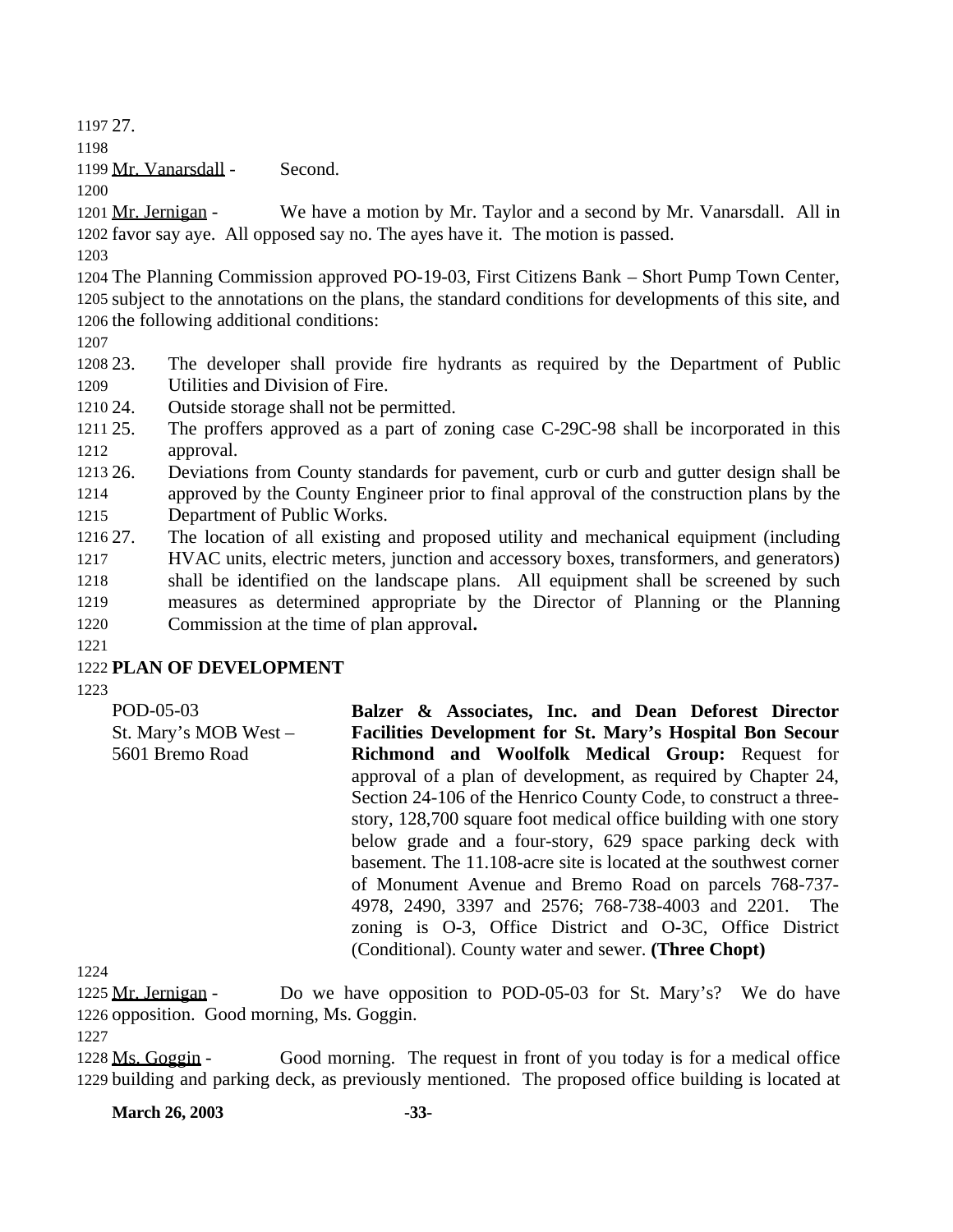the southwest corner of Monument Avenue and Bremo Road, right here (referring to rendering) and it is on the same site as the existing parking deck right now. The existing surface parking located north and west of the existing deck will be removed and the new deck that is proposed will be connected to the existing parking deck and provide a covered walkway to the new building to the north. We are going to put up a color rendering provided by the applicant to show the deck and the new building. Currently, the applicant is requesting a four-story 44-1/2 foot tall building from the Planning Commission today. The applicant has also provided additional required front yard to be able to build a six-story building, but it will be structurally engineered for eight stories total. As previously mentioned, the front yard setback for the six stories is provided with this plan and any additional stories would require, excuse me, any additional stories over four would require an additional POD and public hearing, and anything after that they would need to get a variance from the BZA for a front yard setback if they wish to go over the six stories that they currently have enough space for. After the BZA we would need to have a plan of development and another public hearing, as previously mentioned. So, this is the view of the building going east on Monument Avenue, so the existing hospital is behind the buildings up front. The applicant has saved the existing wooded buffer that is located along Monument Avenue and plans on only removing the underbrush and providing supplemental landscaping when necessary to provide a continuous buffer for the neighborhood and adjacent property owners.

1250 The applicant held a neighborhood meeting the  $19<sup>th</sup>$  to convey their plans to adjacent property owners and to hear their concerns and complaints that they may have had about or they may have about the hospital operation in general. Concerns with landscaping, lighting, HVAC mechanical equipment noise and traffic were expressed by the residents. The hospital is currently looking at upgrading their lighting on the campus to a more energy and night-sky friendly fixtures, and they conveyed that to the neighbors. They are looking at the campus as a whole, and when it comes to HVAC mechanical noise, they are currently putting a sound suppression system on the existing towers on the existing building, and they intend on using the same sound suppression system for the new building. The generators and compressors will be located between the new building and the parking lot. So, they will be in that walkway area versus on top and that will help suppress the sound. Citizens also stated concerns about hospital staff parking in the neighborhood, and St. Mary's has promised to increase their private security presence and to crack down on employee parking in the residential neighborhood streets, and they agreed to also address that concern for construction staff during construction of the building. 

 Staff has expressed concern about displacement of existing staff parking and construction operation parking during site and building work by crafting some conditions of approval for this POD. Staff recommends approval subject to the annotations on the plans, standard conditions for developments of this type, additional conditions listed on the agenda, including Nos. 9 and 11 Amended, which would require landscaping and lighting to come back in front of the Planning Commission, and the following additional conditions: Nos.35 through 38 in your Addendum. I would be happy to answer any questions you may have. We have representatives from the hospital, their Administrator, their Director of Facilities. We've got the engineer, the architect and Todd Eure from Traffic is here, and we also have the landscape architect if you have any questions.

#### **March 26, 2003 -34-**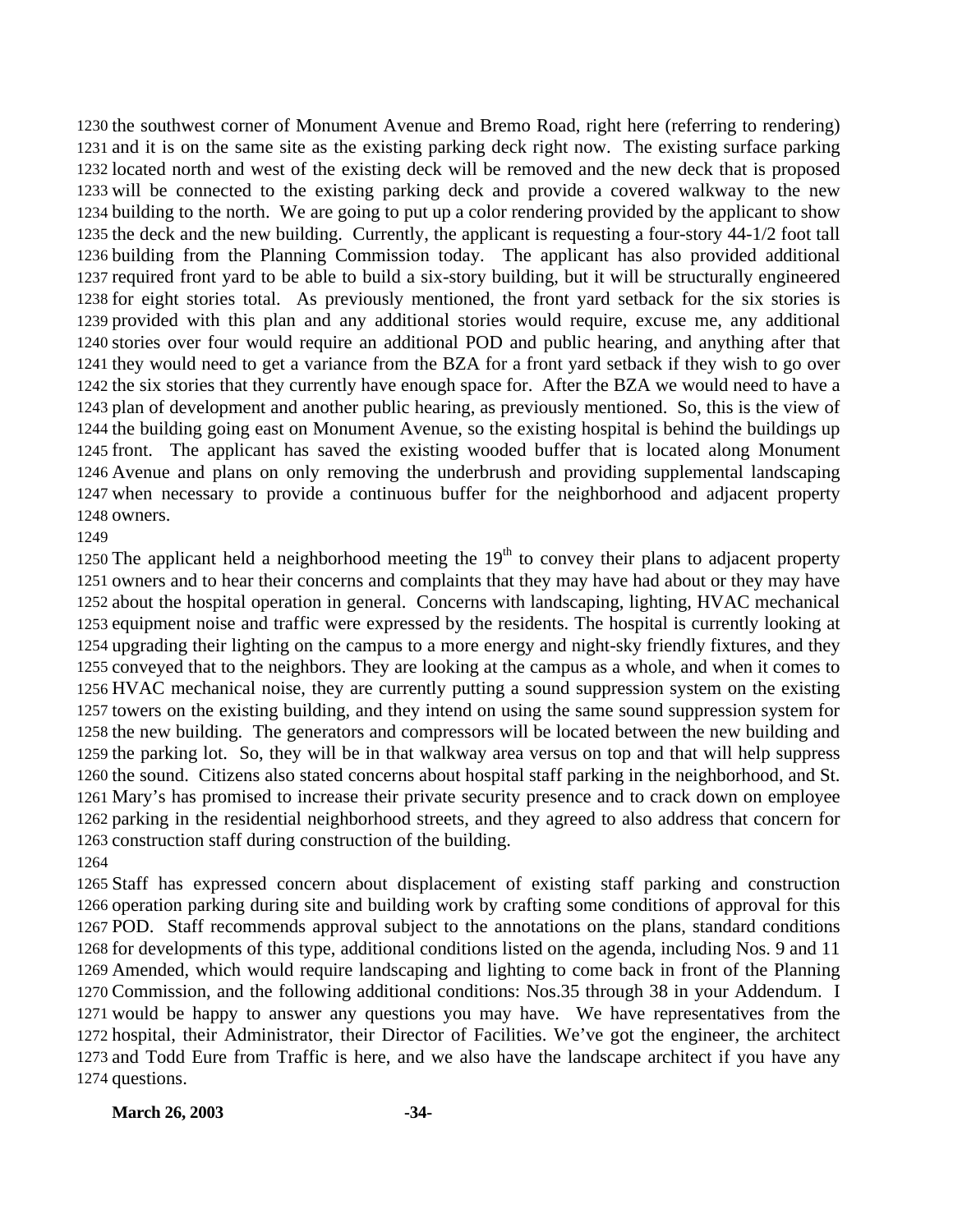| <b>March 26, 2003</b>                              | $-35-$                                                                                                                                                                                                     |
|----------------------------------------------------|------------------------------------------------------------------------------------------------------------------------------------------------------------------------------------------------------------|
|                                                    | 1318 suppressant for the cooling tower to this building, we've got a bond posted for the original<br>1319 building that goes back four years that we had a promise there. So, I wonder if we could do more |
| 1316<br>1317 Mr. Glover -                          | I did. I did. I just want to get it on the record. Now, as far as the noise                                                                                                                                |
| 1315 Mr. Silber -                                  | Mr. Glover, I don't know if you have seen No. 38. It is on the Addendum.                                                                                                                                   |
| 1313 Ms. Goggin -<br>1314                          | To the fullest extent of the law.                                                                                                                                                                          |
| 1312                                               |                                                                                                                                                                                                            |
| 1311 Mr. Glover -                                  | And prosecute.                                                                                                                                                                                             |
| 1310                                               |                                                                                                                                                                                                            |
| 1309 officer on a daily basis to patrol the area." |                                                                                                                                                                                                            |
| 1307<br>1308 Ms. Goggin -                          | We could amend No. 38 to say "The hospital will provide a security                                                                                                                                         |
|                                                    | 1306 for traffic in that neighborhood, in the residential neighborhoods?                                                                                                                                   |
|                                                    | 1305 Can we put a condition on there that they will have a security officer that polices on a daily basis                                                                                                  |
| 1304 Mr. Glover -                                  | OK. I just want to make it comfortable for the neighborhood as possible.                                                                                                                                   |
| 1303                                               |                                                                                                                                                                                                            |
| 1302 Ms. Goggin -                                  | Yes, sir.                                                                                                                                                                                                  |
| 1300 are proposing.<br>1301                        |                                                                                                                                                                                                            |
|                                                    | 1299 the zoning for St. Mary's is already in place, and they have the property right to build what they                                                                                                    |
| 1298 Mr. Glover -                                  | Can we put a condition on this case, now I am making an assumption that                                                                                                                                    |
| 1297                                               |                                                                                                                                                                                                            |
| 1296 Ms. Goggin -                                  | Their private security that they have for the hospital.                                                                                                                                                    |
| 1295                                               |                                                                                                                                                                                                            |
|                                                    | 1294 could do if they had someone policing it. Who is policing it?                                                                                                                                         |
| 1292<br>1293 Mr. Glover -                          | Who polices it is what I am getting at? I understand what it is, how they                                                                                                                                  |
| 1291 these infractions over the years.             |                                                                                                                                                                                                            |
|                                                    | 1290 staff does face disciplinary action and they told me that some people had been dismissed for                                                                                                          |
|                                                    | 1289 operations" when they notice the same car parked in the same street days in a row, and hospital                                                                                                       |
|                                                    | 1288 determining who works there and who doesn't, and they also told me that they do perform "sting                                                                                                        |
|                                                    | 1287 employees receive a sticker that they are supposed to put on their cars, and that is one way of                                                                                                       |
| 1285<br>1286 Ms. Goggin -                          | Well, they indicated when we talked about that issue, that hospital                                                                                                                                        |
| 1284 that other than make a promise?               |                                                                                                                                                                                                            |
|                                                    | 1283 employees or construction traffic in the residential neighborhood. How do they propose to do                                                                                                          |
| 1282 Mr. Glover -                                  | You stated that they would promise that they would police parking of                                                                                                                                       |
| 1280 Ms. Goggin -<br>1281                          | Good morning.                                                                                                                                                                                              |
| 1279                                               |                                                                                                                                                                                                            |
| 1278 Mr. Glover -                                  | Yes, ma'am. Good morning.                                                                                                                                                                                  |
| 1277                                               |                                                                                                                                                                                                            |
| 1276 Mr. Jernigan -                                | Are there any questions for Ms. Goggin from the Commission?                                                                                                                                                |
| 1275                                               |                                                                                                                                                                                                            |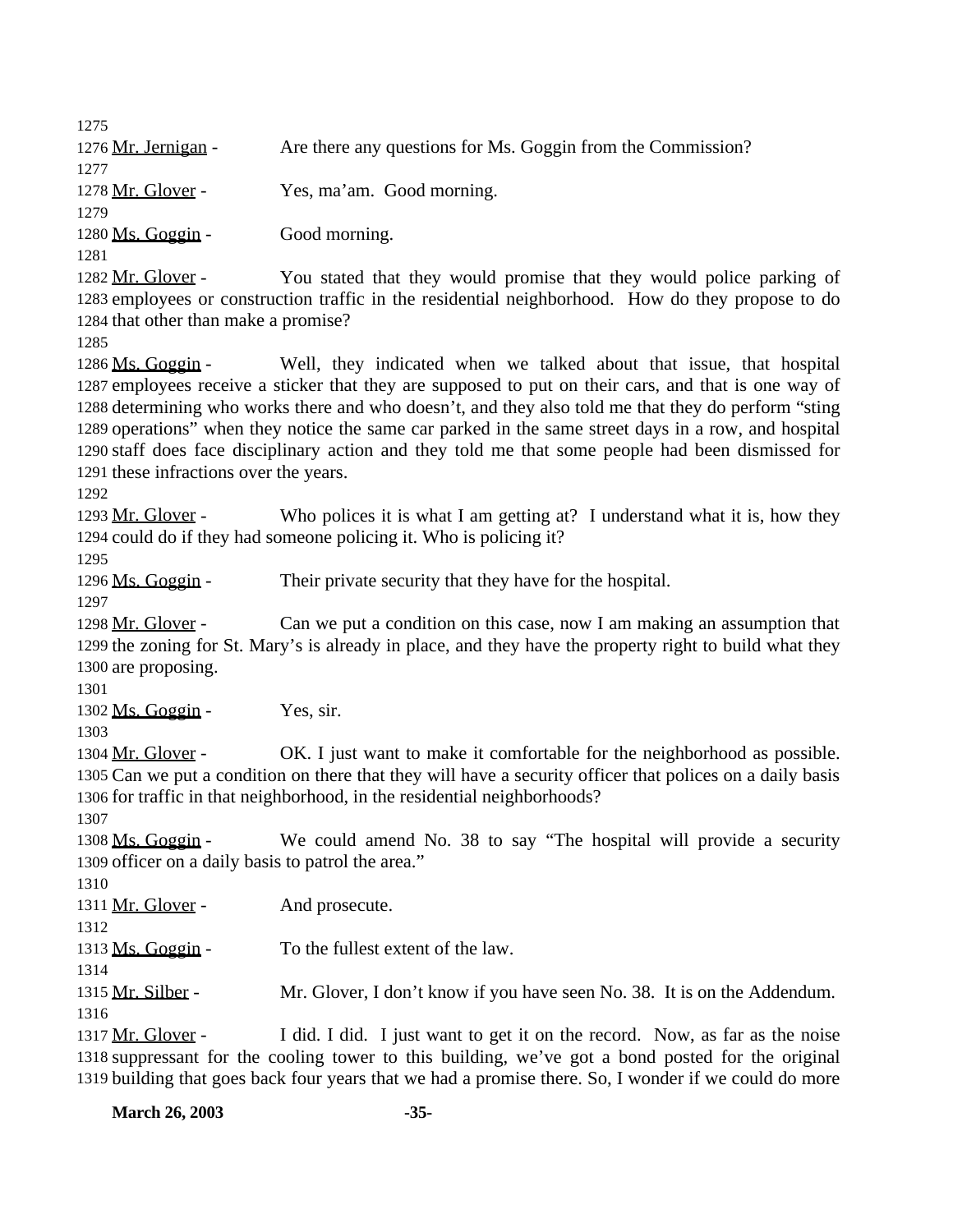than just promise here and put a bond on that portion that they must post a bond for the same suppressant, and put a time limit on that, please.

1323 Ms. Goggin - OK.

1325 Mr. Glover - And the only reason I do that is St. Mary's is very, usually is very good, but when they change Administrators and change top people, they have a tendency to lose sight of what they are committed to.

 Ms. Goggin - We will craft Condition No. 39 that indicates that a bond will be posted for a sound suppression – specifically for sound suppression.

 Mr. Glover - I think they need to submit a design for that when they submit for the building permit.

1335 Ms. Goggin - OK.

1337 Mr. Taylor - Ms. Goggin, with that sound suppression, is there some way we can specify the appropriate level of sound beyond which there would be action taken?

 Mr. Glover - I think that would be based on the neighbors and whether it is a freight train or whether it is just a normal sound. I think they are willing to do it, Mr.Taylor. It is just that it gets lost if they change administrators and change people in charge. We have been able to work it out for the existing one, I believe. I think we have a \$94,000 bond. Is that correct?

1345 Mr. Silber - Yes, sir.

1347 Mr. Glover - So, I would imagine that it would be similar to that, and it would be separate and specifically for that with a time frame.

1350 Mr. Jernigan - Ms. Goggin, I have a question for you. What formula do you use for figuring how many parking spaces you will need for a hospital?

 Ms. Goggin - I believe medical office building is one per 200. I don't have my Code right in front of me, but hospitals themselves are one per four beds. So, I did the calculation for a medical office building for this, not as one per four beds.

1357 Mr. Jernigan - OK.

1359 Mr. Vanarsdall - I have a question, Ms. Goggin. I think we mentioned this one time, how would I know that it was an employee of the hospital if I was a security officer?

 Ms. Goggin - Employees are supposed to put a sticker on their car, indicating that it is an employee vehicle. Some people don't. 

**March 26, 2003 -36-**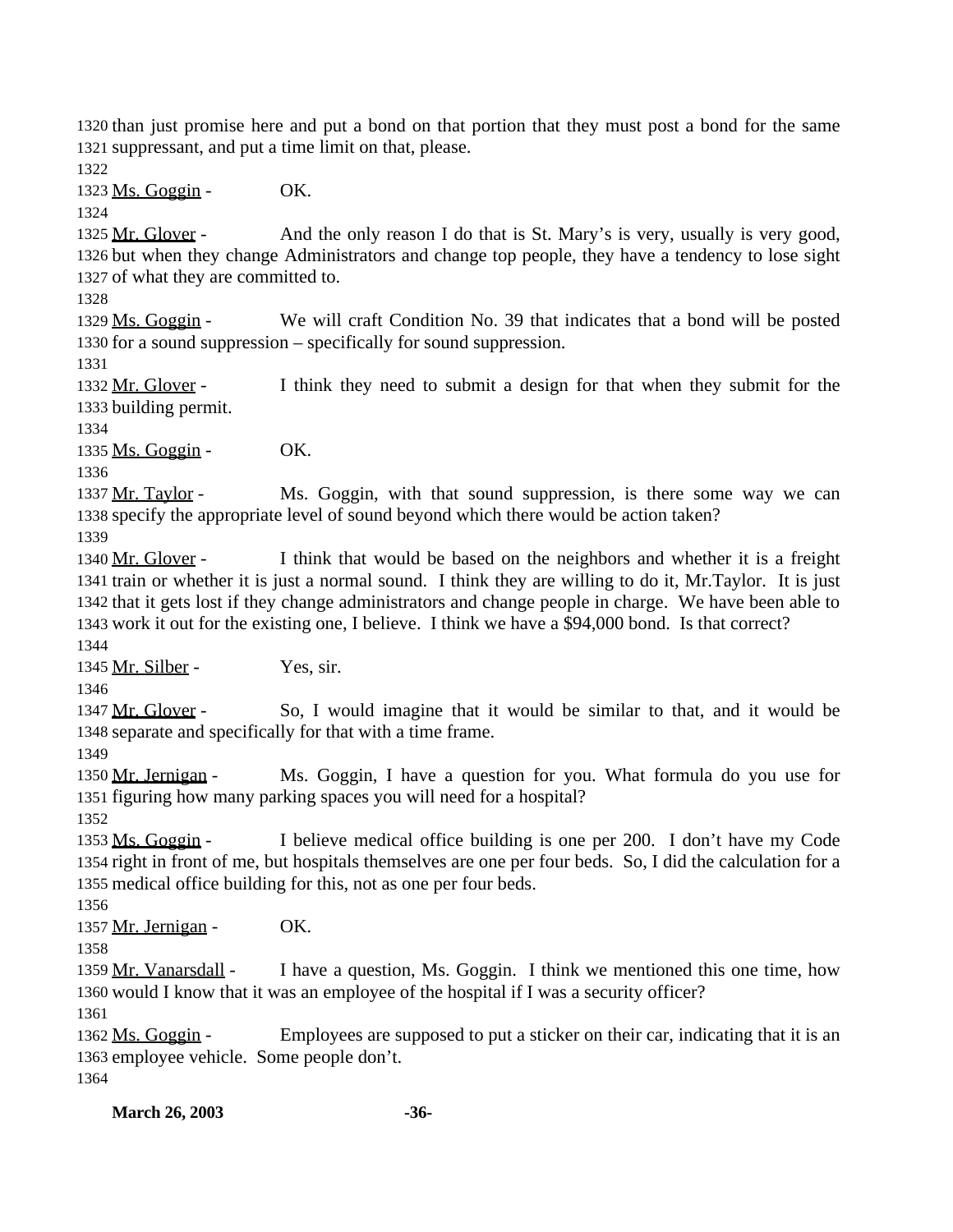Mr. Vanarsdall - They might have a decal that says, "St. Mary's Employee" or personnel? 1367 Ms. Goggin - Yes, sir. And then they – unfortunately, some people don't do it. Can't make everybody. But they actually do sting operations where they go around and notice that the same Honda has been parked in the same place all day, and they will go out there and wait for that person to show up, and when they get out of their car in the scrubs or dress clothes, with their employee tag, that is when they get them. 1373 Mr. Vanarsdall - Thank you. Mr. Jernigan- All right. Are there any other questions for Ms. Goggin? Thank you. 1377 Mr. Taylor - Mr. Chairman, I just have one just a point of clarification and I wanted to ask Ms. Goggin if on Monument Avenue there is a buffer along Monument Avenue, in this drawing. First off, is this the existing buffer now, or is this the augmented buffer sometime in the future? Ms. Goggin - I really honestly don't know the answer to that question. I do know that they have committed to save a large number of trees, and if the landscape architect would like to come up here and address that, I would prefer – that by the time they supplement the planting, it should resemble this. 1387 Mr. Taylor - We do have the landscape architect right here. 1389 Mr. Glover - Before you get to that, let me clarify something. 1391 Ms. Goggin - Yes, sir. Mr. Glover - Did somewhere on a zoning case in the history of St. Mary's, did they refer to an equal amount of buffer on the south side of Monument that they have on the north side? 1397 Ms. Goggin - I do not remember. 1399 Mr. Glover - If you look at the plan, you will see that it appears that they have attempted to do that. Ms. Goggin - I do not remember that being a condition. 1404 Mr. Glover - Did you read the case to make sure that it wasn't? Ms. Goggin - Yes, sir, I did research and I don't remember that one, per se. But I would like to say that they are actually increasing the green area on Monument Avenue by removing the

 existing surface parking. I believe it is an additional 35 feet or so that is going to be green and landscaped. That right now is asphalt.

| <b>March 26, 2003</b> | $-37-$ |
|-----------------------|--------|
|-----------------------|--------|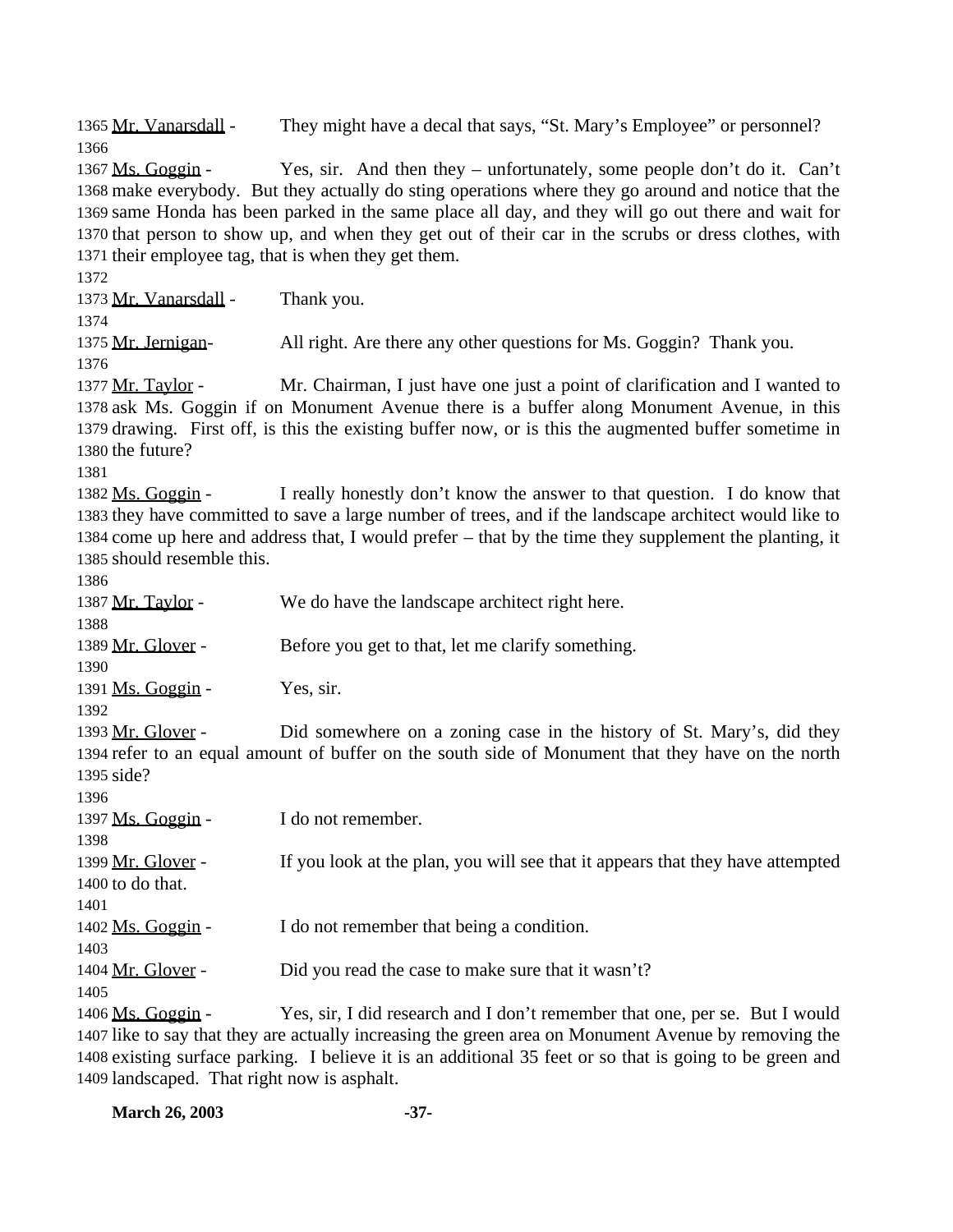1411 Mr. Silber - Mr. Glover, if I can maybe respond to that. We have done some research on the past zoning of this property, and the property was zoned R-6 back in 1973, without any proffered conditions. We didn't have proffered conditions then. When the office amendments went through, the O-1, O-2 and O-3 amendments went through in the early 1980s, this property was rezoned O-3. It is not conditionally rezoned. There are no proffered conditions on this particular site where the building is going. I think there has been…

1418 Mr. Glover - Do they have a zoning line? I notice on the plan here, the POD plan, the sheet that the County provides here, and on everything they've done it appears that the zoning line sets back from Monument Avenue.

1422 Mr. Silber - The zoning line, yes sir, on the east side of Broom Road.

 Mr. Glover - Yes. It appears that that was zoned and that is the way they used to do this, and I remember when they didn't put proffered conditions in order to make sure of the setback, they would zone a zoning line rather than the total parcel of land, and it appears that has happened. Are they setting back according to the line that I see on this paper?

1429 Mr. Silber - The line that you are referring to is the line between O-3 and R-3, which is on the east side of Bremo Road. As you cross over Bremo Road on the west side, that office zoning line does not set back as it does on the east side of Bremo Road, so I think the answer to your question is that zoning line may have been contemplated on the east side, pulling that R-3 back onto the hospital property did not take place west of Bremo Road.

1435 Mr. Glover - Could you verify and clarify that the zoning – where the zoning line is and be sure that we set back accordingly?

Ms. Goggin - Yes, sir.

 Mr. Glover - I believe even from the zoning line you have certain setbacks, don't you, that are required?

 Ms. Goggin - I know that this case requires a minimum of 35 foot from the property line for front yard.

 Mr. Glover - I understand the property line, but I am asking about the zoning line. I believe zoning from residential, that there is some type of transitional buffer that takes place. Could you verify that?

 Ms. Goggin - Yes, sir. There is a transitional buffer, 25 foot buffer required, but the right of way of Monument Avenue exceeds our normal County policy for transitional buffer requirement, but the applicant has indicated that they are going to meet the spirit and intent of the transitional buffer along Monument Avenue. 

**March 26, 2003 -38-**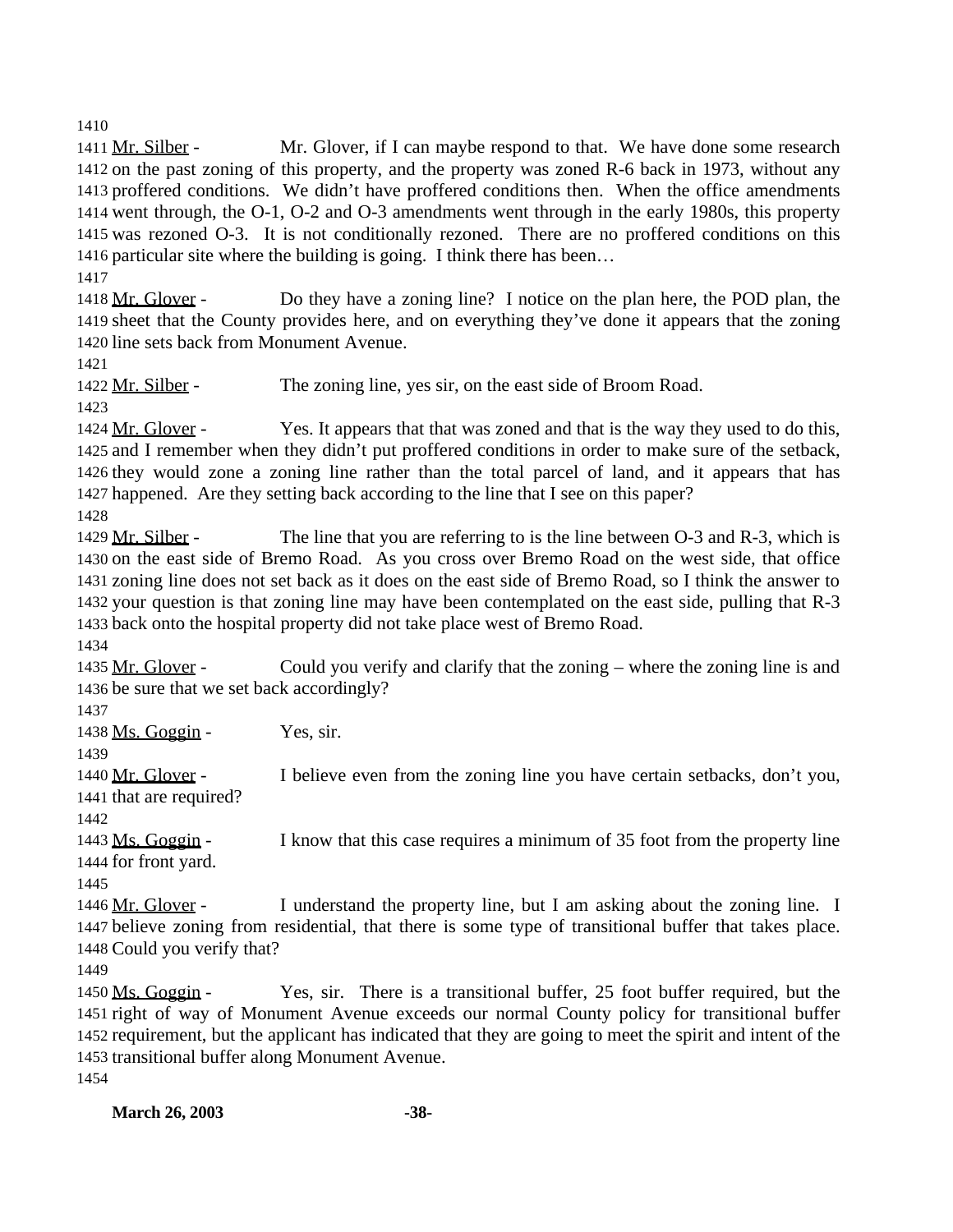1455 Mr. Silber - Ms. Goggin, what is the landscaped area between Monument Avenue and their development?

1458 Mr. Taylor - We may have to go back to the previous slide.

 Mr. Glover - I appreciate your allowing me to do this, Mr. Taylor, based on your questions to have the landscape, but I think you need to establish the zoning line before you start landscaping.

 Ms. Goggin - The building is set back 56 feet from the property line. I will need to pull the old rezoning cases to confirm the exact location of the zoning line, which I can do.

1467 Mr. Taylor - In the discussions that we have had, frankly, we have discussed a buffer on I guess what would be the south side of Monument, which was the hospital property. We have also considered whether or not there could be a buffer in the median strip along Monument that would reduce some of the sound getting into the residential area, and then we had separately considered buffering – planting strips in the area on the north side of Monument in the individual areas. Is that shown on any particular plan here, or is that still a part of the discussion?

 Ms. Goggin - No, sir. We haven't gone into that much detail yet, because you will want to see how the building is going up to determine exactly where you want to place the landscaping, so it is effective.

 Mr. Taylor - Because it seems one issue here that is a primary concern to the neighbors is the emanation of sound from the hospital, but in addition, it is the emanation of sound from emergency vehicles that come by there with their sirens, and no matter what we do on the south side of Monument, it is not going to shield the residents, who are on the north side from that. So my question really relates to what we might do to help the neighborhood residents themselves by placing some kind of buffering on their property, or adjacent to their property.

1485 Ms. Goggin - At the citizen meeting the  $19<sup>th</sup>$  and the meeting I had with the Administration Monday, they indicated that they were willing to work with the neighborhood and the neighbors to put landscaping where it is most efficient. Obviously, to have it on the north side of Monument Avenue, we would need to get the Henrico Department of Parks and Recreation to give the hospital permission to landscape on their property, but I don't see how that would be a problem.

1492 Mr. Glover - Instead of working with the neighborhood, I would like, and the reason I am into this is because on the side is my district. St. Mary's is now and there is a divide there. And while I remember when I was on the Planning Commission years ago some of these things taking place, the point being that some where along the line, as the rezoning west of Bremo, they didn't follow the zoning line that they had followed east of Bremo, but by the same token, I think St. Mary's made a gesture that they would, and now they are not. I understand zoning, that they certain property rights, but listening to Mr. Taylor talk about the sirens and the noise level, I think it gives us even more reason to be sure that you have more, not just space, but a barrier for

**March 26, 2003 -39-**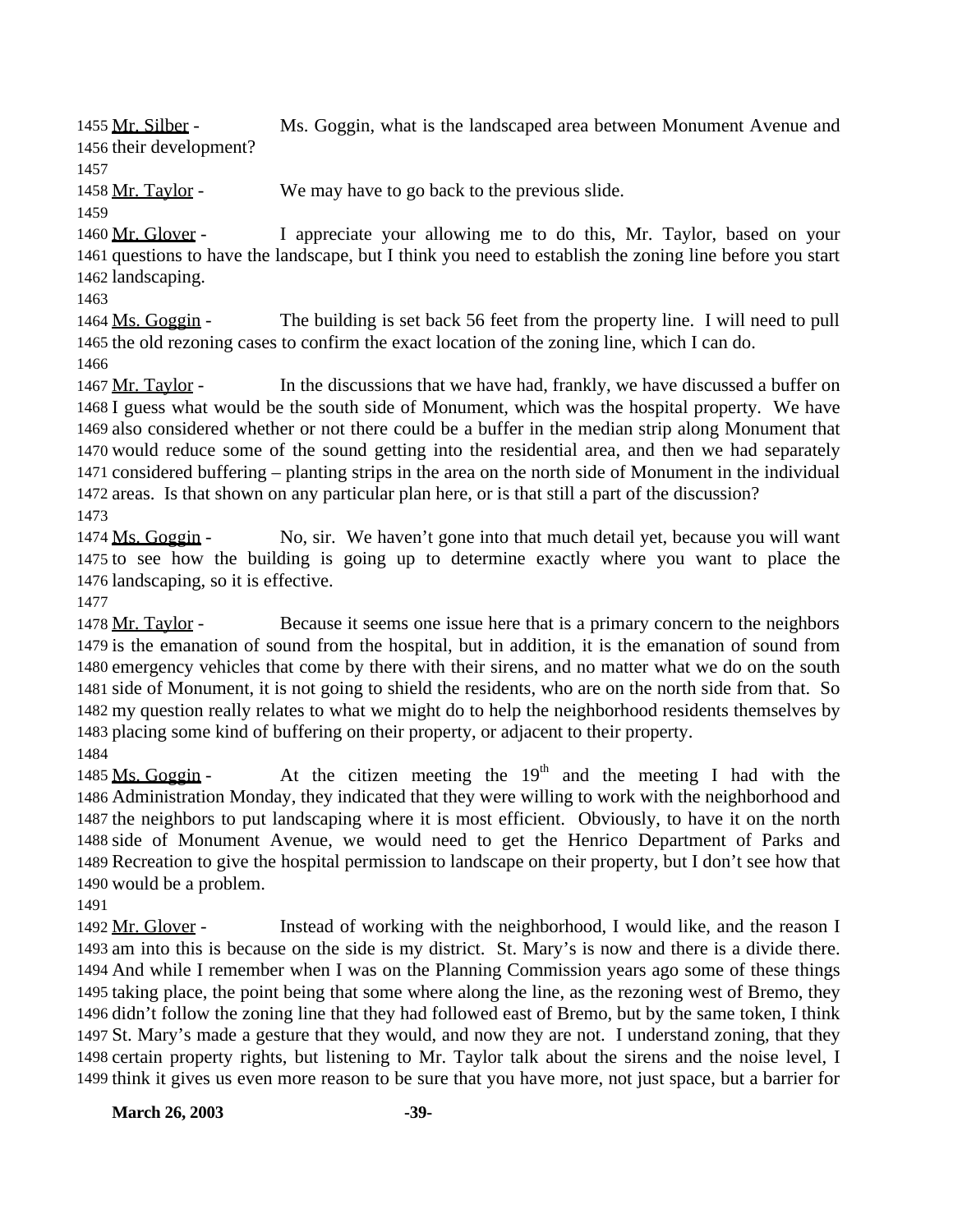sound, and I don't see that they are giving that. And I would like very much to make sure that they do give it. They have a right to build, but they also have an obligation to not disturb that neighborhood, and that is what they committed to years ago. And the commitment was made on that first zoning and somehow or another they missed it on the second zoning. Can we do that? Work with the staff here on a landscaping plan? Can we set the building back further so that we get more buffer?

1507 Ms. Goggin - I believe, staff has no problem with that, but the applicant might to have a building that is of useable size.

1510 Mr. Glover - What about the buildings that the people live in across the street? That is useable, too, wouldn't you say?

Ms. Goggin - Yes, sir.

1515 Mr. Glover - OK. They have a pretty good investment over there, too.

 Ms. Goggin - Definitely. But I just honestly cannot speak to the needs of the hospital and the size building that they are required to have to make this project feasible for them.

1520 Mr. Glover - The homes were there and we have got to make sure that we look out for the homes. You know, when business encroaches and intrudes into residential neighborhoods, then we haven't done our job, have we?

1524 Ms. Goggin - I can't say that we have.

1526 Mr. Jernigan - Are there any other questions for Ms. Goggin? Thank you, Ms. Goggin.

1528 Mr. Glover - Mr. Taylor had a question there.

 Mr. Taylor - Well, I think the landscape person came to the front, so if you'd like to address that now, we'd appreciate that, sir. Sir, if you would, please identify yourself for the record.

Mr. Vaninwegen- I am Keith Vaninwegen with Higgins-Gerstenmaier, Landscape Architects.

1536 Mr. Jernigan - Good morning. I'd like to tell you that we do have a 10-minute rule if you would like to reserve rebuttal time.

1538 Mr. Taylor - And would you state that last name again. 

 Mr.Vaninwegen - Vaninwegen. 1542 Mr. Taylor - And for the record, could you spell it? 

Mr. Vaninwegen - Sure. V A N I N W E G E N.

**March 26, 2003 -40-**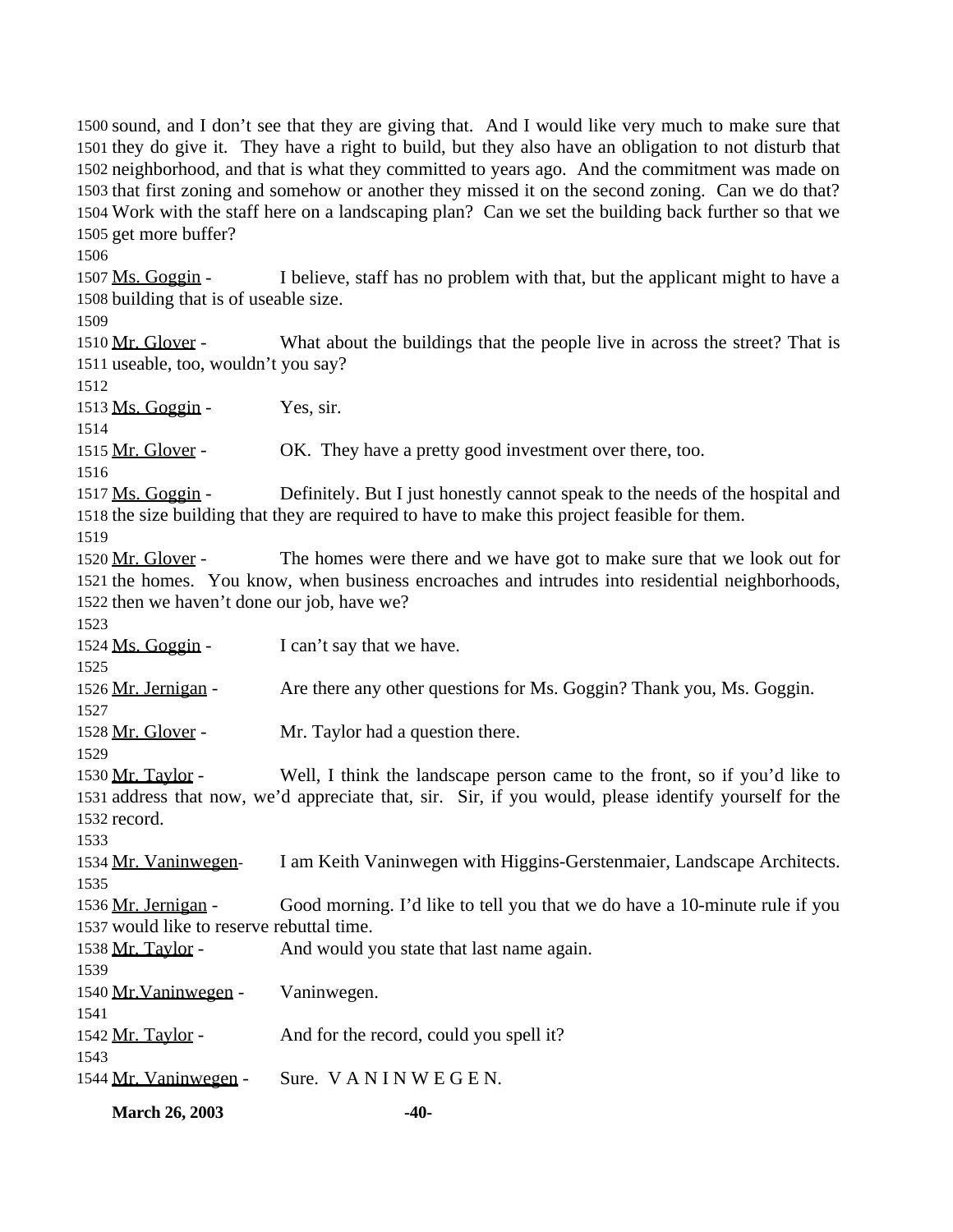1546 Mr. Taylor - Thank you, Mr. Vaninwegen. 1548 Mr. Vaninwegen - The buffer shown on the plan up above indicated by the dark green mass is the existing tree buffer that currently is there. A large portion of these trees are within the right of way, and we have taken great pains on the site plan here with the use of retaining walls to minimize the disturbance to that buffer. We are confident that on the building side and the parking lot side that we are going to retain the majority of that wooded buffer and those trees have been surveyed and located, each tree has been located on the plans. Mr. Taylor - Sir, the buffer of which you speak, if I can just identify it in this print that you provided, that is the dark green area? Mr. Vaninwegen - Yes, the dark green area. Correct. Mr. Taylor - Now the little, the light green circles in there, those are existing deciduous trees, I believe. 1563 Mr. Vaninwegen - Those are actually trees that we are proposing. 1565 Mr. Taylor - Those are new trees? 1567 Mr. Vaninwegen - Those are additional trees, yes. Mr. Taylor - Are they deciduous or conifers? 1571 Mr. Vaninwegen - A mix of deciduous and evergreen trees. 1573 Mr. Taylor - So, basically, if you are going to take everything that is there out, and you are going to replace it, you have looked at, let's say, how sound absorbent those particular trees are. Would that be a correct statement? 1577 Mr. Vaninwegen - Yes. Mr. Taylor - With that, and only having the past to judge from, will that be significantly better than what we have now in all seasons? Mr. Vaninwegen - Yes, sir. It will be, because the, like I said, we are maintaining the existing buffer and adding trees to it. 1585 Mr. Taylor - And what would you gauge, sir, the width of the buffer from Monument Avenue, and I think I heard that there will be no parking along that side of Monument. Mr. Vaninwegen - That is correct. I would gauge the width of the existing tree mass somewhere between 20 and 30 feet, depending on where it is.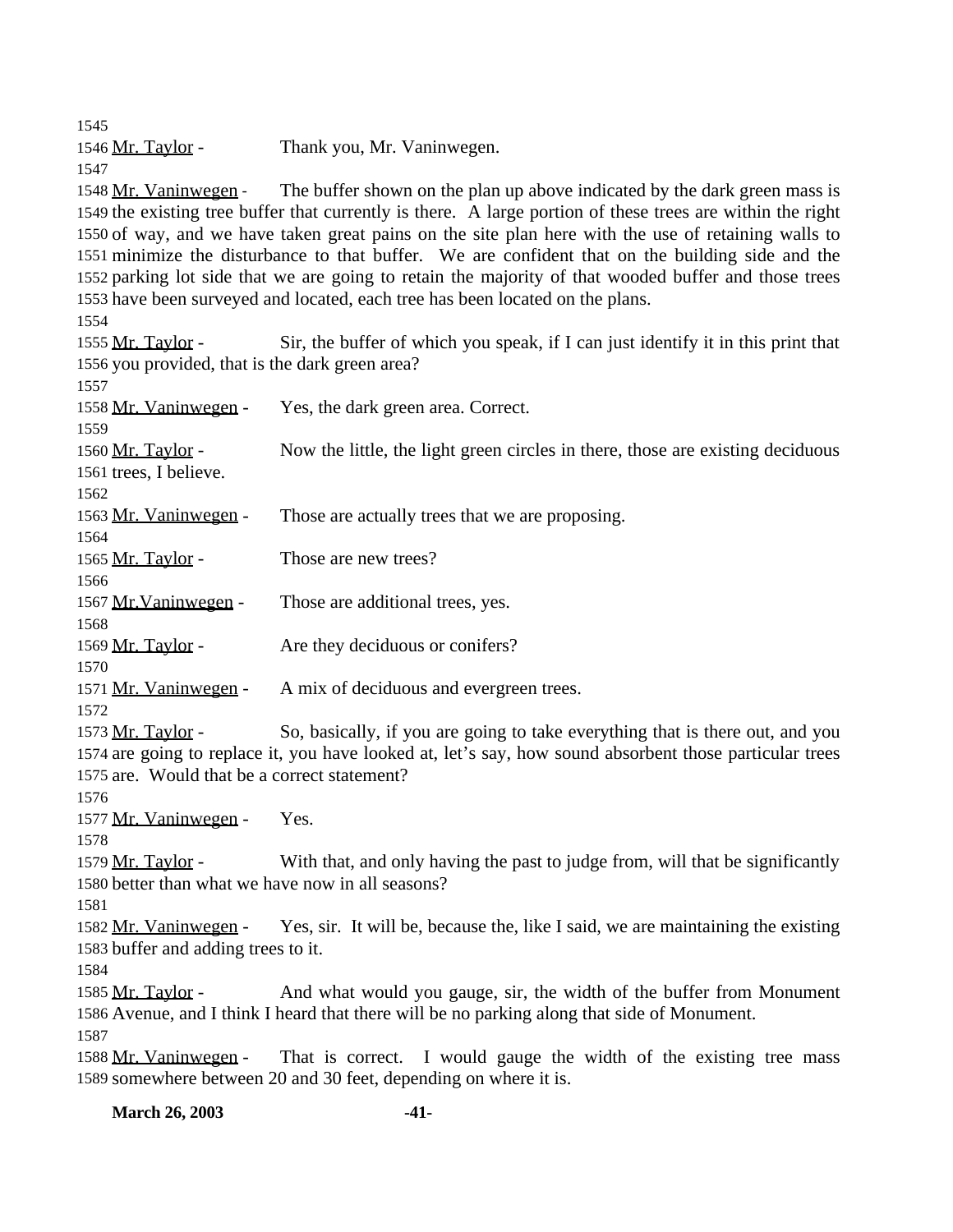Mr. Taylor - And how high will those trees eventually get in terms of blocking sound? 

 Mr. Vaninwegen - The deciduous trees should mature somewhere between 50 and 60 feet tall. The evergreen trees should be somewhere between 15 and 25 feet tall.

 Mr. Taylor - Thank you. Now going across into the median between Monument, we have talked about this, putting a buffer there, and realizing that there are some administrative County issues that have to be resolved, but is it your plan to put any kind of trees – an auxiliary buffer, if you will – in that buffer on Monument Avenue? 

 Mr.Vaninwegen - At this time we have not looked at anything outside of the property lines, but in our discussions with the community, we are willing to work with the community to provide landscaping that will help buffer them visually and acoustically from the site.

1605 Mr. Taylor - That is very kind of you to do that because I think that may prove to be necessary. An easier step, of course, is to buffer on the Monument side heavily and generously. Let me know go to the other side of Monument, which will be the north side. I understand that you would be willing to put some trees along there as an auxiliary buffer.

Mr. Vaninwegen - Yes, sir.

1612 Mr. Taylor - And within the additional yards. There seems to be some acoustic spillover. Some people hear the sound and some people, because of the reflectivity of the sound and the angles of the sound, no matter what we have done to baffle it, it seems that the sound is reverberated or ricochets off of existing structures and hits those. Is there some way we can identify those areas of trouble and buffer them?

1618 Mr. Vaninwegen - I believe so, sir, and that is why Ms. Goggin did say that aspect of it could be done after the building starts to go up, and then we can actually go to the neighboring properties and see where there are issues with sound, and with site, and place trees in that buffer appropriately.

 Mr. Taylor - In our last discussion that Mr. Glover, Mr. Kaechele and I had and Mr. Vanarsdall with the hospital people, you seemed very willing to do that, and it was just a matter of identifying who is still impacted by the sound, and finding some way to work around that, and really what I want to hear is for those people who are impacted from a peculiarity standpoint by the physics of sound, you would be willing to work with them, and being in the neighborhood, I think, somebody of long distance would probably not receive the same treatment. But individuals, if they can identify some source of sound, some sound that they do hear that we could put a mechanism in the record that would identify your willingness to work with them on an individual basis to reduce whatever sound would finally manifest itself once we get this structure done, and we've got the plants growing.

Mr.Vaninwegen - Oh yes, sir. Absolutely. We are willing to work with the community.

**March 26, 2003 -42-**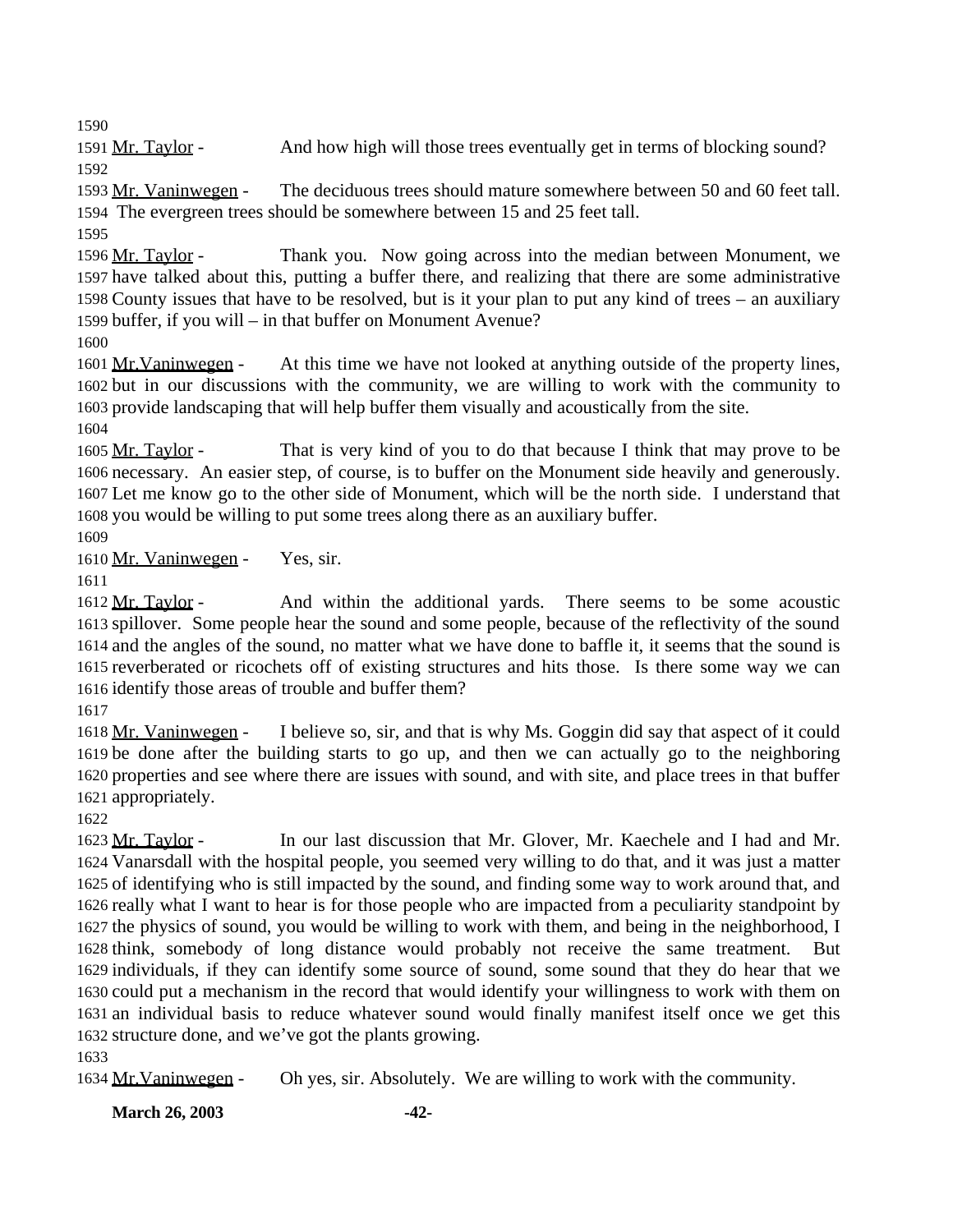1636 Mr. Taylor - I am sorry to capitalize your time.

 Mr. Glover - Let me clarify something, Mr. Taylor. I don't believe I have ever met with them, with you and Mr. Kaechele and Mr. Vanarsdall. So I would like to clarify that. I have not talked with you all with St. Mary's, and I'd like to use a different word rather than…

 Mr. Taylor - I am sorry, Mr. Glover. I thought you were at the meeting, but perhaps I am wrong.

 Mr. Glover - No, sir. I wasn't. I would like to use a different word, if you would. The word willingness disturbs me a little bit. I would like to have it as a requirement that you do it. Are you willing to allow the Administration to put a requirement there that you will buffer sound and visual on that side of Monument Avenue and, let's deal with your site first. And then if the neighbors and the County want to go to the other side of the street, that is OK. But I first want to deal with St. Mary's site, because I think that is the important part as you are dealing with a client. Do you represent the client and have the authority to make these statements?

 Mr. Vaninwegen - I believe I would like to have the hospital Administrator make those commitments.

 Mr. Michael Kerner - Good morning. I am Michael Kerner, the Administrator at St. Mary's Hospital, and we would make a commitment to do as you said, to work with the staff and the community to address those concerns.

1660 Mr. Glover - OK. I am concerned that the hospital made a commitment to stay considerably off of Monument Avenue until you got to Bremo, and at some point your commitment slid. Why did you slide and not keep that same distance all the way down through there?

 Mr. Kerner - I believe that land, if we could put that site plan back up that that is actually not owned by the hospital. That is a buffer zone that is either owned by the County or the City, and that may be why we are seeing that zoning line jog from before. You can see the part that says "Mag. District?

**March 26, 2003 -43-** Mr. Glover - Yes. Mr. Kerner - That is actually a buffer zone that is full of old oak trees and the hospital's fountain is actually out there, but that land is not owned by the hospital. 1675 Mr. Glover - Who owns it? 1677 Mr. Kerner - I believe the City. 1679 Mr. Taylor - Mr. Kerner, is that an area that sound emanates from which would be over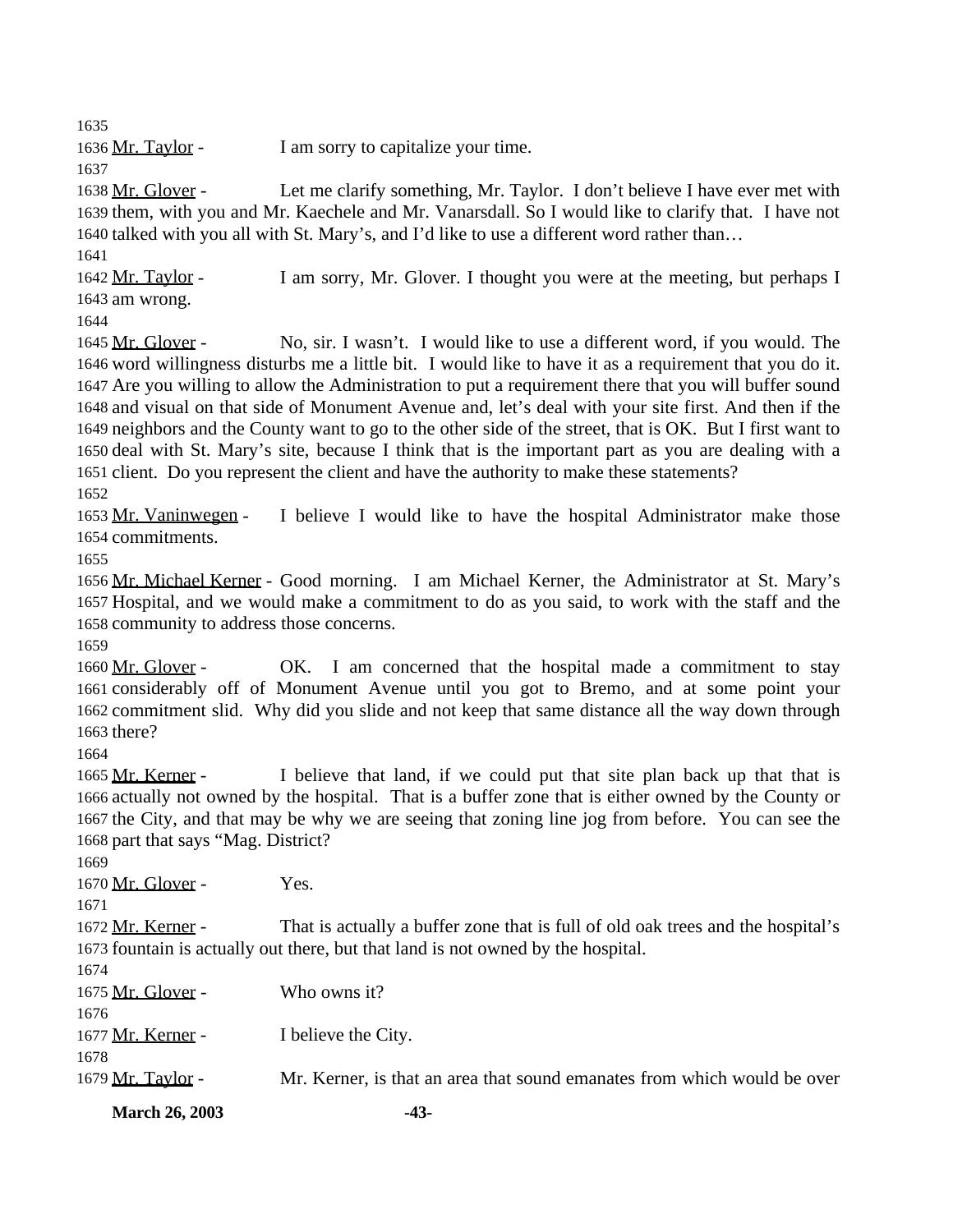across the Avenue to the west to the east? Does sound get all the way over there? 

1682 Mr. Kerner - From that buffer zone where the zoning line jogs? 

1684 Mr. Taylor - Yes, sir.

1686 Mr. Kerner - If you go step back from that to the south side, that is the hospital there, and then you see…it is hard for me to point it out, but the North Medical Office Building, where the cooling tower is, is right there at the end of where Bremo and Monument intersect. It is behind that buffer area is where that medical office building is. And that is where we, you know, we are working on that. We actually have the building permit in to the County to address that. 

1692 Mr. Glover - Since you are here and you gave the other, and you worked with us, and I appreciate that very much, Mr. Kerner. You are willing to post a bond for the sound suppression on this building as well?

Mr. Kerner - We would. We would.

1698 Mr. Glover - OK. I would appreciate that. I think mainly we've beat this horse a little bit, if you hear what the citizens have and their concerns.

1701 Mr. Kerner - We also, since we haven't had a project for a number of years, we haven't continually met with the citizens, so I think what we do from going forward is probably have quarterly meetings during this time period, and if we move on and we don't have projects, we would have ad hoc meetings if people want to meet on any kind of basis. We would be willing to meet with the community to keep them updated on what is going on at the hospital and hear their concerns, and address their concerns.

1708 Mr. Glover - Do you want to hear the citizens?

1710 Mr. Jernigan - Thank you, Mr. Kerner? Are there any questions for Mr. Kerner from the Commission?

 Mr. Taylor - One question that I have is whether or not we want to make, as another condition, which will be Condition No. 40, "that there be not less than a meeting quarterly with the neighbors."

1716 Mr. Glover - Mr. Taylor, I would prefer that meeting be generated. One of the things that we have here, Mr. Taylor, is your citizens are not affected in Three Chopt, but the Brookland citizens are, and from my standpoint of representing those citizens, if they want to meet next month, I will meet with them, and I am sure that Mr. Kerner will, too. So, rather than make a condition as to when you meet, I think that ties it down. How about if we just work with the County and the elected official and the appointed official and you have done that very well, Mr. Kerner, and I appreciate it. But I don't think we need to make a condition of it and I want to be sure that the citizens are that we don't encroach or intrude, and I think right now it appears that we are doing a little of that, and I think we can correct it with your agreement.

**March 26, 2003 -44-**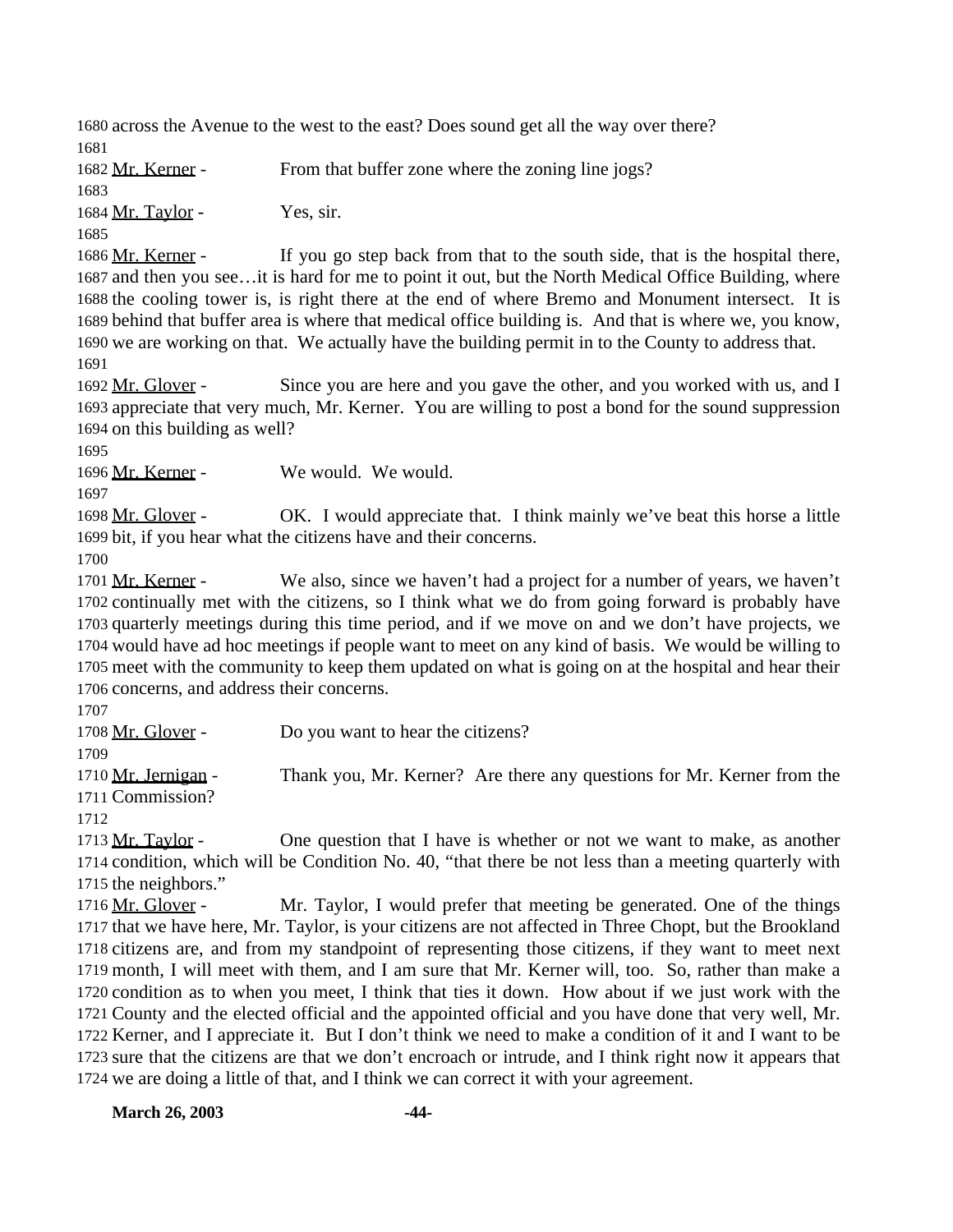1726 Mr. Kerner - I would agree to meet whenever you all would like to meet. 1728 Mr. Glover - Thank you. Mr. Jernigan - Thank you, sir. How many people do we have in opposition? We have four people. All right, if the first speaker would like to come up. 1733 Mr. Grubbs - Thank you, Mr. Chairman, my name is Ron Grubbs. 1735 Mr. Jernigan - Mr. Grubbs, the opposition has a total of 10 minutes. 1737 Mr. Grubbs - This will be very brief. My wife owns two properties on Paxton Street.

 They are rental properties. The problem I have is not with noise and light. It is with parking. I heard the suggestion that St. Mary's issues stickers to their employees, which is meaningless on a public street. I submit that anyone has a right to park in front of these houses as a matter of law, so St. Mary's Security can't patrol that. They certainly cannot control their patients, and I will represent to you that is a significant problem to the owners of those five or six houses on Paxton Street. There is only parking on one side of the street, and these are all residences. As a matter of fact, as late as last week, one of my tenants called me in tears because they were in a fight with the tenant next door over parking, and she had moved her car down in front of their house. Well again, public street. But then they are arguing about it. She is crying and upset, and I am sitting there going, "I don't know what to tell you. It is a public street." And secondly, my wife has owned these properties for a number of years and she informs me that the last time they came over here and wanted the parking lot expanded, probably, you will recall. I don't know how long. They had promised to put up a barrier between the public street and the parking lot, and what, in fact, they did is put up a few trees. So, as you sit in the front yard of either 5809 or 5807 Paxton, you just look right across the parking lot into the hospital. There is no barrier to prohibit anyone from parking there and just walking across the street. As a matter of fact, there is probably not 20 yards difference from actually parking in the parking lot and parking in front of these residents' homes. I personally think the problem is easily resolved if St. Mary's would agree to put up, as I am informed they agreed some years ago, to put up a fence. That would obviate or that would keep it from being just very easy to park your car in front of these resident's homes and walk across the street, across the parking lot and into the medical office building or into the rehab facility there also expanding. And I don't know what St. Mary's position is on this, quite honestly. I like St. Mary's, been there several times, and glad to have them in the neighborhood, but I think they owe a duty to those people that they basically are displacing, because there is no other place to park for these folks, and secondly, the proposals about patrolling it are just unworkable. They are certainly not going to go over there and tow their patient's cars away. 

 With the coming of this construction, I expect a lot of their parking is going to be displaced and so it is going to put even more pressure on the neighborhoods. Some of the houses in that neighborhood are not amenable to my solution on my properties on Paxton, but the solution for the residents of Paxton and part of Maple, really, was simply just to put a fence down there. That would, obviously, then make anybody who is parking there have to walk all the way around and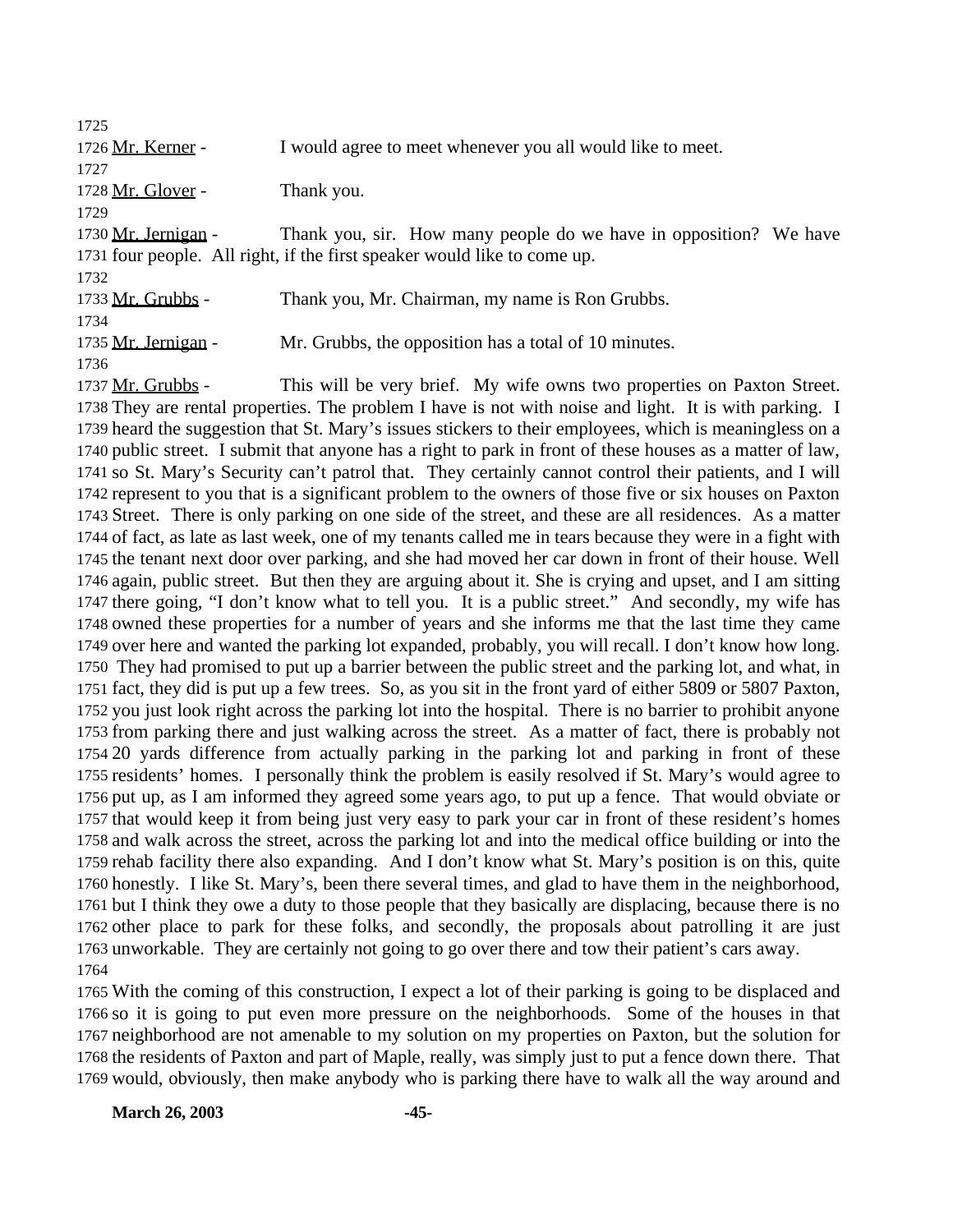go up the other street. It wouldn't be as convenient. So, I would certainly ask St. Mary's or the Commission to consider that so I don't get any more phone calls from tenants still crying. 

1773 Ms. Ware - Can you point out Paxton on the map?

 Mr. Grubbs - Sure. You are going to make me put my glasses on now. It is right, I believe, if I am oriented correctly, is that right? And there are about five or six houses right there. And I doing that right to show you the area? Directly across the street is their parking lot, right here where the hand is going, and they had expanded this some years ago and we were, and I say, this is hearsay on my part, because I wasn't there, but we were told they were going to shield this and all that was going to happen, and they did plant some trees, but that doesn't keep anybody from just walking across this little area of grass. I see them doing it all the time when I am over there, and if they would just put a fence from down this area down to Maple, I think that would certainly obviate that, unless the County wants to go like the Fan and issue parking stickers to the residents, which would allow then the Police to tow cars. But, I think the simplest and cheaper solution, frankly, is just to put a fence in there tall enough…

1787 Mr. Glover - You are not talking about being like Richmond, are you?

1789 Mr. Grubbs - Sir, I wouldn't want us to be anything like that. But, I will say that if I lived in the Fan I would probably appreciate a sticker so I could park in front of my house, and that is what is happening in this nice little neighborhood. And these are not people who can really come over here and fight you and raise Cain, so I am kind of doing it on their behalf. And the answer is easy. I think if they'd done what they said they said they were going to do last time, which may have been your point, Mr. Glover, but willingness vs. obligation and we probably wouldn't have a problem. And also a fence, solid, would help some of the noise, because the emergency room is also right across that parking lot, but I haven't gotten any complaints about that. But parking really is a problem. I think it will be during this whole construction phase. In fact, I think St. Mary's has bought several of these houses, so maybe they are not complaining about their plan, but they haven't gotten mine yet, so I am complaining about it.

| 1801 Mr. Vanarsdall - | Are yours for sale?                                                    |
|-----------------------|------------------------------------------------------------------------|
| 1802                  |                                                                        |
| 1803 Mr. Grubbs -     | Not right now. They might be some day.                                 |
| 1804                  |                                                                        |
| 1805 Mr. Jernigan -   | Are there any questions for Mr. Grubbs from the Commission? All right, |
| 1806 thank you.       |                                                                        |
| 1807                  |                                                                        |
| 1808 Mr. Grubbs -     | OK, thank you, sir.                                                    |
| 1809                  |                                                                        |
| 1810 Mr. Jernigan -   | All right. Next speaker.                                               |
| 1811                  |                                                                        |
| 1812 Mr. Rav LaMura - | Good morning, Mr. Chairman. My name is Ray LaMura. I live at 5812      |
|                       |                                                                        |

 Morningside Drive, and while I appreciate the concerns of a business owner, I am a resident and I have some significant concerns. I do appreciate Mr. Kerner meeting with us last week. I will say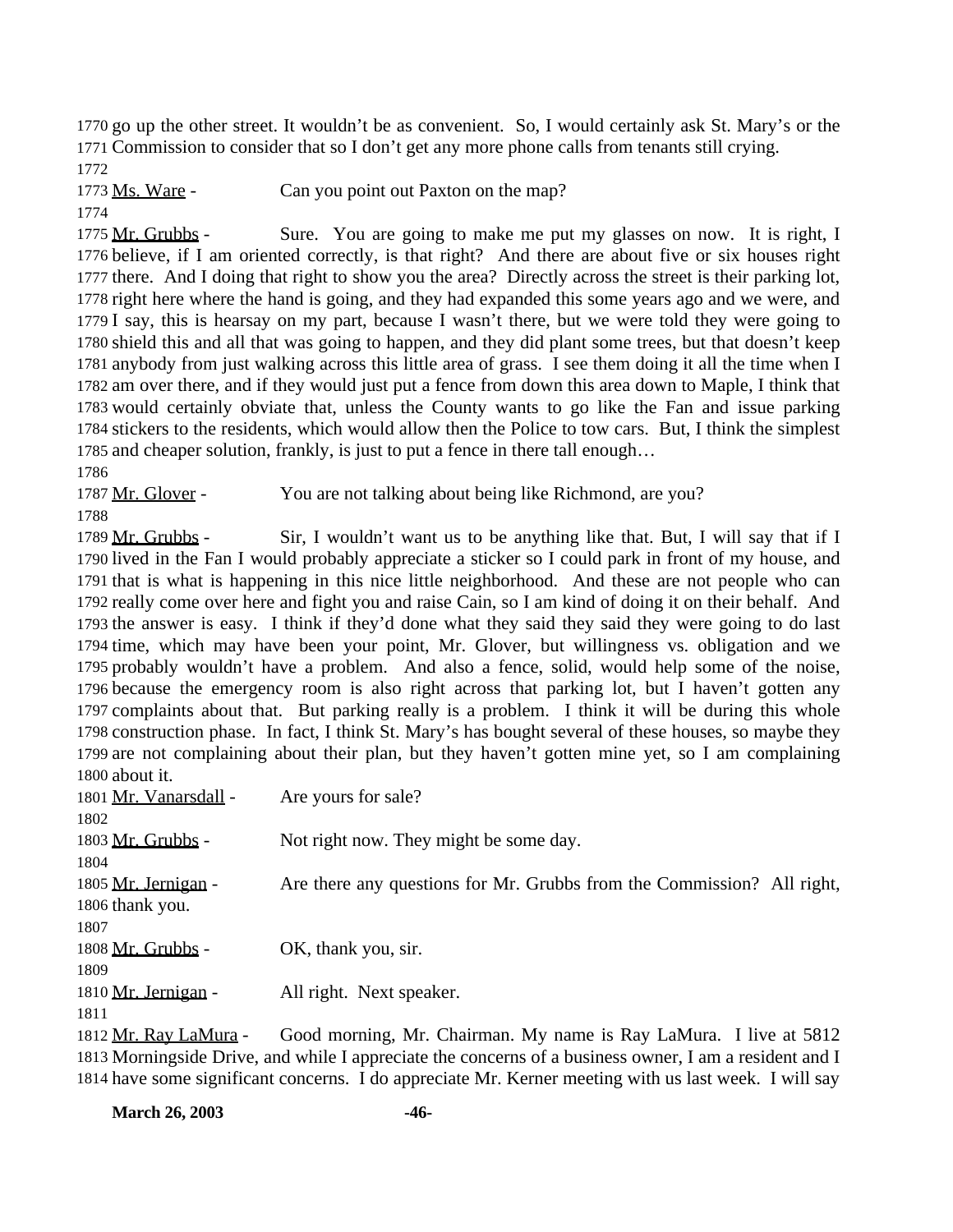it was just last week we received a very few days notice prior to that meeting. In fact, we received as little notice about this meeting. In fact, many of the residents didn't even receive notices of this meeting, which is of great concern as a public body. There were a number of concerns raised at the meeting. We have not had a subsequent meeting of the local neighborhood association nor with Mr. Kerner to hear any of the solutions that may have been addressed relating to traffic flow. There were a number of concerns expressed about the volume of traffic that will be increased. There was also the conversation about future stacking opportunities for this new structure that is currently at four levels. You don't see plans for eight levels. Now, I will submit to you I have the luxury of being able to take my children out to our front yard and watch the sun set in the evening. In the future, at eight levels, that will not exist. I appreciate the concerns and the opportunity to continue a dialogue and we are willing to continue a dialogue, but there are a great number of concerns that I think need to be addressed before this plan goes forward, and I respectfully request that you defer action on this issue until further concerns of the neighborhood have been adequately addressed and brought back before this body, so that you can hear those concerns. And I will be glad to answer any questions you all may have.

 Mr. Silber - Could you tell me your address, please, and the spelling of your last name. Mr. LaMura - Sure. It is 5812 Morningside Drive. Last name is L a M U R A. 1835 Mr. Jernigan - Are there any other questions from Mr. LaMura from the Commission? 

 Mr. Taylor - I might have one, Mr. Chairman, and that is with regard to the statement of their being no meetings, no notice, no dialogue. There has been no discussion at all between the neighbors and St. Mary's to your knowledge?

1841 Mr. LaMura - Last week was the first notice of any meeting.

1843 Mr. Taylor - In terms of requesting a deferment, how much time do you feel would be necessary to have the meetings and have the dialogue that you feel is the…

 Mr. LaMura - Sixty days. We are a neighborhood of citizens who work all over the place. So we have to get folks together, to address concerns and be able to submit them to the hospital for them to address concerns. And if we are able to address concerns, we may be able to move on completely down the road together.

1851 Mr. Glover - If they were willing to do this, if the Commission is, could we do that on a 30-day and make sure that as of today that each of the people that lives along that Morningside are notified, and I agree with you. I got notice that many of those people did not get a notice or were not aware. If we could work it out in a 30-day period, would you be willing to do that, have at least two meetings, one to. I think you all need to determine what it is that you want and what you are expecting, and then I believe also the County has an obligation to say to you that these are things we can make them do. I don't like to use that word, but then I think there are things that they have to volunteer to do, because they do have a zoning classification that allows them to do what they are doing. The point I'd like to make with you is, I know when Mrs. Wade was the

**March 26, 2003 -47-**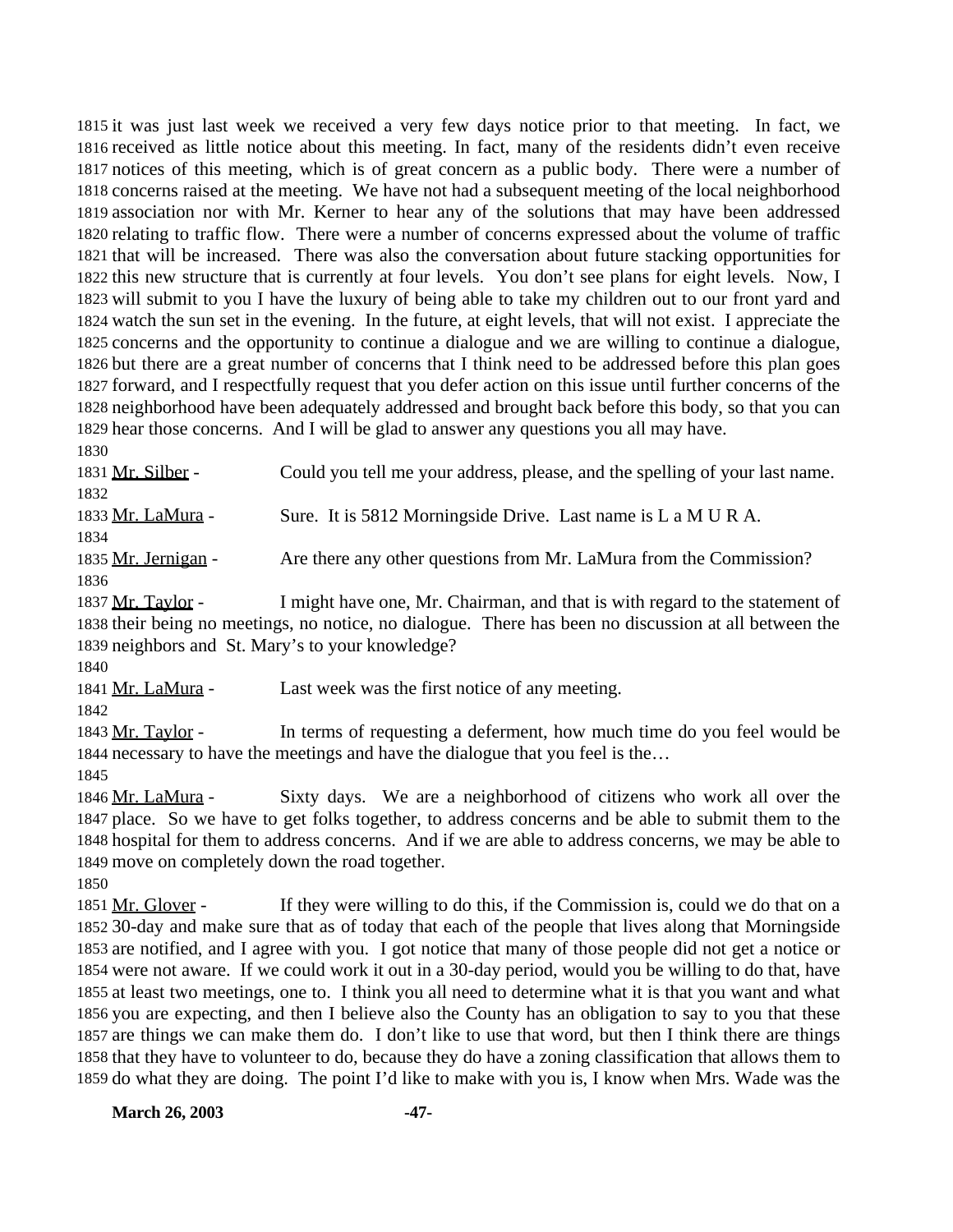Planning Commissioner, she worked very, very hard to be sure that the citizens all through there were happy, as happy as they could be, and if you can do that, and if Mr. Kerner would agree to send out a notice today, I think the way to do that would be to hand carry it to each of the homes in that area, and then, is it Mr. Ryland that is the, who is the President of the Westwood? 

1865 Mr. Grubbs - Off the top of my head, Henry Han.

1867 Mr. Glover - That is right, Henry Han. Is it possible for you all to come together? I think really who we are talking about is the people right there on Morningside more than anything else, aren't we? I am sure there are others, too, but…

1871 Mr. Grubbs - Mr. Glover, I will submit to you that the volume of traffic that would increase to Bremo would effect the entire neighborhood of Westwood. So, if you are willing to give 30 days and that is all you are willing to give, we'll take 30 days.

1875 Mr. Glover - Well, I think, I'd like to give you what you want. But I would also like to give St. Mary's now. If we can't resolve something in 30 days, there is always another time.

1878 Mr. Grubbs - That is fine. We will take 30 days.

Mr. Glover - I think what you need to help me do is pull the people together.

1882 Mr. Grubbs - I will work on that for you.

1884 Mr. Glover - Will you do that? And I am sure they would be willing to meet with you and, in the past they have been more than willing to work with satisfying those things that they can and those things that we can handle.

 Mr. Grubbs - I believe Mr. Kerner's sincerity in showing that the neighborhood's concerns are addressed.

1890 Mr. Jernigan - Thank you, Mr. LaMura. Next speaker. Good morning, sir.

 Mr. Wilson - Good morning. I am David Wilson. My wife and I live on Monument Avenue right at the intersection of where Maple crosses and changes it name to Keystone. I think this development would severely impact the property that we have, primarily from the traffic view. Previously, in meeting with St. Mary's, they have informed us that they are trying to keep the main flow of traffic on Monument, Libbie and Bremo, and with this new proposal, and new construction, traffic is routed to Maple Avenue and Maple Avenue is a very short distance from the access to this hospital parking lot to Monument Avenue. This is directly across from my house. There have already been accidents there from the normal traffic flow, and we are putting a 630-car garage in that area, some of the traffic will go to Bremo, but primarily most of the traffic for the new facility, which offers some diagnostic services, physical therapy and so forth. Many, many people are going to be dropped off and picked up, patients on a daily basis, and I would like to see if this could be addressed as far as routing the traffic to Bremo, which is controlled with stop lights, and is a much wider street presently than what Maple Avenue offers.

**March 26, 2003 -48-**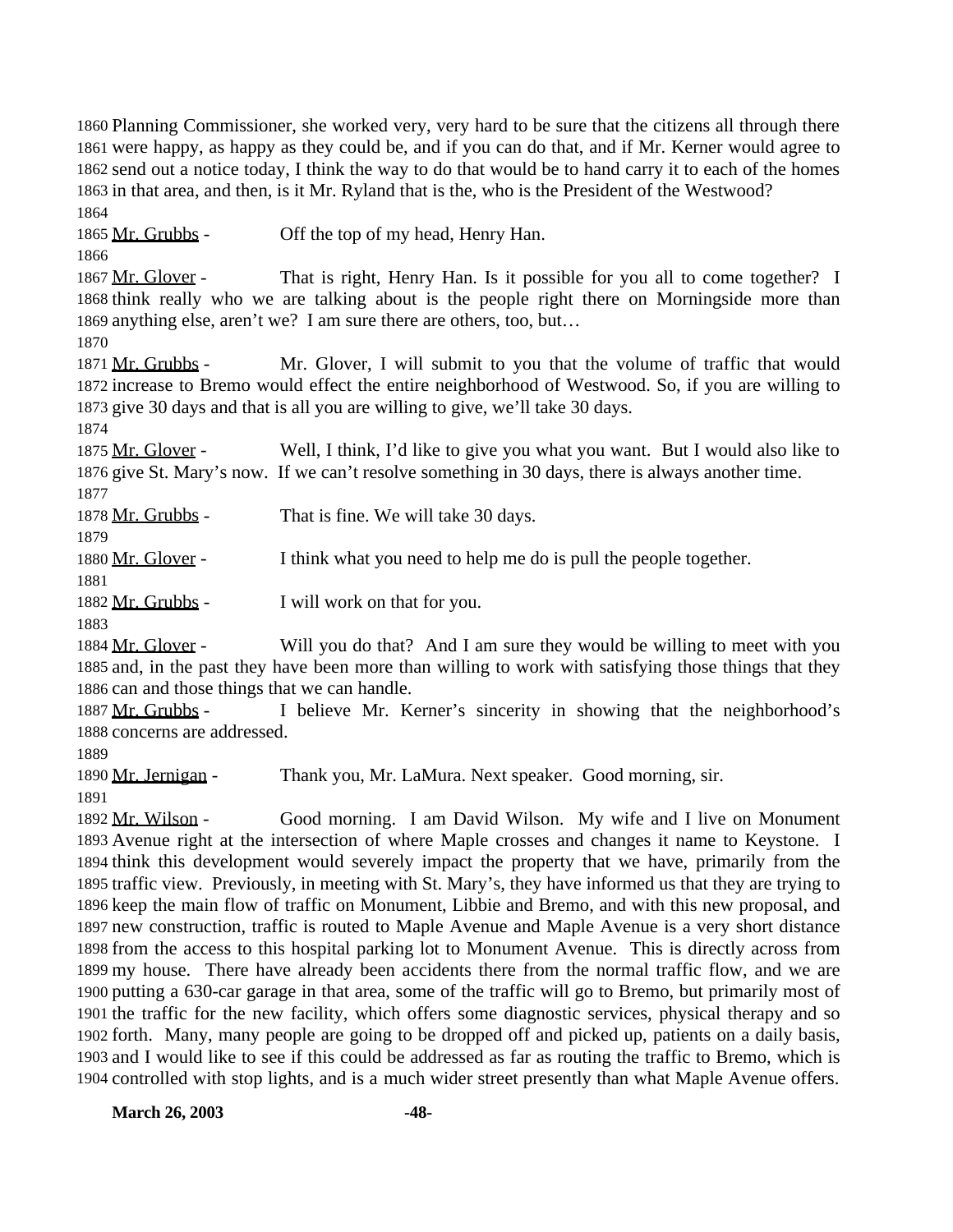In addition to these concerns, I have landscape concerns that were never met that are on the County POD accepted by St. Mary's that have not been followed to provide a visual barrier from my property to the parking lot. Currently, I look straight on into the parking lot with very few landscaping specimens to block that. The plants that are there have not been allowed to grow to a height of 6 feet, as was agreed with the hospital and the County. They are sheared to a much lower height, which prevents them from providing adequate screening. I hope that in the future meeting with the Board (sic) and with the hospital that we can address the landscaping and the lighting on the new facilities, as well as the existing.

1914 Mr. Jernigan - Are there any questions for Mr. Wilson from the Commission? Mr. Vanarsdall - Mr. Wilson, have you ever addressed this with anyone in the County? 

 Mr. Wilson - Yes, sir. Stacey Burcin, when he was a member, and I have a stamped landscaped plan from the County that indicates the position of the new plantings. I think the plantings were made and were not maintained by the hospital. Speaking with Mr. Kerner last week, he indicated that the hospital has a new landscape maintenance company helping them with their grounds maintenance. Mr. Kerner also proposed that any additional landscaping that was done outside of the County or the hospital property, he requested help from the homeowners in watering these plants, and I suggested that possibly this landscape maintenance company could maintain the new plantings and help with improving the neighborhood, rather than put the obligation on the homeowners.

1928 Mr. Jernigan - Any more questions for Mr. Wilson?

1930 Mr. Taylor - Mr. Wilson, at any time has there been any attempts with St. Mary's to get like a noise suppression committee, a neighborhood noise suppression or neighborhood meetings that might address the problems that the neighborhood is having with the hospital?

 Mr. Wilson - Not to my knowledge. I've never been contacted concerning that. I have been in contact with Mr. DeForest. He and I have had opposing ideas on some of the development at the hospital, but other than that, no sir. No contact at all.

1938 Mr. Taylor - Thank you, sir.

Mr. Jernigan - Thank you, Mr. Wilson. Did we have one more speaker?

1942 Mr. Silber - In the spirit of trying to maintain a 10-minute limit, there are two minutes left in opposition time.

 Mr. Fallow - Mr. Richard Fallow, 5804 Morningside Drive. I'd like to go on record as opposing to any further expansion by St. Mary's Hospital.

 Mr. Glover - Mr. Silber, could you and Mr. Fallow, being an attorney, he will understand this. Could you give him the position the County is in and the hospital is in as far as

**March 26, 2003 -49-**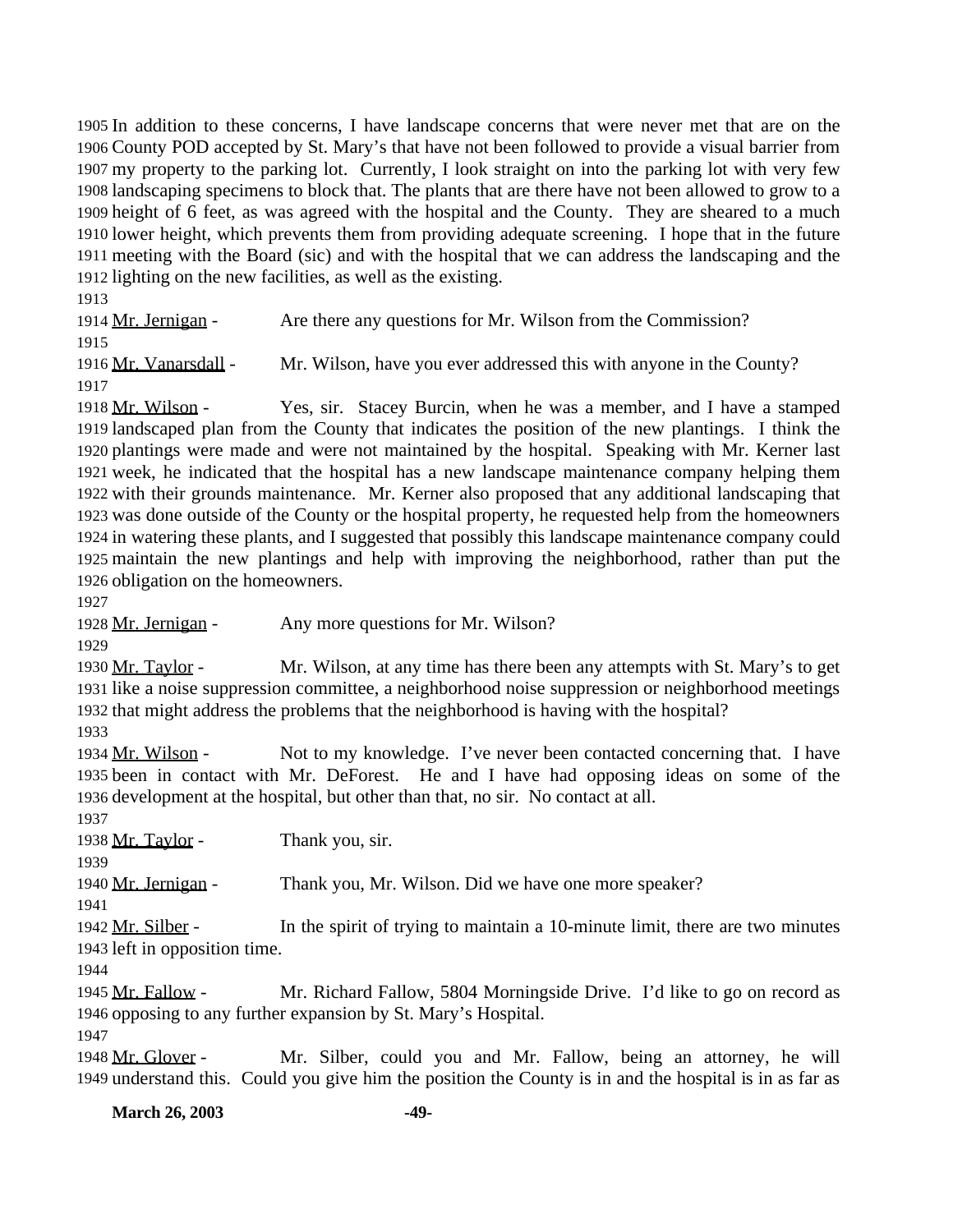the legal ramifications of zoning and property rights, and I know you understand what property rights are, but is there a possibility of outright denying the building here? Could you give a synopsis?

 Mr. Silber - Yes, sir, Mr. Glover. The property, as we mentioned before, is zoned for offices. It already has that current zoning classification or designation. Zoned in that fashion, the responsibility of the property owner to develop the property is one of only preparing plans that the Planning Commission then reviews. The plans have to meet the technical requirements of the Zoning Ordinance and meet all of the other requirements of the County, but from a legal standpoint, the legislative decision was made back in the 1970s and 1980s that this was appropriate for office use and a hospital is permitted in the office zoning classification. So, at this point in time, this body, the Planning Commission, has very little legal authority to deny a plan of development on this property. In fact, it has none if it meets the administerial active requirements.

 Mr. Fallow - Yes, sir. As a citizen, I am opposed to any further expansion by St. Mary's. I have been lied to them on numerous occasions and I don't believe anything they say.

| 1967                                      |                                                                                                      |
|-------------------------------------------|------------------------------------------------------------------------------------------------------|
| 1968 Mr. Silber -                         | You are entitled to that.                                                                            |
| 1969                                      |                                                                                                      |
| 1970 <u>Mr. Fallow</u> -                  | I certainly am. I certainly am.                                                                      |
| 1971                                      |                                                                                                      |
| 1972 Mr. Glover -                         | You understand the terminology of "holding peoples feet to the fire?"                                |
| 1973                                      |                                                                                                      |
| 1974 <u>Mr. Fallow</u> -                  | Yes, sir.                                                                                            |
| 1975 <u>Mr. Glover</u> -                  | I think we are getting ready to do that.                                                             |
| 1976                                      |                                                                                                      |
| 1977 Mr. Fallow -                         | Mr. Glover, you are a champion of our cause and I would like to go on                                |
|                                           | 1978 record as saying that. The only response we've ever gotten from St. Mary's in a positive manner |
| 1979 is when Mr. Glover came to our side. |                                                                                                      |
| 1980                                      |                                                                                                      |
| 1981 <u>Mr. Glover</u> -                  | I appreciate that, but I think it is just getting to the right person, and I                         |
|                                           | 1982 believe we have the right person, and he is more than willing.                                  |
| 1983                                      |                                                                                                      |
| 1984 Mr. Fallow -                         | I certainly hope so, sir.                                                                            |
| 1985                                      |                                                                                                      |
| 1986 <u>Mr. Glover</u> -                  | Thank you.                                                                                           |
| 1987                                      |                                                                                                      |
| 1988 <u>Mr. Jernigan</u> -                | Are there any questions from Mr. Fallow from the Commission? Thank                                   |
| 1989 you, Mr. Fallow.                     |                                                                                                      |
| 1990                                      |                                                                                                      |
|                                           | 1991 Thank you, ladies and gentlemen. Were there any more speakers? OK. I just want to make a        |

 statement, and maybe I will ask Mr. Kerner. Unfortunately, I had to go to, I shouldn't say it that way, St. Mary's is a great hospital, but I had two family members in last year for quite a long time, and I noticed that every time I went up there, there was a parking problem. I mean, you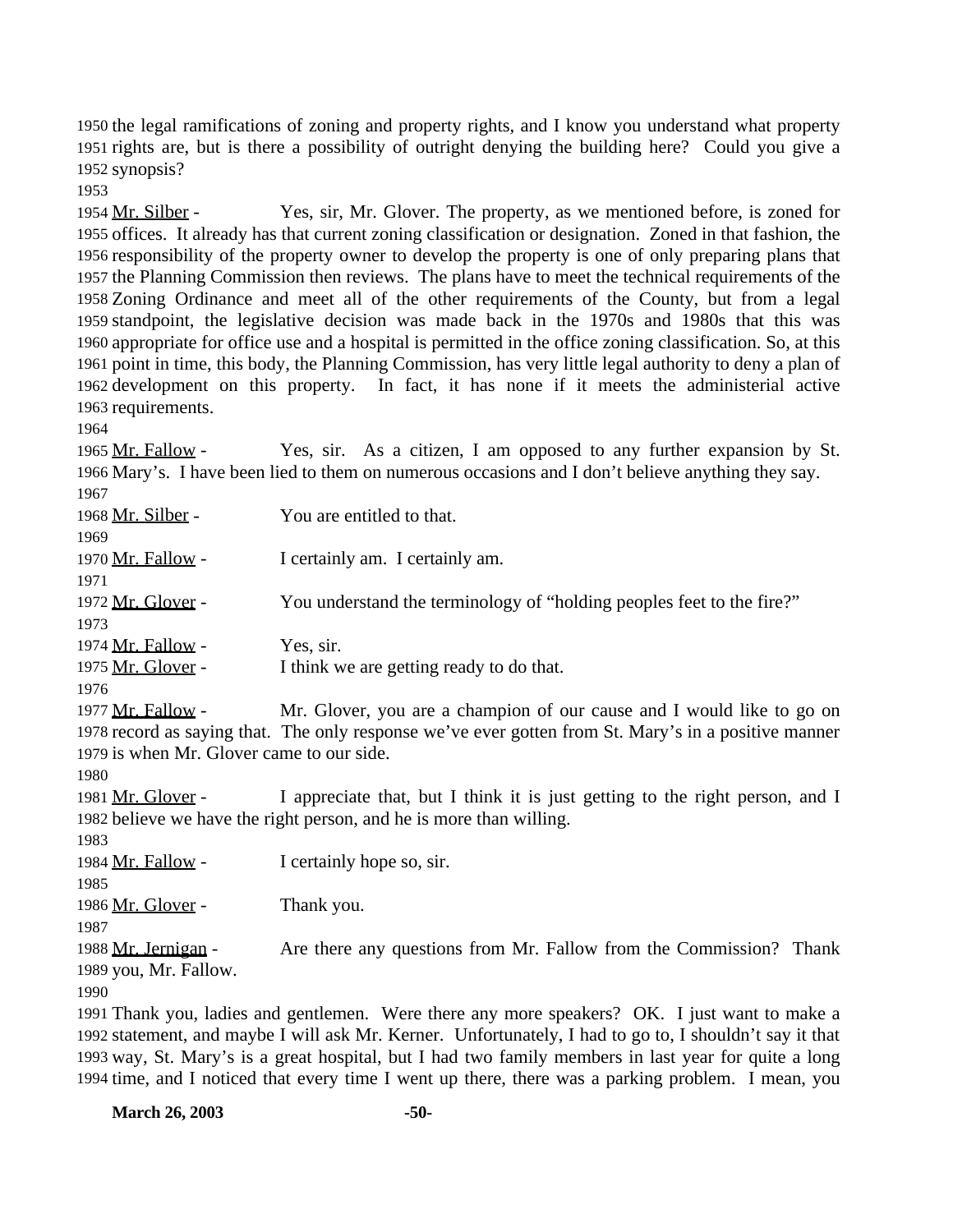know, people not only in the places on the grade parking was completely full, and people parking along side, even in the doctor's lots they were jammed up in there. And the reason I asked Ms. Goggin earlier what is our formula for figuring parking places for hospitals, we may need to adjust that, and going into another county, Hanover, I went to Regional Memorial over there and they have the same problem. That is a brand new hospital, but you can't find a place to park, so I think, Ms. Goggin, that you said the formula is one per four beds.

2002 Mr. Glover - But the beds don't drive, Mr. Jernigan. The people in those beds don't drive.

2005 Mr. Jernigan - I know, but when you have got four people visiting, the formula they are going by, we may need to look at that formula we are using and adjust that some. 

2008 Mr. Vanarsdall - Mr. Chairman, before Mr. Kerner answers that, I will just give you my layman's opinion. The hospitals, if you remember, years ago didn't have many office doctors in them, and this is one of the problems that happens at every hospital. Every time they get a chance, they add an office and they add five more doctors so to speak, and I think you will agree to that Mr. Kerner, that that is one of the problems.

2014 Mr. Kerner - I think that adds to the property usage for sure. There is, I think Christina, Ms. Goggin mentioned that there is a 5 per 1,000 requirement, I believe, for parking in the medical office building space. We know we have a parking issue and we are trying to address it partly with this deck, partly with – we have rented some space and we have been using some space in the church down the street – for parking for our staff. As part of the construction project, we will have to move our staff off site and rent spaces elsewhere to do that. 

2021 Mr. Vanarsdall - Bring it before us. We approve that.

2023 Mr. Kerner - Right. So we are trying to address it. I know longer term it is a key to our success, I guess. We have been victims of our success for being so busy. Hospitals in Richmond have closed. A number of hospitals have closed over the last few years. There has been a lot of consolidation, so each of the hospitals have these types of issues that we are dealing with, both inside the hospital with bed capacity, but also with the property in trying to address the needs of the patients and visitors.

2030 Mr. Jernigan - What I was saying was if the formula was figured as it has been currently, we may be in more trouble right now. We may need to add more places per square foot or per office or whatever that we are doing. I just think the County may need to look at that. That's all I wanted to say. Thank you, sir.

2035 Mr. Taylor - While Mr. Kerner is up there, if I might, Mr. Chairman, I would like to ask a question. After hearing the comments, it is clear that additional dialogue in some depth is needed, and a question of how best to do that is probably through a deferral. I, actually as Planning Commissioner, have the opportunity to defer this at my discretion for 30 days. I can do that.

**March 26, 2003 -51-**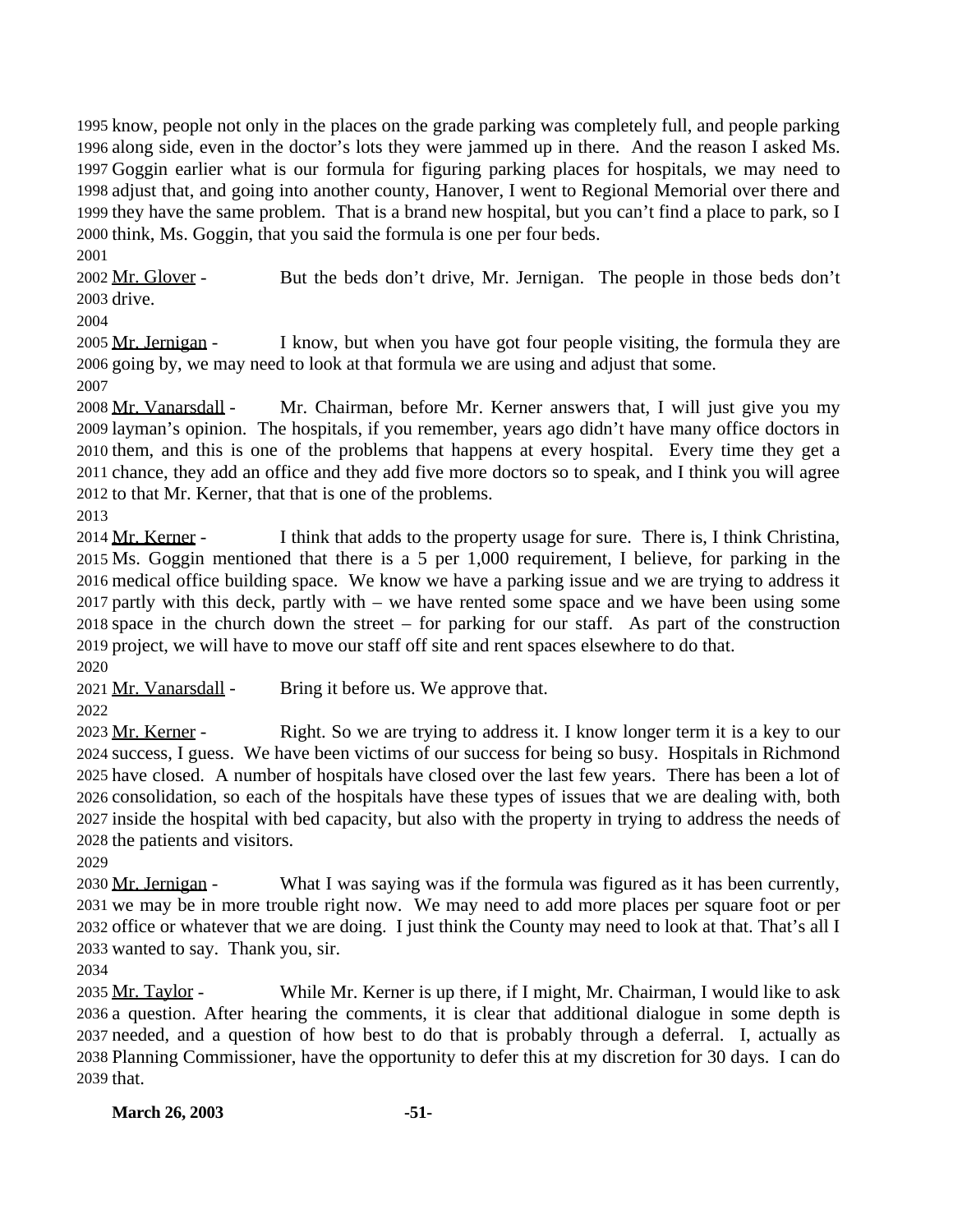2041 Mr. Vanarsdall - He may not be against deferring it, Mr. Taylor. 

2043 Mr. Taylor - I know that, but you also, sir, have the opportunity that you can ask for a deferral of this for whatever period you feel it would take to listen to the neighbors, work with the staff, work with the consultants, see if we can amicably work out solutions to what is not just one or two problems but a myriad of problems, with parking, landscaping, noise, volume of traffic, parking lots and on and on, and it may take actually more than 30 days.

2049 Mr. Kerner - We are committed to work with the County and the neighbors to address the concerns. One concern I have with deferrals over time is that we have a major tenant who has leases elsewhere in the community that they have to notify their landlords, and they need to be in the process to move, and we've got in our lease agreements that have recently been signed, we have typed timeframes on meeting those requirements. We are committed to, whatever we need to do to work with the County and the community. As you have mentioned, the zoning piece here we need to move forward with this project, but we are committed to meet with them. If we can get this 30 days, I know we are on a tight timeframe as it is now, but we are committed to meet with the community. We are committed to meet with the County, as Mr. Glover said. We will take notices around or work through the County to make sure that everybody gets notified of the timeframe for the meetings, and, within reason we will do the things that are necessary that will make the property more attractive to the community

 Mr. Silber - I think Mr. Kerner that Mr. Taylor is saying that it provides the Planning Commission more flexibility if you would ask for the deferral.

 Mr. Kerner - For 30 days? 2067 Mr. Vanarsdall - All right, 30 days. 

 Mr. Taylor - Or if you feel, you could ask for it for 60 days or 45 days, whatever time you feel we need to resolve these issues, and as Mr. Glover said, my predecessor was very active with you in working with you to resolve these issues, and I will be as active in trying to meet with all of the meetings that you have with the neighbors in trying to resolve these issues one by one, but if we go ahead, I don't see any potential of approving this now because there are just too many open issues. And I think it needs at least 30 days and perhaps more.

2076 Mr. Kerner - I think with our timeframe that we would like to request deferral for 30 days and work directly with you all in a quick manner to get these issues resolved.

 2079 Mr. Taylor - And that would reserve that would still reserve my deferral at the end of 30 days if it were needed even if you objected to going on. I realize that there is a penalty. 

2082 Mr. Vanarsdall - If you want to make a motion to the first 30 days, I will support you on it. Mr. Kerner said he would, so… 

**March 26, 2003 -52-**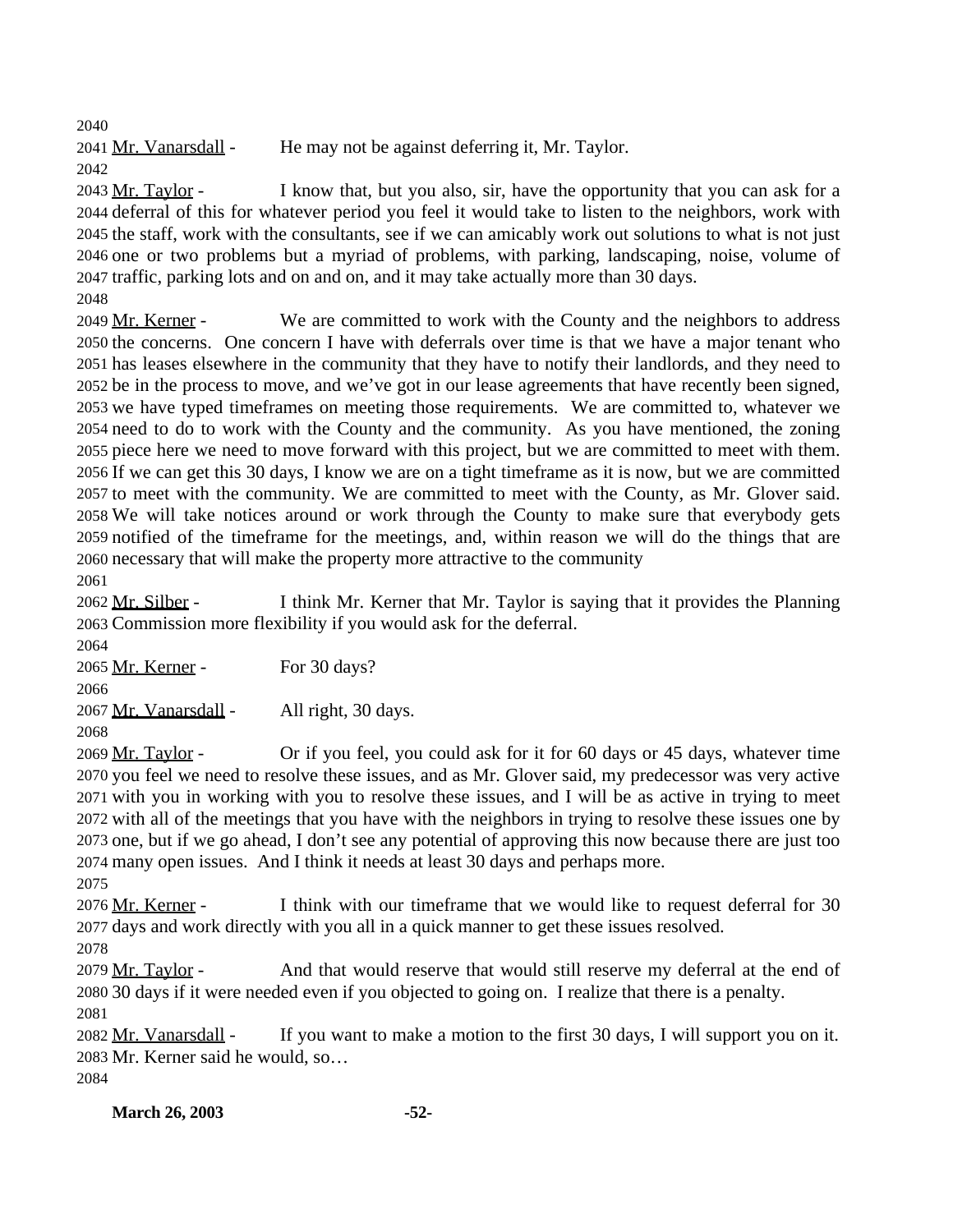2085 Mr. Taylor - Well, if he is going to defer it…is that acceptable to you? All right, good. Then I move the 30-day deferral at the request of the applicant. Mr. Vanarsdall - Second. 2090 Mr. Jernigan - We have a motion by Mr. Taylor and a second by Mr. Vanarsdall to defer POD-05-03 for 30 days. All in favor say aye. All opposed say no. The motion passes. At the request of the applicant, the Planning Commission deferred POD-05-03, St. Mary's MOB West –5601 Bremo Road, to its meeting on April 23, 2003. Mr. Jernigan - Mr. Silber, it's eleven o'clock. Let's take a 10-minute break and the come back and then continue. **AT THIS TIME THE COMMISSON TOOK A 10-MINUTE BREAK** 2100 Mr. Jernigan - It's 11:18 a.m. and we are now back in order. Mr. Silber - I believe we are now on page 25, subdivision Old Courtney Road (January 2003 Plan) **SUBDIVISION (Deferred from the January 22, 2003, Meeting)** Old Courtney Road (January 2003 Plan) **Balzer & Associates, Inc. for Sunbelt Homes:** The 1.81-acre site is located at the intersection of Staples Mill Road (U.S. Route 33) and Old Courtney Road, approximately 700 feet north of Warren Road, on parcel 765-764-4863. The zoning is R-2, One-Family Residence District. County water and sewer. **3 2 Lots (Brookland)** 2108 Mr. Jernigan - Is there any opposition to Old Courtney Road? 2110 Mr. Kirkland - I have a comment to make. 2112 Mr. Jernigan - Okay. Mr. Cooper, you may proceed. Mr. Cooper - Good morning, Mr. Chairman and members of the Commission. This plan, when deferred from the January Planning Commission meeting, raised issues pertaining to setbacks for major roads as identified on the Major Thoroughfare Plan. Specifically, staff was concerned that the additional required setback along Staples Mill Road would not provide a buildable area large enough to accommodate a house that would meet County Code Requirements for a minimum finished floor area for lot two. The applicant has provided staff a floor plan that satisfies the Code requirements and fits within the buildable area for lot two. Therefore staff can recommend approval of this subdivision.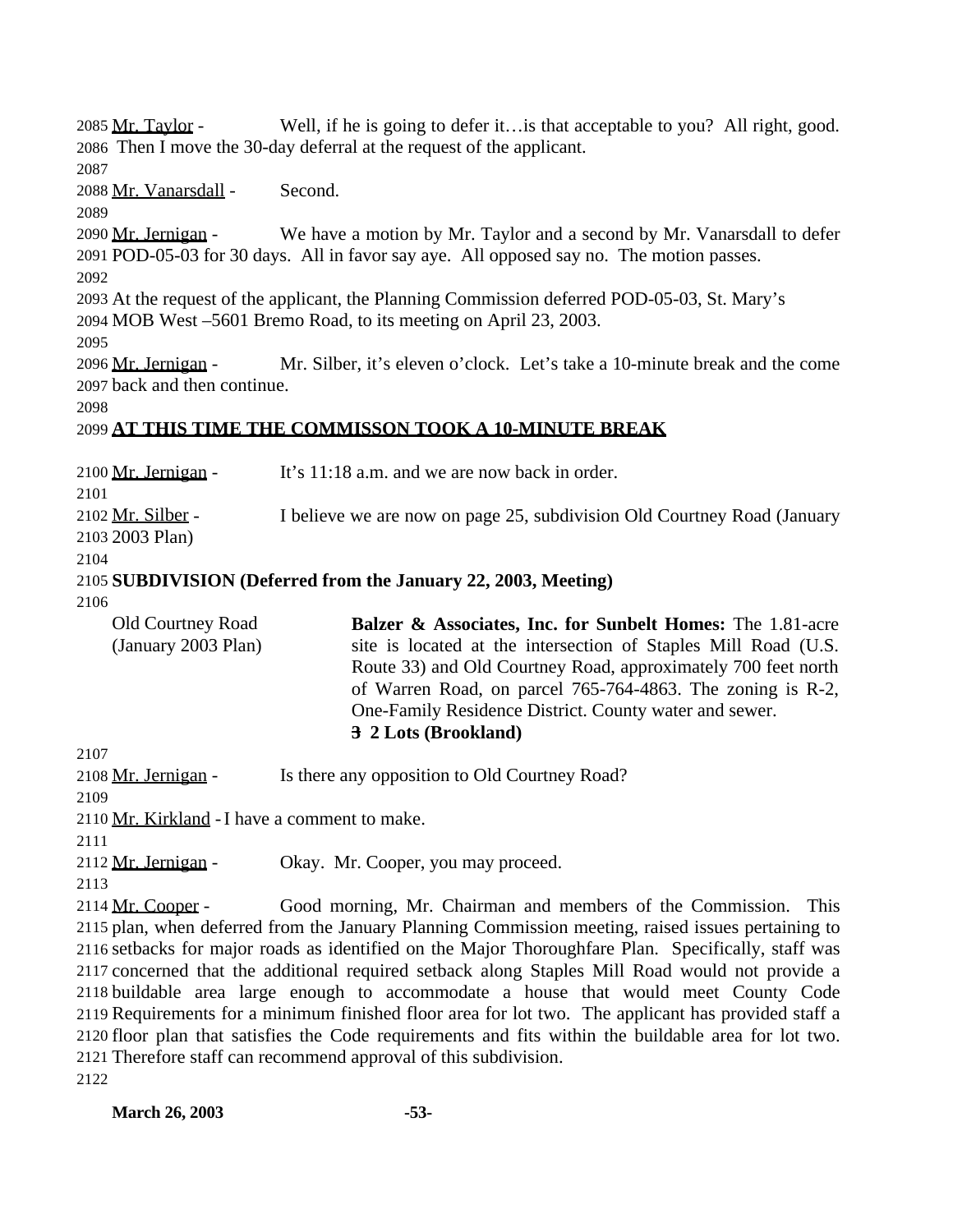2123 Mr. Jernigan - All right are there any questions for Mr. Cooper by the Commission? Mr. Vanarsdall - The only question that I have is, is the applicant here? Okay. You told me this make a total of two houses, two lots. 2128 Mr. Cooper - Yes, sir. One house has actually been... If you look at the map... This site right here has already been cleared and graded. They received their one-time free split, if you will, along this property line (referring to map) here that you see on your screen, which will enable them to construct the house that's already built and then they have already cleared the site for what we are calling Lot 1 on this subdivision plan. 2134 Mr. Vanarsdall - Are you satisfied with the revised plan? 2136 Mr. Cooper - What I received was a floor plan for the typical dwelling to be placed in that lot two, which is where the concern was. As you will see on the plan, the buildable area for it is relatively small. But, what they have shown does fit within the buildable area and according to the architects finished floor calculations it meets the County minimum requirement of 1,500 square feet. 2142 Mr. Vanarsdall - Okay. 2144 Mr. Silber - Mr. Cooper, is this a two lot or three lot subdivision? 2146 Mr. Cooper - I believe it is actually... We are calling it a three-lot subdivision, we are including the lot that was given the first…. 2149 Mr. Jernigan - It has an existing house with two additions. 2151 Mr. Silber - I understand. So, this would... Old Courtney Road subdivision would have lots 1, 2, and 3. Mr. Cooper - Yes. This map I believe is incorrect and doesn't show the third lot. Mr. Jernigan - All right. Are there any more questions for Mr. Cooper? Thank you, Mr. Cooper. 2159 Mr. Vanarsdall - We would like to hear from the applicant since we have some inquiry. 2161 Mr. Jernigan - Will the applicant come forward. 2163 Mr. Green - Mr. Chairman, members of the Commission, my name is Ron Green representing the applicant, and I'll be glad to answer any questions. 2166 Mr. Vanarsdall - Ron, we already have a house there and I understand that when you build this one you don't have but probably an inch to move.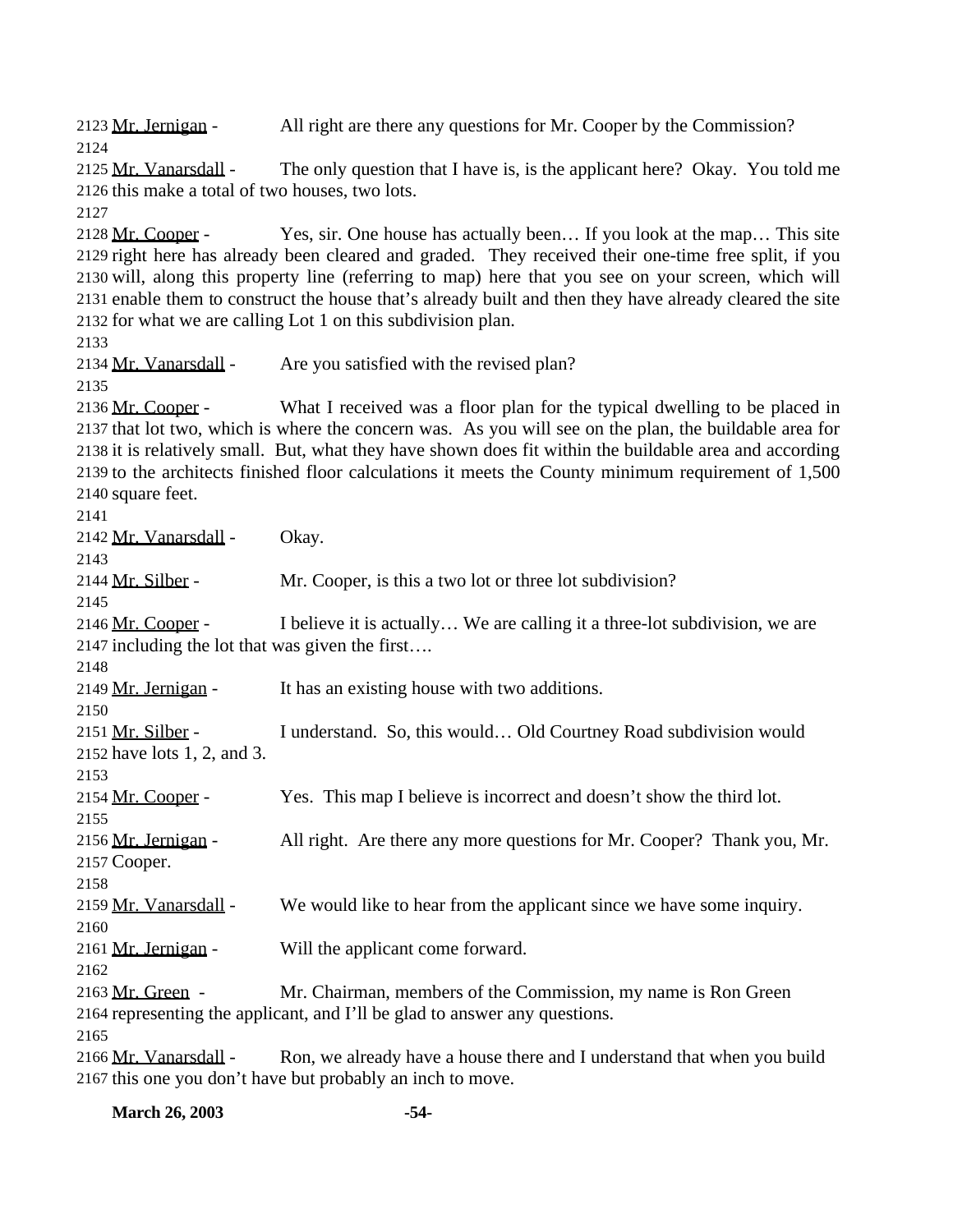| 2168                  |                                                                      |
|-----------------------|----------------------------------------------------------------------|
| 2169 Mr. Green -      | Things are critical.                                                 |
| 2170                  |                                                                      |
| 2171 Mr. Vanarsdall - | So you are going to have to be really careful.                       |
| 2172                  |                                                                      |
| 2173 Mr. Green -      | Yes, sir, we do understand that.                                     |
| 2174                  |                                                                      |
| 2175 Mr. Vanarsdall - | That's all the questions I have.                                     |
| 2176                  |                                                                      |
| 2177 Mr. Jernigan -   | Are there any other questions for Mr. Green by the Commission? Thank |
|                       |                                                                      |

you, sir. We have opposition or a comment.

 Mr. Kirkland - Good morning, Mr. Chairman, members of the Board (sic). My name is Rick Kirkland and I live at 10333 Old Courtney Road. My brother lives next door to me, my mom lives next door to him. We are the three heading east. We know a subdivision can be built. I just have a question on how close it will be supervised because the home that's considered in the second lot or lot 2 on your drawing doesn't have an inch to move. That's how close and critical it is. I know there is another body that they can appeal to if they need a variance but I just find it hard to believe that a person can build a home that critical, in a lot in an envelope that small. The backyard would basically be under the Virginia Power easement. It really would be a tough market to sell. I have one other question and maybe the builder can address this. The first home that was built, which is the little box up there on your drawing… most of the vehicles that constructed it parked all over Old Courtney, as Mr. Glover is aware of, and that Old Courtney is a very small road and we hope in this subdivision part that they can park off the street and they work hours that normal people work, Monday through Friday, not Saturday, Sundays and holidays. I know we can't do anything about that but for respect of the neighbors… I've lived there 53 years. I was one of the first homes on Old Courtney Road. I live in my grandfather's house. And so, other than that, there's not much I can do but I just hope the County can police that second home because I hate to see it miss by an inch.

2198 Mr. Vanarsdall - We'll have our inspectors keep an eye on it.

2200 Mr. Kirkland - Are there any questions? I'll be glad to answer them.

2202 Mr. Jernigan - Are there any questions for Mr. Kirkland from the Commission? Thank you, Mr. Kirkland.

2205 Mr. Kirkland - Thank you for my five minutes on the soap box.

2207 Mr. Vanarsdall - Mr. Green, can you come back up? Can we put a condition on here for the hours of construction? I know the man is probably building it in his spare time but he still has neighbors across the street.

2211 Mr. Green - I understand and I don't know that that's going to be a problem but since the builder is not here I will take the liberty….

**March 26, 2003 -55-**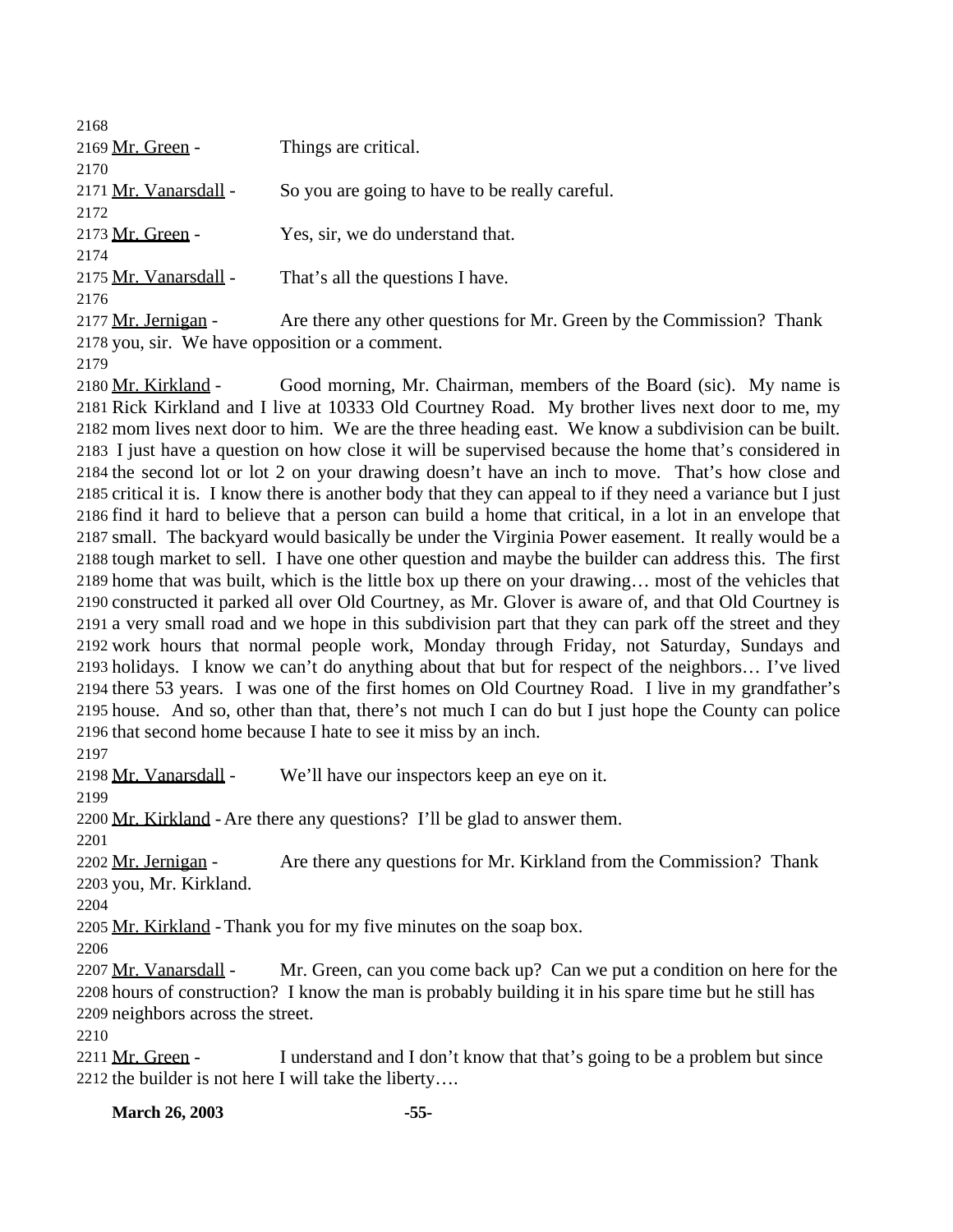| 2213                                             |                                                                                                       |
|--------------------------------------------------|-------------------------------------------------------------------------------------------------------|
| 2214 Mr. Vanarsdall -                            | He did it on the first house.                                                                         |
| 2215                                             |                                                                                                       |
| 2216 Mr. Green -                                 | Then we can do that this time.                                                                        |
| 2217                                             |                                                                                                       |
| 2218 Mr. Vanarsdall -                            | He worked on Sundays and holidays, nights, midnight.                                                  |
| 2219                                             |                                                                                                       |
| 2220 Mr. Green -                                 | We can put a condition that he work during normal business hours.                                     |
| 2221                                             |                                                                                                       |
| 2222 Mr. Vanarsdall -                            | And what would that be?                                                                               |
| 2223                                             |                                                                                                       |
| 2224 Mr. Glover -                                | What hours do you work?                                                                               |
| 2225                                             |                                                                                                       |
| 2226 Mr. Green -                                 | You want those hours. Seven to five.                                                                  |
| 2227                                             |                                                                                                       |
| 2228 Mr. Glover -                                | Those are normal business hours aren't they?                                                          |
| 2229                                             |                                                                                                       |
| 2230 Mr. Vanarsdall -                            | Mr. Cooper, would you help me with this condition? We don't want any                                  |
|                                                  | 2231 Sunday hours and we would like it no earlier than seven o'clock in the morning and no later than |
|                                                  | 2232 six at night. Randy, do you have any suggestions on that?                                        |
| 2233 Mr. Silber -                                | Mr. Vanarsdall, personally I think, in respect to the neighbors, I think we                           |
|                                                  | 2234 need to have this tight as possible but we don't want to have this to be a recurring problem. I  |
|                                                  | 2235 would suggest seven to seven something like that and no construction on Sunday.                  |
| 2236                                             |                                                                                                       |
| 2237 Mrs. Ware -                                 | And nine to five on Saturday.                                                                         |
| 2238                                             |                                                                                                       |
| 2239 Mr. Silber -                                | That seems reasonable. Mr. Vanarsdall, does this apply to this entire                                 |
|                                                  | 2240 subdivision or just the construction of this one home as it takes place?                         |
| 2241                                             |                                                                                                       |
| 2242 Mr. Vanarsdall -                            | Why wouldn't it apply to the whole subdivision?                                                       |
| 2243                                             |                                                                                                       |
| 2244 Mr. Silber -                                | I think it would.                                                                                     |
| 2245                                             |                                                                                                       |
| 2246 Mr. Vanarsdall -                            | I think it should apply to the whole subdivision.                                                     |
| 2247                                             |                                                                                                       |
| 2248 Mr. Green -                                 | I suspect they will be built at the same time.                                                        |
| 2249                                             |                                                                                                       |
| 2250 Mr. Jernigan -                              | What I would say is "new construction" because somebody may have to                                   |
|                                                  | 2251 make a repair at night. Isn't there one house already constructed?                               |
| 2252                                             |                                                                                                       |
| 2253 Mr. Vanarsdall -                            | There are no more in the subdivision except the two.                                                  |
| 2254                                             |                                                                                                       |
| 2255 Mr. Jernigan -                              | No, there are three. There's one that's finished plus the two new ones. I                             |
| 2256 would make that for the "new construction." |                                                                                                       |
| 2257                                             |                                                                                                       |
|                                                  |                                                                                                       |

**March 26, 2003 -56-**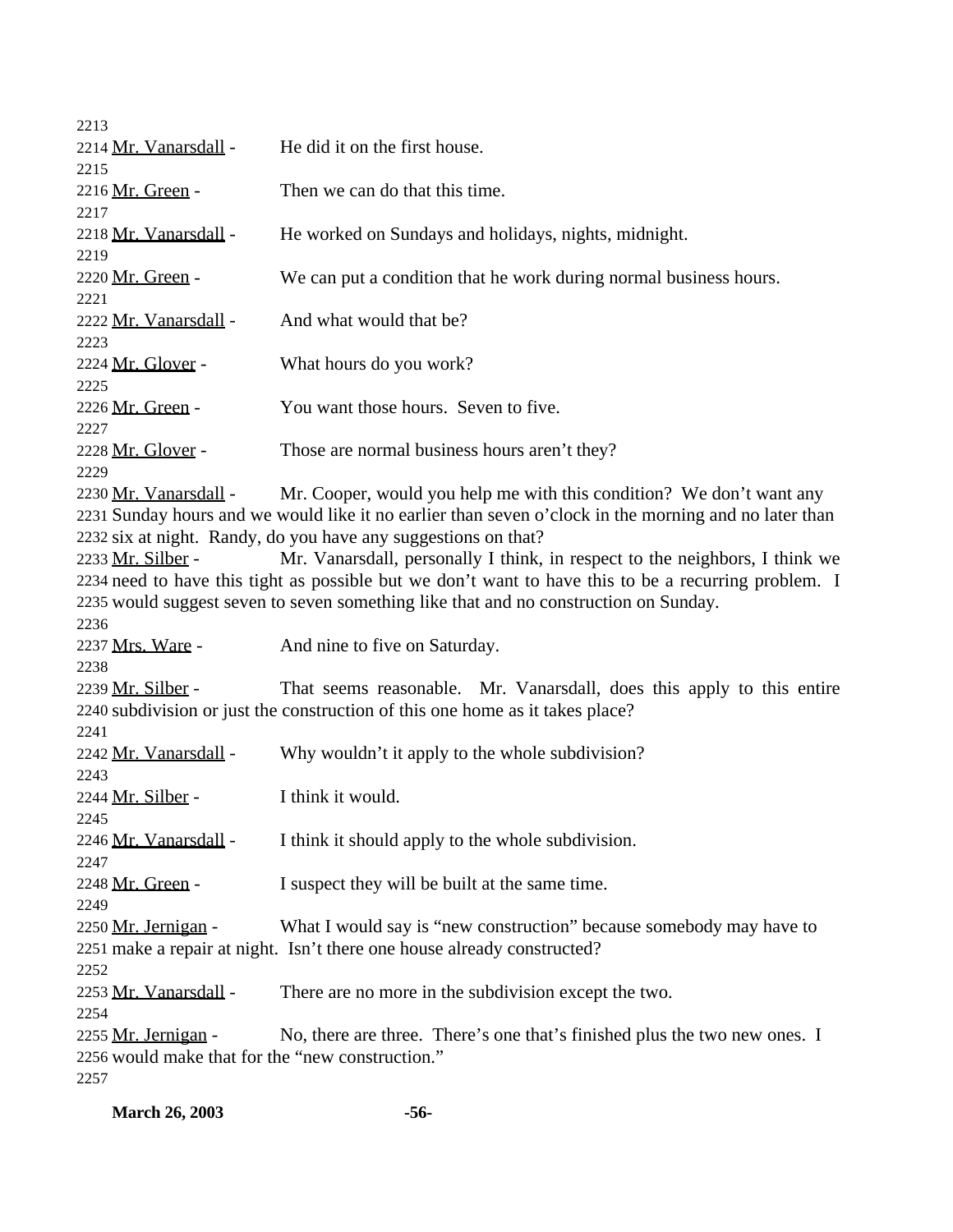2258 Mrs. Ware - "Hours of site development activity." 2260 Mr. Vanarsdall - All right, what kind of a condition do we have? Do you want to read it back to me, Mr. Secretary? Mr. Silber - Yes, sir. The condition would read: The hours of new construction on the subdivision would be limited to 7:00 a.m. to 7:00 p.m. Monday thru Friday, 9:00 a.m. to 5:00 p.m. on Saturday and no construction to occur on Sunday. 2267 Mr. Vanarsdall - I think it's another word "construction" and.... Mrs. Ware - "Site development activity." 2271 Mr. Vanarsdall - And "development activity." 2273 Mr. Silber - That's a good point. 2275 Mr. Vanarsdall - All right. Thank you. I'm ready for a motion. 2277 Mr. Jernigan - Okay, sir. 2279 Mr. Vanarsdall - I move Old Courtney Road be approved with the annotations on the plan, the standard conditions for subdivisions served by public utilities and additional conditions Nos. 12, 13, 14 and the condition just read by the Secretary on the hours of construction development which would be condition No. 15. Mr. Taylor - Second. 2286 Mr. Jernigan - We have a motion by Mr. Vanarsdall and seconded by Mr. Taylor. All in favor say aye…all opposed say nay. The ayes have it the motion is passed. The Planning Commission granted conditional approval to Old Courtney Road (January 2003 Plan) subject to the standard conditions attached to these minutes for subdivisions served by public utilities, the annotations on the plan and the following additional conditions: 12. Prior to requesting final approval, the engineer shall furnish the Planning Staff a plan

 showing a dwelling situated on Lot 2 to determine if the lot design is adequate to meet the requirements of Chapter 24, of the Henrico County Code.

 13. Any necessary offsite drainage easements must be obtained prior to approval of the construction plan by the Department of Public Works.

 14. The detailed plant list and specifications for the landscaping to be provided within the 10- foot-wide planting strip easement along Staples Mill Road shall be submitted to the Planning Office for review and approval prior to recordation of the plat.

 15. New construction and development activity shall be limited to the hours between 7:00 a.m. to 7:00 p.m., Monday through Friday, and 9:00 a.m. to 5:00 p.m. on Saturday, with no

**March 26, 2003 -57-**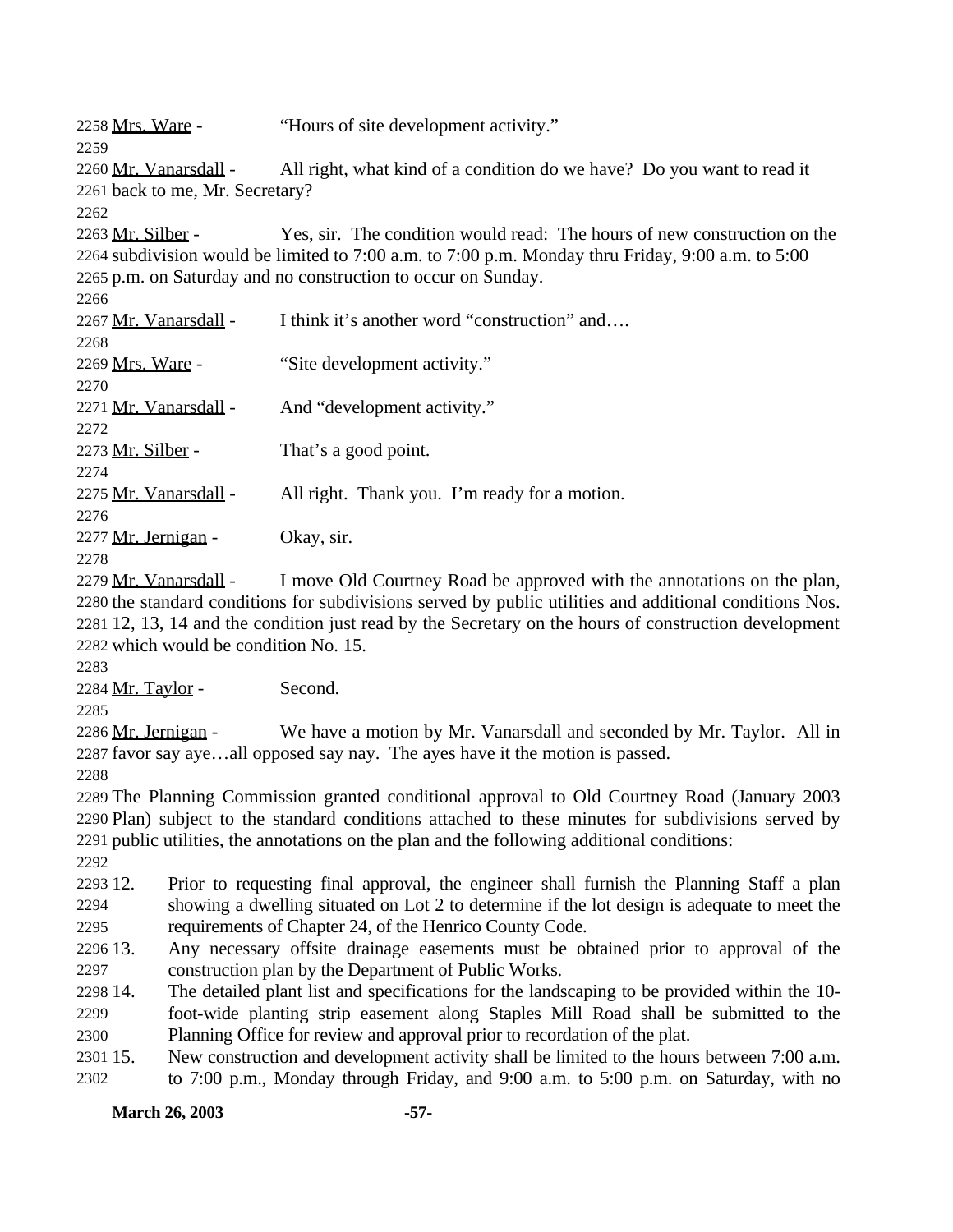construction or development activity on Sunday.

## **PLAN OF DEVELOPMENT**

| POD-20-03                | Balzer & Associates, Inc. for Dr. William Jiranek: Request      |
|--------------------------|-----------------------------------------------------------------|
| Jiranek Medical Office – | for approval of a plan of development, as required by Chapter   |
| 1007 Peachtree Boulevard | 24, Section 24-106 of the Henrico County Code, to construct a   |
|                          | two-story, 2,324 square foot addition to an existing two-story, |
|                          | 2,240 square foot dwelling. The dwelling will be converted to a |
|                          | medical office. The 0.46-acre site is located at 1007 Peachtree |
|                          | Boulevard, approximately 150 feet north of Monument Avenue      |
|                          | on parcel 770-737-8513. The zoning is 0-1, Office District.     |
|                          | Private water and sewer. (Brookland)                            |

2308 Mr. Silber - There is an addendum item on this case as well.

2310 Mr. Jernigan - Is there anyone in the audience in opposition to POD-20-03, Jiranek Medical Office? No opposition.

2313 Mr. Vanarsdall - Mr. Chairman, we don't have any opposition but we do have Mr. and Mrs. James here who live the closest to this and we have been working with Mrs. James on this the best we could. We didn't have any problems except the dumpster. That may not come as a surprise to you. We very often have dumpster problems.

Mr. Jernigan - All right, Mr. Cooper, you may proceed.

2320 Mr. Cooper - This plan of development is for the construction of a two-story, 2,324 square foot addition to an existing two-story, 2,240 square foot house. This house will be converted and used as a medical office. The medical office will share an entrance and parking with the adjacent medical building. The applicant has worked with staff to maintain the residential character of the existing house and to insure that the addition resembles the exterior of the existing house. I'll show you that now. Staff is satisfied with the architectural style as proposed by the applicant. There was concern from the adjacent neighborhood pertaining to the location and the screening of the dumpster. While the dumpster is located on the Grace Street side of the property, the dumpster will be screened with a brick wall on three sides at a minimum of eight feet in height and an opaque metal access gate on the fourth side. The enclosure will match the color of the house. Additionally, the applicant has agreed to provide substantial landscaping along Grace Street to further buffer the adjacent neighborhood from the subject property. The landscape plan would come before the Planning Commission at a later date for approval. Staff has encouraged the applicant to meet with the neighborhood again prior to this time to discuss the proposed landscape plan. Furthermore, a condition has been added to restrict trash removal and parking lot cleanup to the hours between 7:00 a.m. and 9:00 p.m., Monday through Saturday with no trash removal or cleanup on Sunday. Staff is pleased with these measures. In general, the applicant and his engineer have worked diligently to address the concerns of the staff and has met with the neighborhood to address their concerns as well,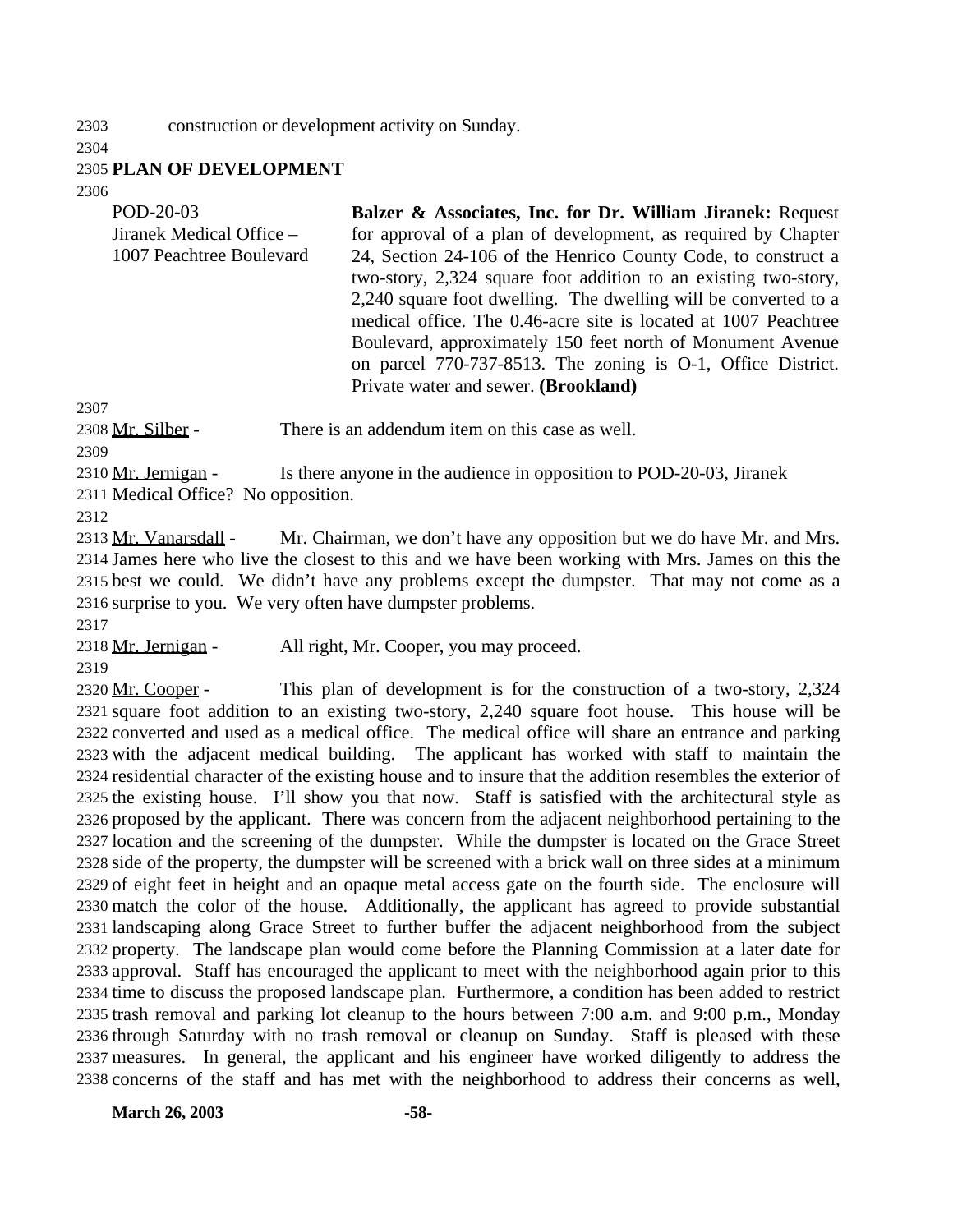therefore staff can recommend approval.

2341 Mr. Jernigan - Are there any questions for Mr. Cooper from the Commission? Thank you, Mr. Cooper. Mr. Vanarsdall, does that cure the dumpster problem with the screening on three sides?

2345 Mr. Vanarsdall - I was just thinking... Mr. Cooper, we talked about no egress/ingress on Grace Street. Did you annotate that? I notice you didn't make that a condition.

2348 Mr. Cooper - Yes, sir. I annotated the staff plan which will be marked as approved by the Planning Commission to address that. Yes, sir. It reads: No ingress/egress along Grace Street.

2352 Mr. Vanarsdall - Well, the plan do not show for it now and there is no plans for the present owner. I want to make sure that the next owner doesn't.

2355 Mr. Glover - Why don't you make that a condition instead of an annotation?

2357 Mr. Vanarsdall - That's what I am going to do right now. I would like to add this and make this condition No. 34. There shall be no ingress/egress on Grace Street. And you covered the dumpster enclosure and Mr. Cooper was able to get a metal door on this, and opaque, and the metal door is so that they can't beat the door up, beat it to death and then set it inside of the dumpster. Like it's been done so many times before. Let's see. That's it. Oh, and you mentioned the brick opaque at eight feet in height?

2364 Mr. Cooper - Yes, sir. It will be a minimum of eight feet. If we sight inspect the dumpster enclosure and it's not tall enough we can add to it.

2367 Mr. Vanarsdall - Now I want to give you a little history before I make my motion. This is an old house on Peachtree Boulevard, right next to Monument Avenue. It was rezoned with no conditions years before conditions on it to O-1. A lady lived there and then she went to a nursing home and she has since died. So, Dr. Jiarnek who is over at the Tuckahoe Orthopedic Center, and he is going to keep his office there also, and he's going to make this his office. Dr. Jiranek has been very cooperative with Mike on everything he has asked him to do. And Mr. and Mrs. James who live right across the street have look…. There's another building next to it and they are going to share parking with this house and this building. And for years and years this building next to it has been nothing but, well there's no way to put it but unsightly, ugly. There has been no landscaping. The dumpster has set out there with no enclosure. We have had complaints on it and I've asked our inspector to go over and he said he couldn't do anything accept he would go over as a courtesy call and he did and they were going to do everything. The last time I was over there, there was trash beside it and Mike Cooper and Leslie News and I went over one day and looked at it. So, the Doctor has agreed to put landscaping from his building all the way to the corner of Treboy and Grace Street and cover the back of the old ugly building and going to move the dumpster inside and it's going to be heavily landscaped. So, we worked that out and, Mike, I want to congratulate you, I mean compliment you on the hard work you did on

**March 26, 2003 -59-**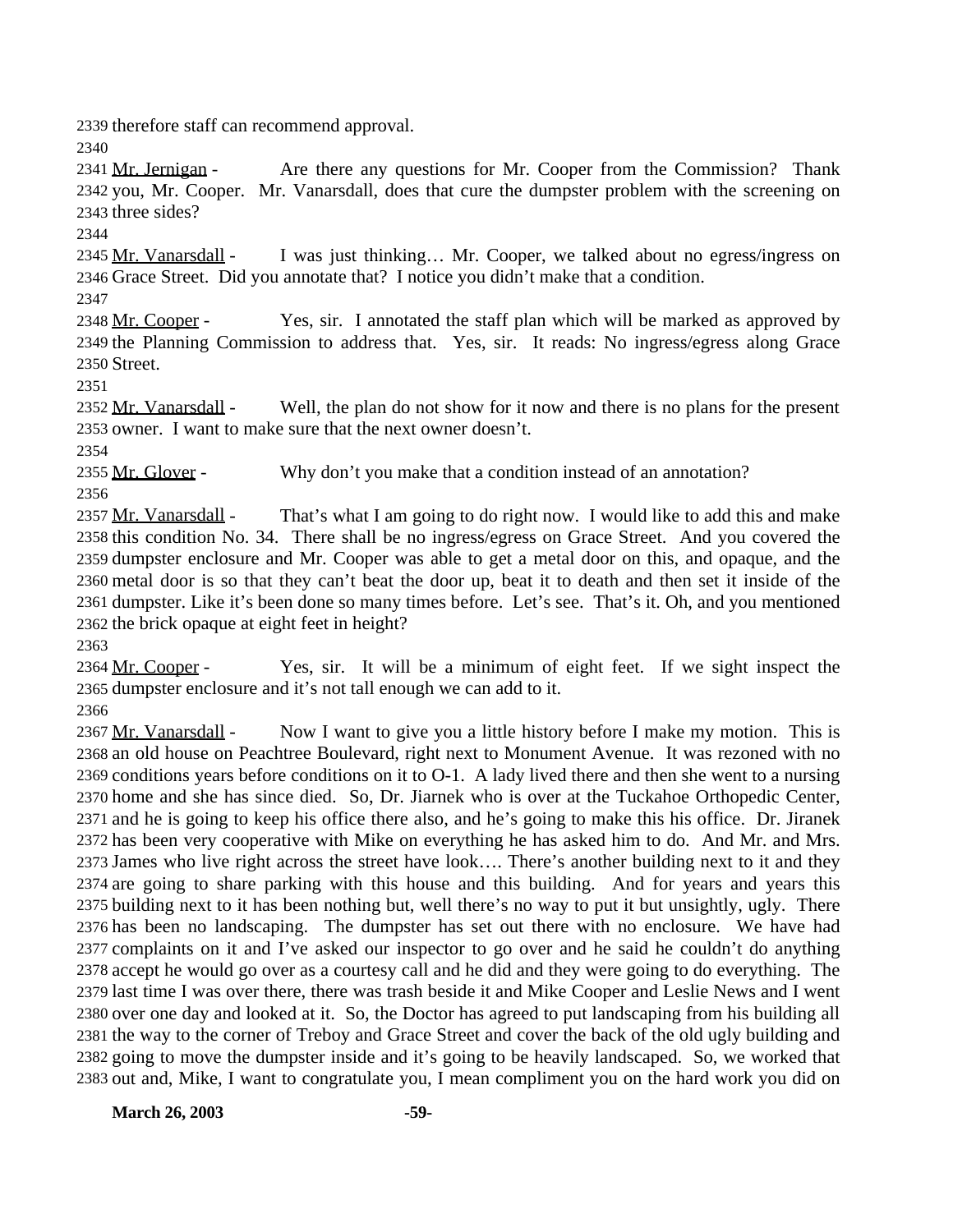this and the way you contacted him. The first thing he told me… I talked to the doctor and I talked to the man that owns the other building and the first thing the doctor said was how good you had been to deal with and so forth. So, with that said I'll make a motion to approve POD- 20-03, Jiranek Medical Office, with annotations on the plan, the standard conditions for developments of this type and additional conditions Nos. 23 through 34 and No. 34 pertaining to the ingress/egress.

Mr. Taylor - Second.

Mr. Jernigan - And on the addendum Nos. 9 and 11 amended.

2395 Mr. Vanarsdall - Right. And on the addendum Nos. 9 and 11 amended. And for the benefit of the James, this means that it will come back to this body for landscaping and lighting. So, I want you to please let me know if all this I've said today and Mr. Cooper has worked on, please let me know if it doesn't come back. And you know you have a new supervisor, Mr. Glover sitting down there on the end. If I can't get it done, he can.

2401 Mr. Glover - Boy, that's putting the pressure on.

2403 Mr. Vanarsdall - Feel free to call on him if you can't find me.

2404 Mr. Jernigan - All right. We have a motion by Mr. Vanarsdall and a second by Mr. Taylor. All in favor say aye…all opposed say nay. The ayes have it the motion is passed. 

 The Planning Commission approved POD-20-03, Jiranek Medical Office – 1007 Peachtree Boulevard, subject to the standard conditions attached to these minutes for developments of this type, the annotations on the plan and the following additional conditions:

 9. **AMENDED** - A detailed landscaping plan shall be submitted to the Planning Office for review and Planning Commission approval prior to the issuance of any occupancy permits.

 11. **AMENDED** - Prior to the approval of an electrical permit application and installation of the site lighting equipment, a plan including depictions of light spread and intensity diagrams, and fixture specifications and mounting height details shall be submitted for Planning Office review and Planning Commission approval.

 23. The developer shall provide fire hydrants as required by the Department of Public Utilities and Division of Fire.

 24. Any necessary off-site drainage and/or water and sewer easements must be obtained in a form acceptable to the County Attorney prior to final approval of the construction plans.

 25. Deviations from County standards for pavement, curb or curb and gutter design shall be approved by the County Engineer prior to final approval of the construction plans by the

Department of Public Works.

 26. Storm water retention, based on the 50-10 concept, shall be incorporated into the drainage plans.

 27. Insurance Services Office (ISO) calculations must be included with the plans and contracts and must be approved by the Department of Public Utilities prior to the issuance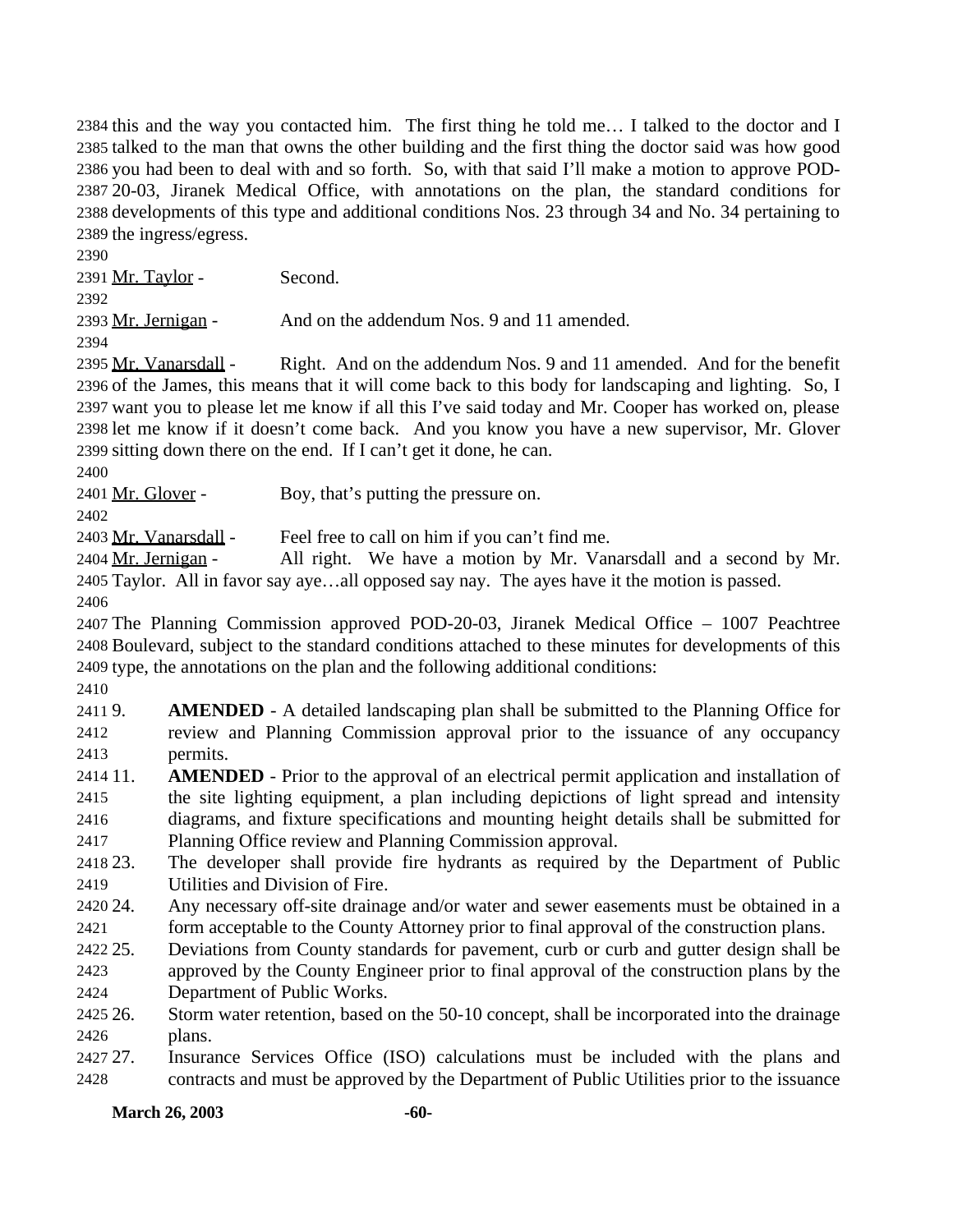of a building permit.

 28. Approval of the construction plans by the Department of Public Works does not establish the curb and gutter elevations along the Henrico County maintained right-of-way. The elevations will be set by Henrico County.

 29. Evidence of a joint ingress/egress and maintenance agreement must be submitted to the Planning Office and approved prior to issuance of a certificate of occupancy for this development.

 30. The location of all existing and proposed utility and mechanical equipment (including HVAC units, electric meters, junction and accessory boxes, transformers, and generators) shall be identified on the landscape plans. All equipment shall be screened by such measures as determined appropriate by the Director of Planning or the Planning Commission at the time of plan approval**.**

 31. The easements for drainage and utilities as shown on approved plans shall be granted to the County in a form acceptable to the County Attorney prior to any occupancy permits being issued. The easement plats and any other required information shall be submitted to the County Real Property Agent at least sixty (60) days prior to requesting occupancy permits.

 32. All exterior lighting fixtures shall be designed and arranged so the source of light is not visible from the roadways or adjacent residential properties. The lighting shall be low intensity, residential in character, and the height or standards shall not exceed 15 feet.

33. Trash pick up and parking lot cleaning shall be limited to the hours between 7:00 a.m.

and 9:00 p.m. Monday through Saturday with no pick up or cleaning on Sunday.

34. No ingress or egress access will be permitted along Grace Street.

2453 Mr. Jernigan - For the record, Mr. Silber has left and Mr. David O'Kelly is now sitting in as our Secretary. Mr. O'Kelly.

 Mr. O'Kelly - Thank you, Mr. Chairman. Good morning members of the Commission. The next case is on page 30 of the agenda.

## **SUBDIVISION**

Highland Springs, Section 18 (March 2003 Plan) **Engineering Design Associates for G&G Limited:** The 14.83-acre site is located at the intersection of Oakley's Lane and Holly Avenue, adjacent to Southern Railway, on parcels 818-721-5210, 6640 and 8400. The zoning is R-3, One-Family Residence District. County water and sewer. **(Varina) 34 31 Lots**

 Mr. Jernigan - Is there anyone in the audience in opposition to Highland Springs, Section 18? No opposition. Mr. Cooper, you may proceed.

2465 Mr. Cooper - There is an addendum. They have submitted a revised plan and the revised plan now calls for 31 lots instead of 34. You should have recently received this revised layout and the latest plan proposes the 31 lots. Initially, staff had concerns for providing access

**March 26, 2003 -61-**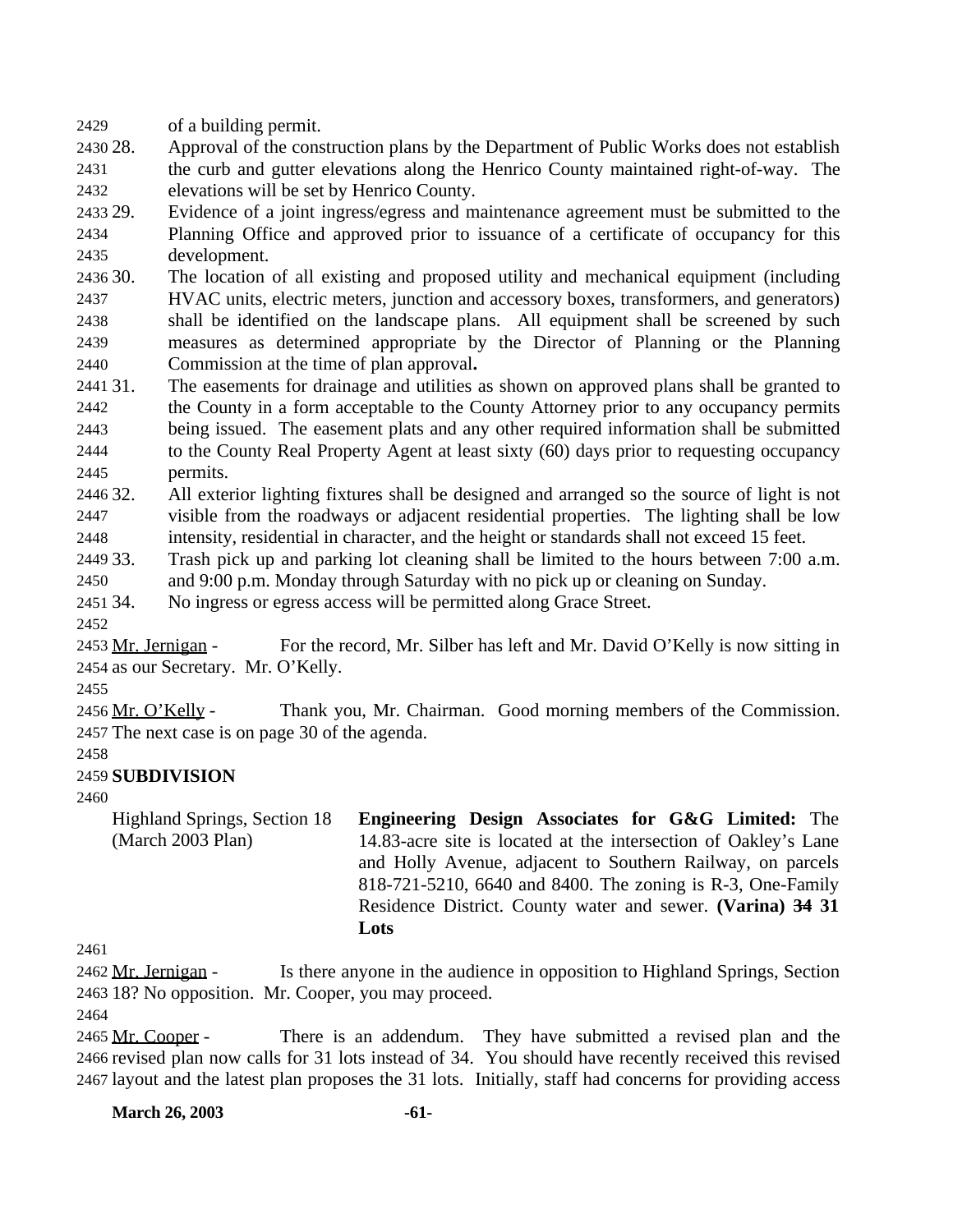to the parcel east of this proposed subdivision. If you look at your screen it is this parcel here (referring to screen). The revised plan before you addresses that concern by constructing South Street to the parcel property line and providing temporary turnaround easements at the end of South Street and Green Street. This will allow for South Street to be extended eastward in the future, which will allow for the development of the adjacent parcel. The revised plan satisfies staff's concern and therefore staff can recommend approval of this subdivision.

2475 Mr. Jernigan - Now, that's not the plan that we just received. I'm looking at the screen. What you just gave us here is current. This is different than what's on the screen. (Mike approach the podium to review Mr. Jernigan's map)

2479 Mrs. Ware - This is what he was talking about, right (referring to map)? This just shows it going all the way through pass that empty space. This one you can't see the line as it goes across.

2483 Mr. Jernigan - What I was talking about, this is two different layouts, see there (referring to map). The front page is different. Do you see what we have up there now?

 2486 Mr. Cooper - And that matches this. Mrs. Ware - No, it doesn't. Mr. Jernigan - See, you are showing two cul-de-sacs in here, which that doesn't. Mr. Cooper - Yes, sir. This is Kalmia Place, that's not in the subdivision. You will see it's not in the orange it's to the right. Mrs. Ware - Where is Holly? 2497 Mr. Jernigan - Holly comes down to Oakley Lanes and runs down to the railroad track. 2499 Mr. Vanarsdall - Do you know what you are approving? Well, I don't mean it that way but….

2502 Mr. Jernigan - Okay. I'm straight now. My apology. All right. Are there any questions for Mr. Cooper from the Commission? Thank you, Mr. Cooper. Ms. Isaac, I know that you don't need to say anything and probably don't want to say anything. This is a piece of R-3 zoning that was done years ago and it is unconditional. At this time I have not been able to get in contact with the developer as to the quality of what's going in here but I've expressed to Ms. Isaac who also has not been able to get in touch with him, that we do want quality. But by the way the law is I'm going to ask for approval on this and I will talk with the developer myself to make sure that we get quality. I know that this area is not going to have high-price homes in it but we want to make sure what is done is nice.

2512 Mr. Taylor - Mr. Chairman, before you make your motion and in furtherance of that

**March 26, 2003 -62-**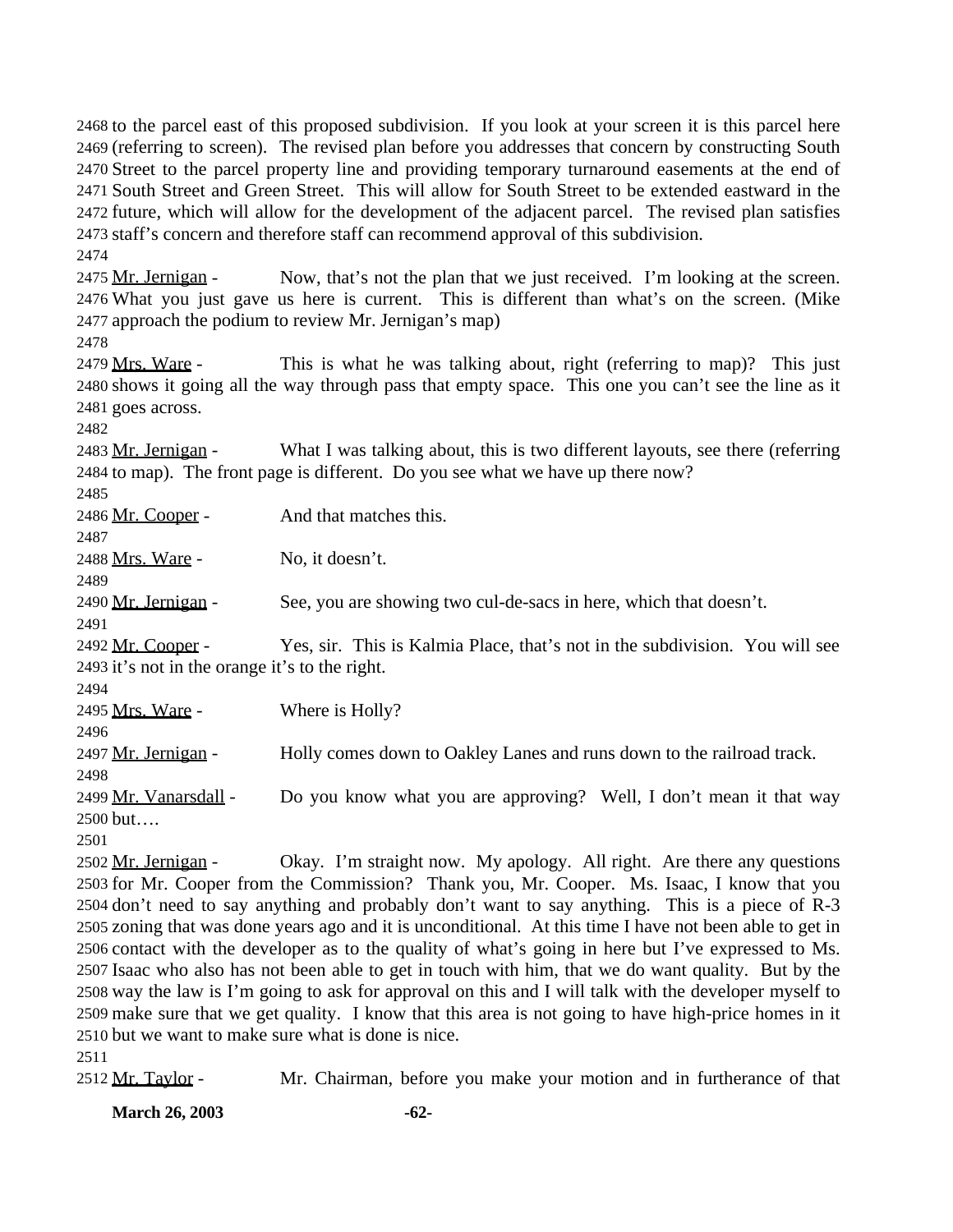thought, there are six lots that abut directly to CSX Railroad and I think that, not knowing the nature of those houses, one of the physical considerations is to make sure that either there is a fence to absorb sound or some kind of sound absorption on the back wall of that.

2517 Mr. Jernigan - I believe right now they have a 25-foot buffer to go in there. Mike, am I right?

2520 Mr. Cooper - Yes, sir, that's correct. The intention at this point is to leave it in a natural state. As existing, it is a wooded site. And obviously if need should show that that would need to be changed, I'm sure we can address it at that time.

2524 Mr. Taylor - And, Mike, where we put buildings like, residential, well residential buildings adjacent to I-295, we have upped the sound absorption capability by adding additional insulation or additional construction methods. It can be done and I would suggest in this particular one that the contractor really use those areas.

2529 Mr. Cooper - Sure, I will pass that along to the applicant.

 Mr. Jernigan - All right, with that I will move for approval of Highland Spring subdivision subject to the standard conditions for subdivisions served by public utilities and additional conditions Nos. 12, 13, and 14.

Mrs. Ware - Second.

 Mr. Jernigan - We have a motion by Mr. Jernigan and a second by Mrs. Ware. All in favor say aye… all opposed say nay. The ayes have it and the motion is passed. Sorry, for such a long day Laraine.

 The Planning Commission granted conditional approval to subdivision Highland Springs, Section 18 (March 2003 Plan) subject to the standard conditions attached to these minutes for subdivisions served by public utilities, the annotations on the plan and the following additional conditions:

12. Each lot shall contain at least 11,000 square feet, exclusive of the flood plain areas.

 13. The limits and elevation of the 100 year frequency flood shall be conspicuously noted on the plat and construction plans and labeled "Limits of 100 year floodplain." Dedicate floodplain as a "Variable Width Drainage & Utilities Easement."

 14. The detailed plant list and specifications for the landscaping to be provided within the 25- foot-wide no ingress/egress planting strip easement along Holly Avenue shall be submitted to the Planning Office for review and approval prior to the recordation of the plat.

2555 Mr. O'Kelly - The next item is a discussion item listed on page 33 of your agenda.

**DISCUSSION ITEM: POD-64-02, Wawa – 5221 Brook Road – Brook Road and Wilmer**

**March 26, 2003 -63-**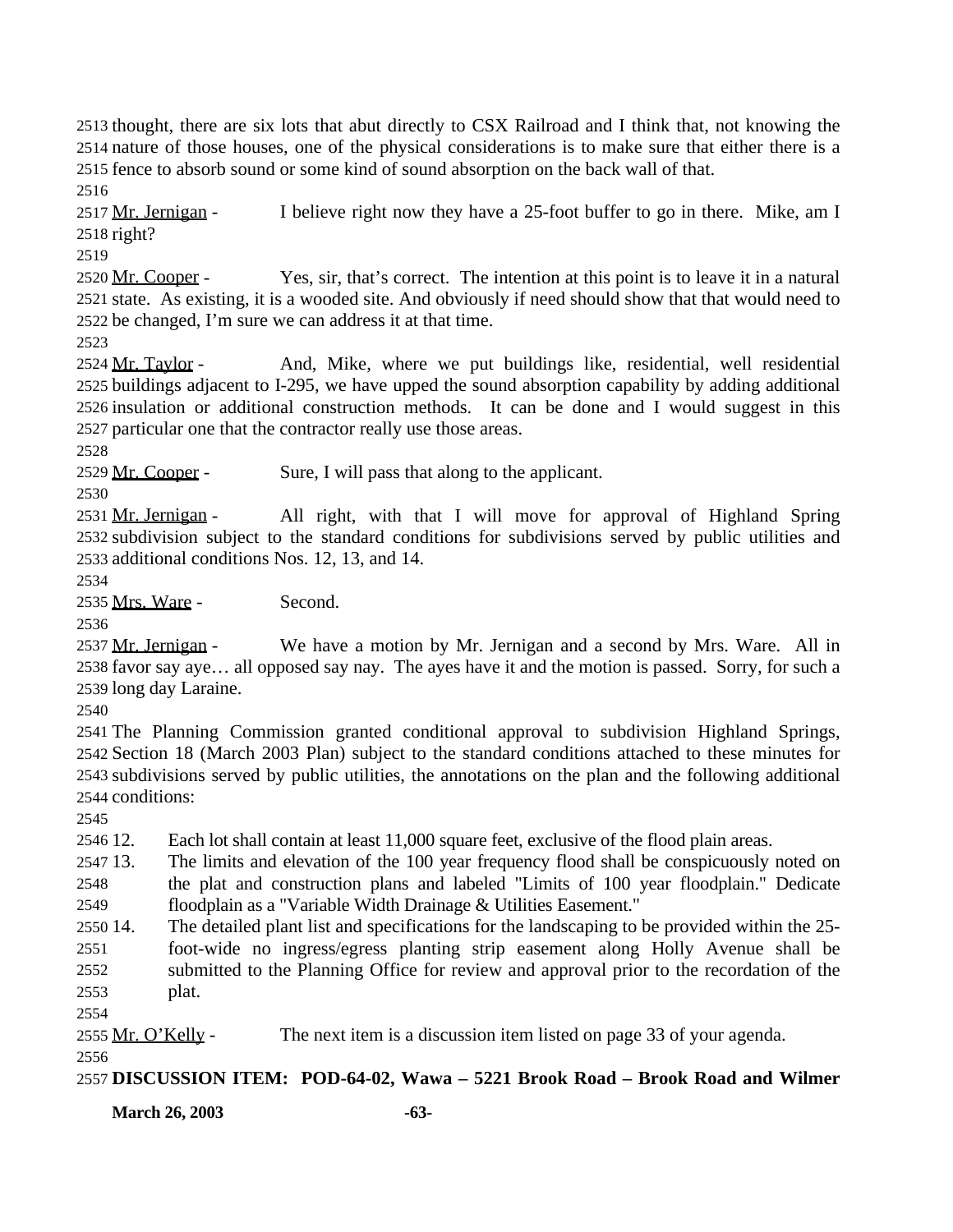**Avenue. Reconsideration of the Planning Commission's October 23, 2002, approval of the plan of development POD-64-02 which contained an annotation requiring provision of a four-foot sidewalk and a 10-foot landscape area exclusive of a side walk abutting Brook Road.**

2563 Mr. O'Kelly - This is a reconsideration of POD-64-02, Wawa, proposed on Brook Road. And this is at the current location of the Brookside Restaurant. Reconsideration of the Planning Commission's October 23, 2002, approval of a plan of development which contained an annotation and I think it was actually in Mr. Archer's motion to approve this case. The requirement for a four-foot sidewalk in a 10-foot landscape area exclusive of a sidewalk abutting Brook Road. We need to reconsider that. It is my understanding that the engineer for the project has determined that they cannot provide both a four-foot sidewalk and a 10-foot landscape area outside of a four-foot sidewalk. So what we will end up with is a sidewalk within the 10-foot landscape area and an easement will be provided for the maintenance of that sidewalk. Staff has no objection to that as an alternative. Mr. McGarry, do you have anything to add to that?

Mr. McGarry -You covered it completely.

Mr. Glover - Who will maintain it?

2577 Mr. O'Kelly - It will be maintained by VDOT (Virginia Department of Transportation) Mr. Glover. VDOT has agreed to the easement is my understanding. Gloria Freye is here to represent the applicant.

2581 Mr. Glover - All right, I was just wondering who it was.

2583 Mr. Taylor - In the 10-foot landscape area, will that be planted with some kind of trees to buffer or will it just be grass?

2586 Mr. McGarry - It will have landscaping.

2588 Mr. Vanarsdall - Mr. Secretary, it is my understanding that the sidewalk wouldn't be built because one of the sidewalks goes nowhere. It's a sidewalk that goes nowhere, right? 

 Mr. McGarry -There's a gap between this property and the existing sidewalk down farther towards Arby's.

2594 Mr. Vanarsdall - I thought we were going to approve it with, or consider it with, being built when the time came.

2597 Mr. O'Kelly - Mr. Vanarsdall, if I could, the recommendation for a sidewalk grows out of the current work that's being done on the "Brook Road Study." That is something…sidewalks as development occurs or redevelopment occurs in the Brook Road corridor something that the citizens of that area has asked the County to specifically try to require. And in this case, Wawa is in agreement with the sidewalk. I think there was just a question as to where it could be located.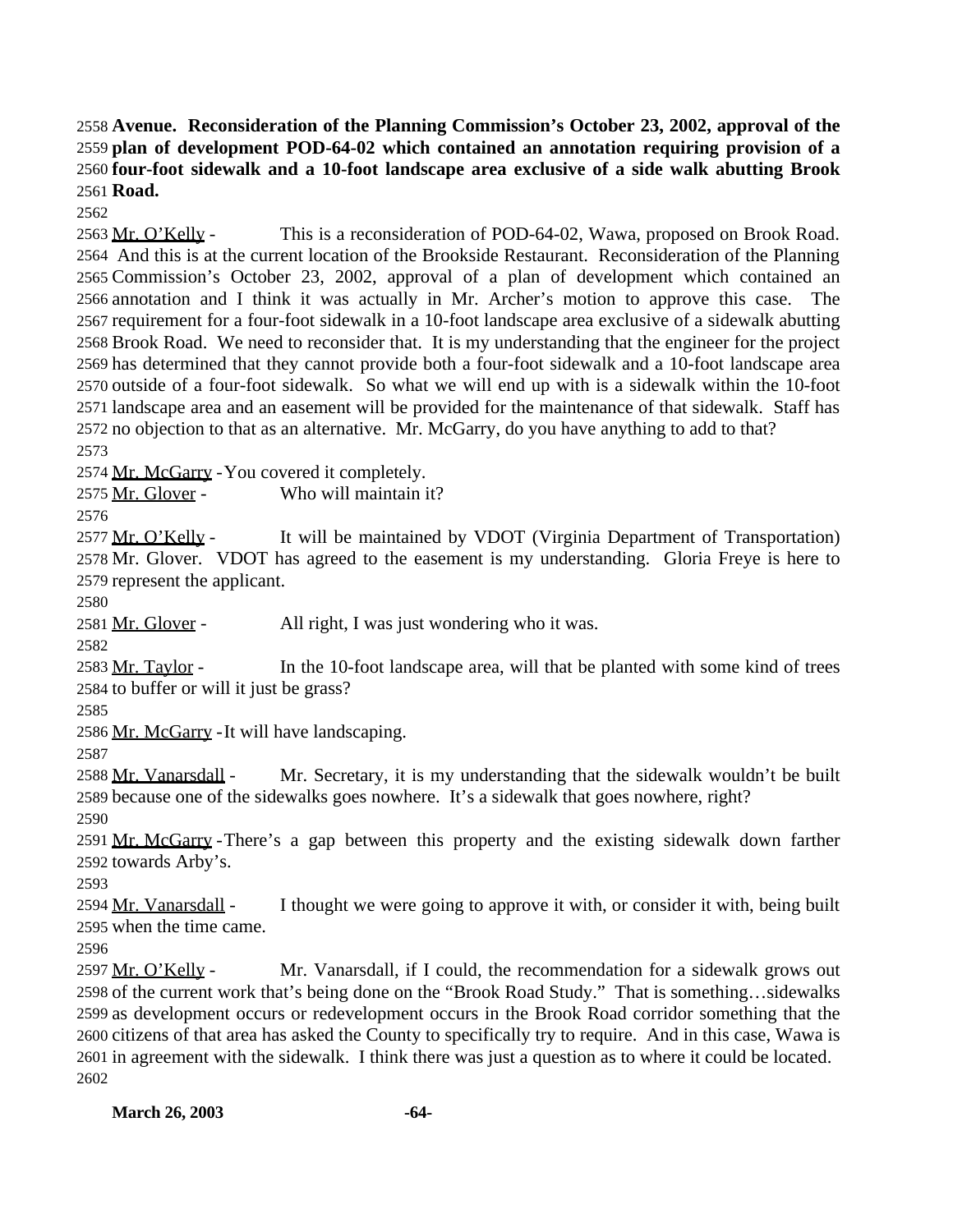Mr. Vanarsdall - Okay. I see the applicant shaking their head up and down. Sorry about that.

 Mr. Jernigan - Are there any questions for Mr. McGarry by the Commission? Okay, thank you, Mr. McGarry.

2609 Mr. Glover - Why wouldn't Wawa if he takes care of his concrete driveway, why wouldn't he take care of the concrete sidewalk? Is it on his property?

2612 Mr. McGarry - The sidewalk will actually be built part in the right-of-way and part on the property.

2615 Mr. Glover - Let me ask you a question. Is the sidewalk on his property or on the right-of-way?

 Mr. McGarry -It's split, half and half. Essentially it's being set up so that… VDOT normally wants a sidewalk that they are going to be responsible for all on their right-of-way. In this case, they have agreed to take an easement for a portion of the sidewalk. Ms. Frye could probably add more to it.

Mr. Glover - I haven't heard of this before.

Mr. Jernigan - Ms. Freye, would you come down please?

2627 Mr. Glover - Twenty years and I haven't heard of it, half and half. It sounds like something you would get in the dairy case.

 Ms. Freye - Good morning my name is Gloria Freye and I am an attorney here on behalf of Wawa. And, yes, sir, it is an unusual situation and because of the development having to be moved forward it did put the sidewalk into that 10-foot landscape area and we had hope to have them separate but in working with VDOT we did get a letter from them that they are willing to take a three and a half foot easement so that they can accept the sidewalk into their system and maintain it as they normally do.

2637 Mr. Glover - Would Wawa accept...they were going to maintain that sidewalk originally, weren't they? They were going to maintain that sidewalk originally when they were building it on their property.

 2641 Ms. Freye - No, sir. 2643 Mr. Glover - They weren't?

2645 Ms. Freve - No, sir, it was going to be fully in the right-of-way. It's just that there wasn't sufficient right-of-way with the landscape area beside it to accommodate it. I think the letter from VDOT is in the file recognizing that they would accept that 3 ½ foot easement and

**March 26, 2003 -65-**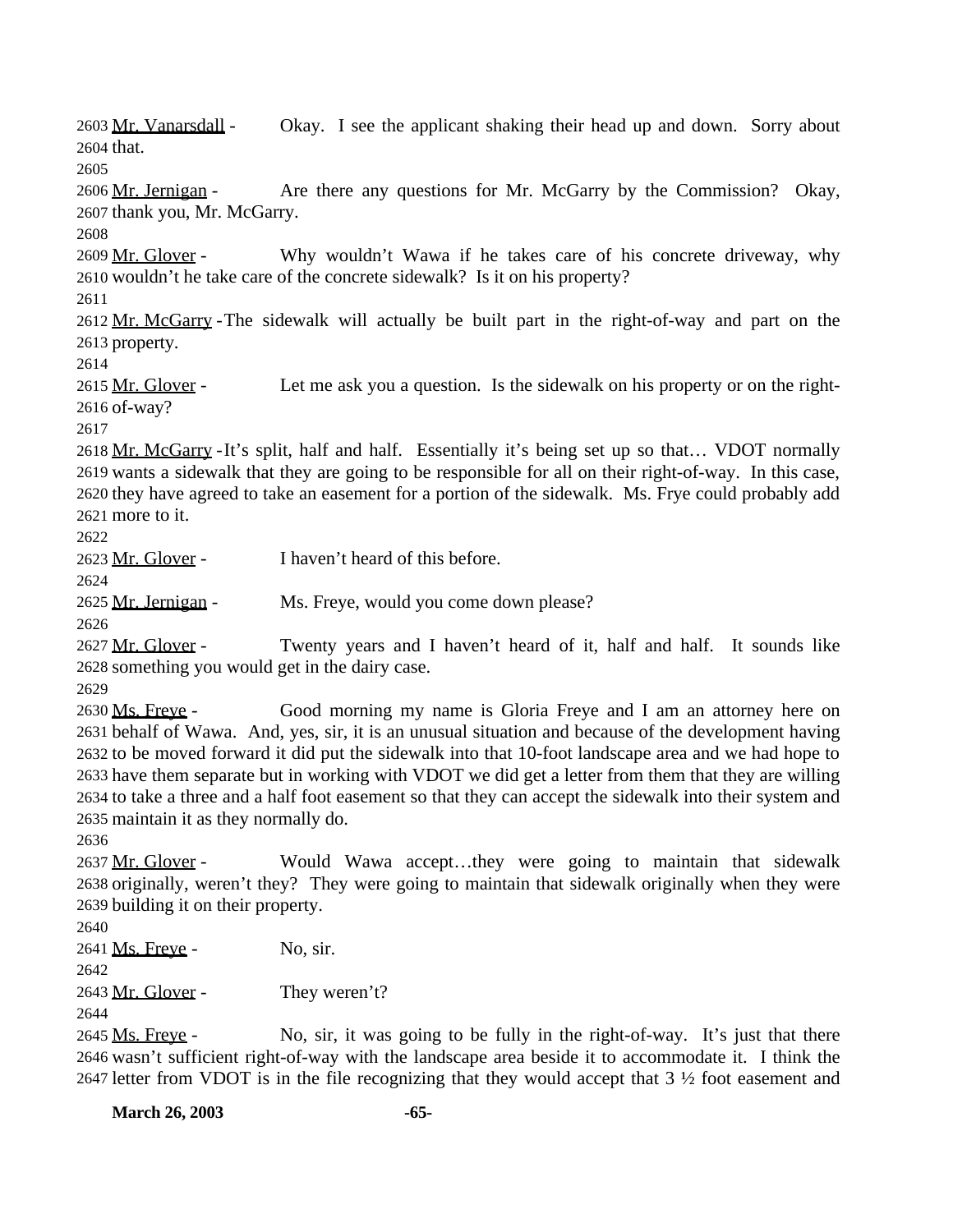accept the sidewalk under that arrangement. Mr. Vanarsdall - Mr. Glover, did you want to ask who is going to maintain it? Mr. Glover - Yes, it's VDOT. I understand. 2654 Mr. Vanarsdall - That scares me because they don't do anything to half of them. If you just look around at all of the VDOT streets in the County. The weeds will grow knee deep. I don't see it on here that they would maintain it. Do you know what I am saying? 2658 Ms. Freve - The operation and the management of the Wawa I'm sure that they will…. 2660 Mr. Vanarsdall - Well, that's what I was going to ask you. Would they take care of it as if it were their own because it would make their place better? 2663 Ms. Freve - I guess I need to be careful about what they are going to accept responsibility for, but as far as maintaining the landscaping and the mowing they will do that. If the sidewalk becomes cracked or broken apart or if there is an accident where it gets ripped apart then that would be the responsibility of VDOT to put that sidewalk back. I'm not really sure what else to say about that, Mr. Vanarsdall. But, as far as the aesthetics and the landscaping, Wawa certainly will take care of that, clearing or debris. Mr. Vanarsdall - Mr. Secretary, do we need to put a condition on here so that we won't have to worry about it? 2673 Mr. O'Kelly - I don't think you need a condition, Mr. Vanarsdall. I think the conditions of the original POD approval require that the property be properly maintained. Also, I believe the landscaping plan will be coming back to the Planning Commission for review and approval. That also will have conditions relative to the maintaining of the property. Mr. McGarry -Mr. O'Kelly, it does not come back to the Commission. 2680 Mr. O'Kelly - It does not come back? Mr. McGarry -No. Not unless the Commission would like to see it come back at this point. Mr. Vanarsdall - I don't have any objections to it coming back. So, I would like to add No. 9 amended to it. You don't have any objection do you, Ms. Freye? 2687 Ms. Freye - No, sir. Mr. Vanarsdall - That means you can come back to see us. 2691 Mr. Glover - The fee just went up. 

**March 26, 2003 -66-**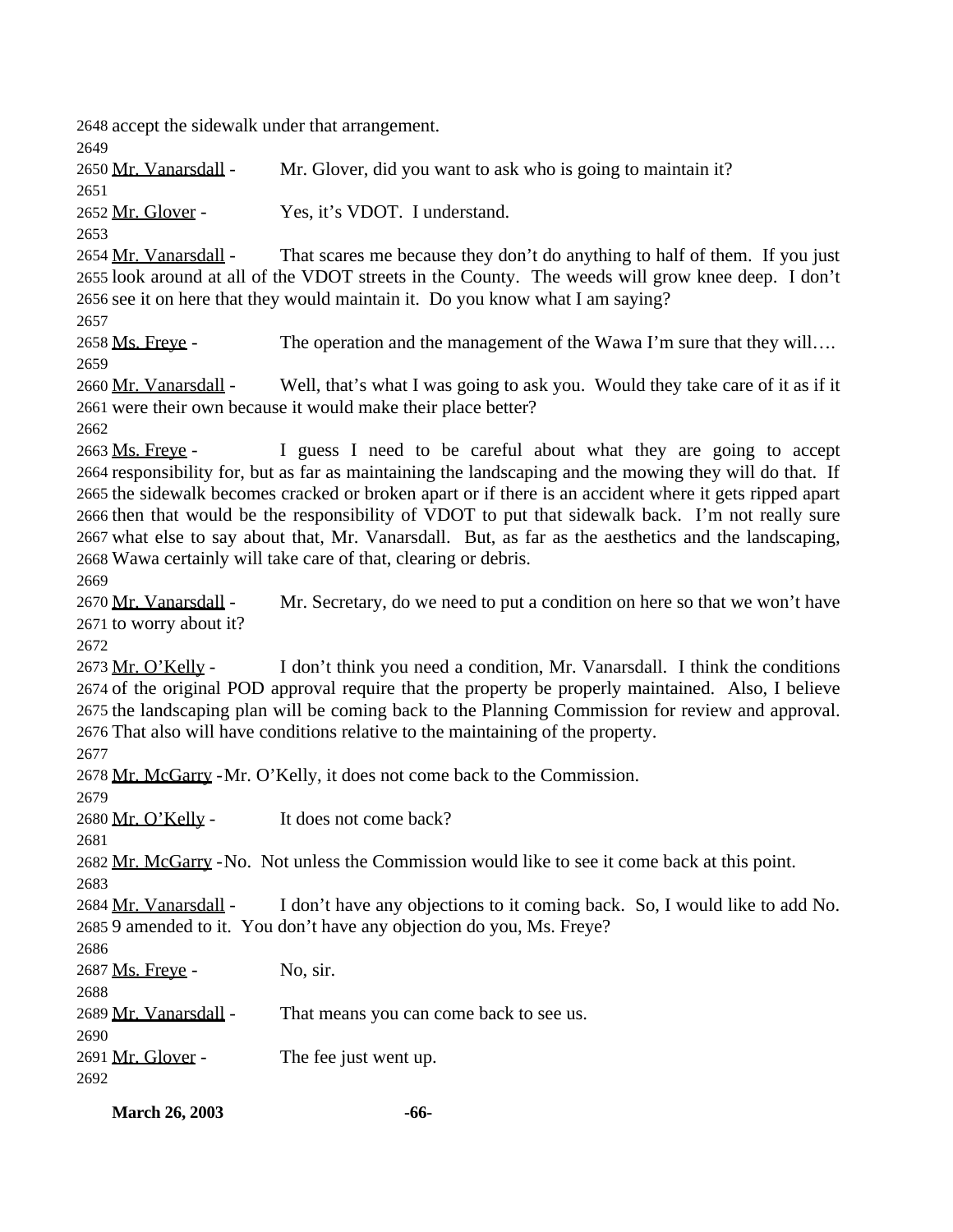| 2693 Mr. Vanarsdall -<br>2694                                         | If there are no more questions, I'm ready for a motion.                                                                                                                        |
|-----------------------------------------------------------------------|--------------------------------------------------------------------------------------------------------------------------------------------------------------------------------|
| 2695 Mr. Jernigan -<br>2696                                           | Thank you, Ms. Freye.                                                                                                                                                          |
| 2697 Mr. Vanarsdall -<br>2698 02, Wawa, as stated with No. 9 amended. | Thank you, Ms. Freye. I move that we approve the new plan for POD-64-                                                                                                          |
| 2699<br>2700 Mrs. Ware -<br>2701                                      | Second.                                                                                                                                                                        |
| 2702 Mr. Jernigan -                                                   | We have a motion from Mr. Vanarsdall and seconded by Mrs. Ware. All<br>2703 in favor say ayeall opposed say nay. The ayes have it and the motion is passed.                    |
| 2704<br>2706 Brook Road.                                              | 2705 The Planning Commission approved the sidewalk reconsideration for POD-64-02, Wawa – 5221                                                                                  |
| 2707<br>2708 Mr. Jernigan -                                           | All right, the next thing, the minutes of February 26, 2003.                                                                                                                   |
| 2709<br>2711                                                          | 2710 APPROVAL OF MINUTES: February 26, 2003 Minutes                                                                                                                            |
| 2712 Mr. Vanarsdall -<br>2713                                         | Mr. Glover, do you have any changes?                                                                                                                                           |
| 2714 Mr. Glover -<br>2715                                             | No, I don't have any.                                                                                                                                                          |
| 2716 Mr. Jernigan -<br>2717                                           | Are there any corrections?                                                                                                                                                     |
| 2718 Mrs. Ware -<br>2719                                              | I have some.                                                                                                                                                                   |
| 2720 Mr. Vanarsdall -<br>2721 minutes.<br>2722                        | Oh, I thought we had a rule that the sitting Board member would read the                                                                                                       |
| 2723 Mr. Glover -<br>2724                                             | He did, back in 1983.                                                                                                                                                          |
| 2725 Mrs. Ware -<br>2726                                              | Can we go ahead?                                                                                                                                                               |
| 2727 Mr. Jernigan -<br>2728                                           | Yes, Mrs. Ware.                                                                                                                                                                |
| 2729 Mrs. Ware -<br>2731                                              | Okay. On Page 20, line 693, instead of "Westham" it's "Weston." And<br>2730 you can mark out the "I." It's Weston development.                                                 |
| 2732 Mr. Taylor -<br>2733                                             | What page is that on?                                                                                                                                                          |
| 2734 Mrs. Ware -<br>2735                                              | Page 20. And then on page 695, "taking" should be "taken." That's it.                                                                                                          |
| 2736 Mr. Jernigan -                                                   | Is there anybody else? I have also on Page 20, line 709, I believe I said<br>2737 "Are there any questions for Mr. Kennedy" rather than "of Mr. Kennedy." And on Page 30, Line |

**March 26, 2003 -67-**